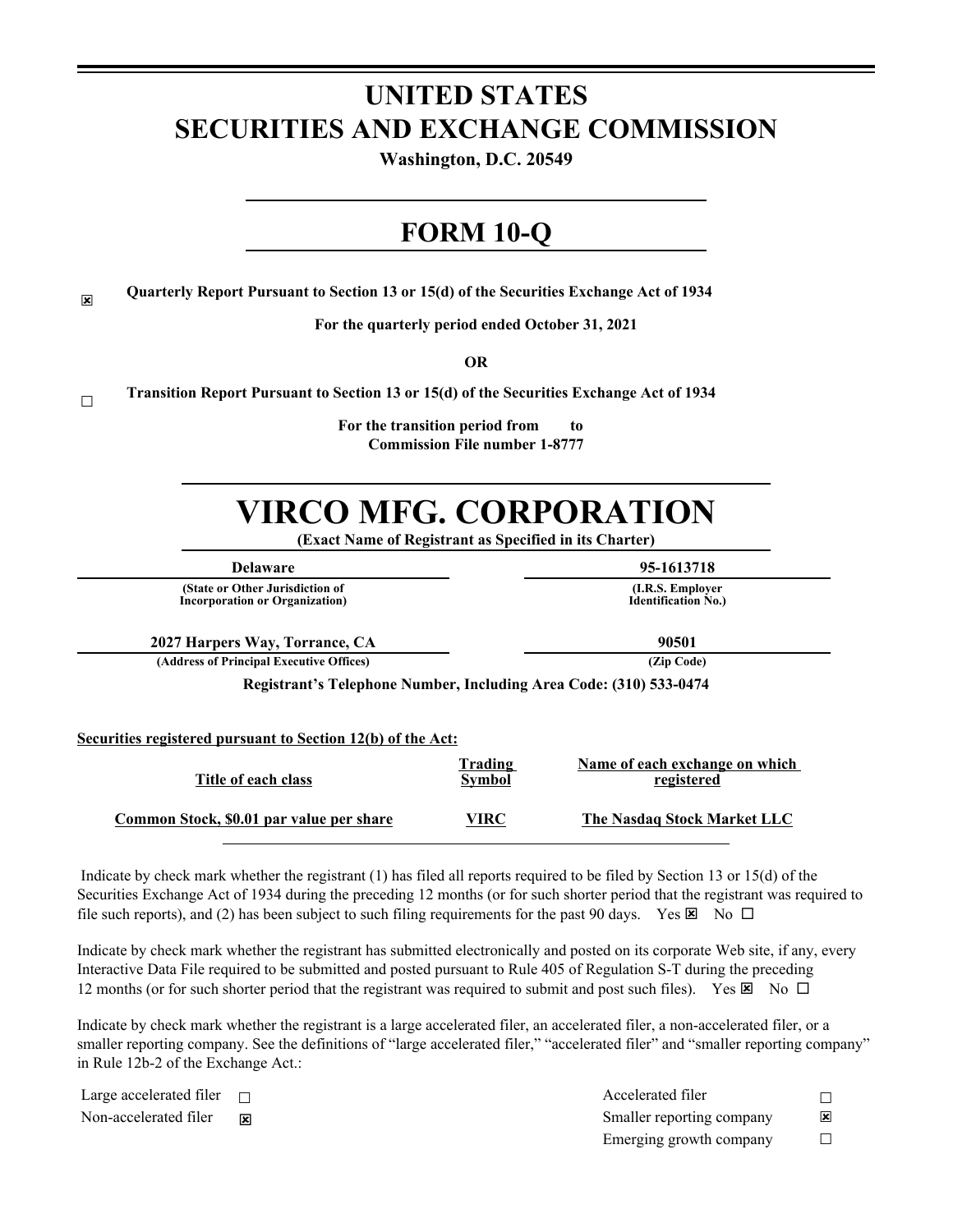If an emerging growth company, indicate by check mark if the registrant has elected not to use the extended transition period for complying with any new or revised financial accounting standards provided pursuant to Section 13(a) of the Exchange Act.  $\Box$ 

Indicate by check mark whether the registrant is a shell company (as defined in Rule 12b-2 of the Exchange Act). Yes  $\Box$  No  $\boxtimes$ 

The number of shares outstanding for each of the registrant's classes of common stock, as of the latest practicable date: Common Stock, \$.01 par value — 16,102,023 shares as of December 6, 2021.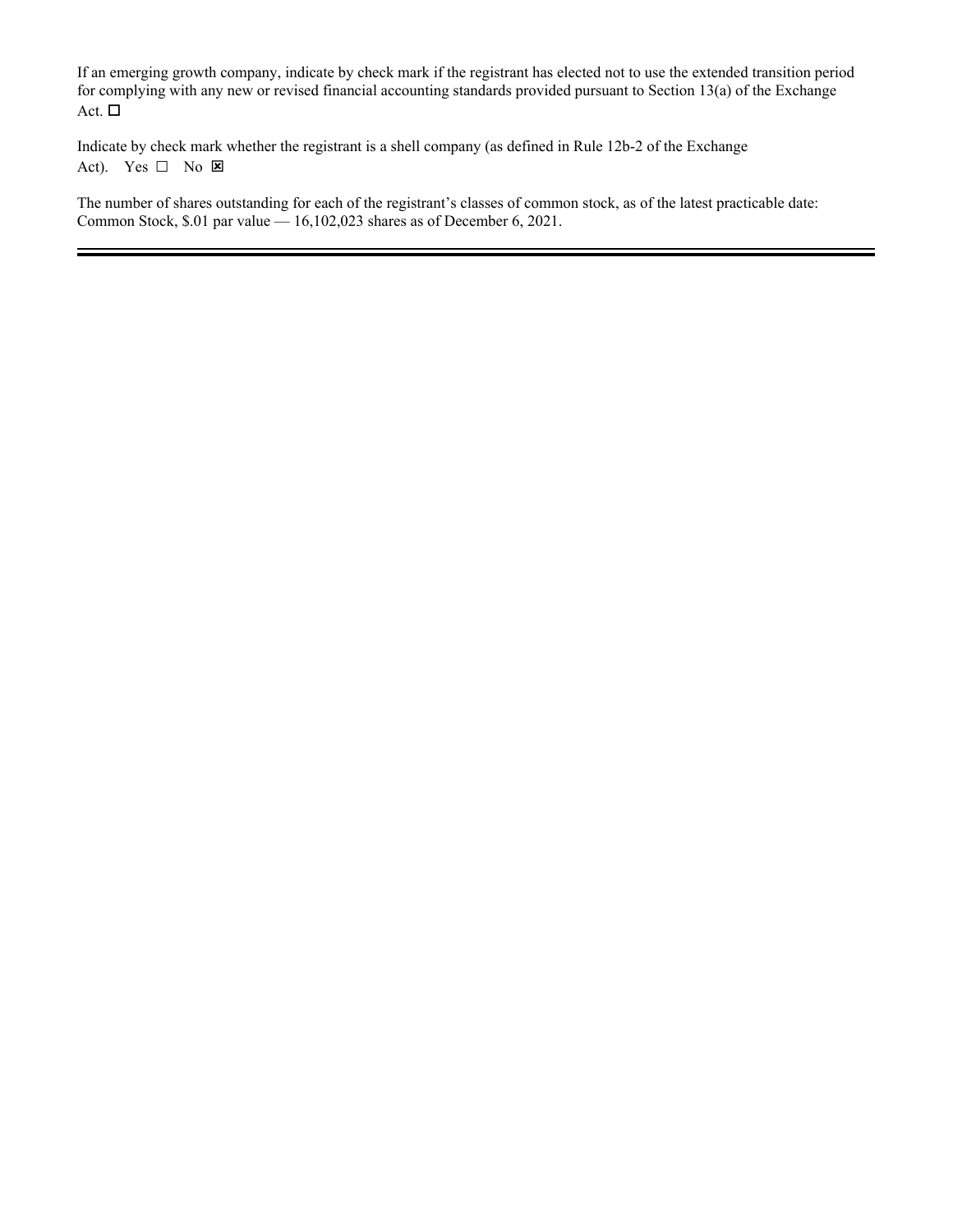## **TABLE OF CONTENTS**

| Part I. Financial Information                                                                                                             | $\overline{3}$  |
|-------------------------------------------------------------------------------------------------------------------------------------------|-----------------|
| Item 1. Financial Statements                                                                                                              | $\overline{3}$  |
| Unaudited condensed consolidated balance sheets - October 31, 2021, January 31, 2021 and October 31, 2020                                 | $\overline{3}$  |
| Unaudited condensed consolidated statements of income - Three months ended October 31, 2021 and 2020                                      | $\overline{5}$  |
| Unaudited condensed consolidated statements of income - Nine months ended October 31, 2021 and 2020                                       | $\underline{6}$ |
| Unaudited condensed consolidated statements of comprehensive income - Three months ended October 31,<br>2021 and 2020                     | $\overline{1}$  |
| Unaudited condensed consolidated statements of comprehensive income - Nine months ended October 31, 2021<br>and 2020                      | $\underline{8}$ |
| Unaudited condensed consolidated statements of cash flows - Nine months ended October 31, 2021 and 2020                                   | 9               |
| Unaudited condensed consolidated statements of changes in stockholders' equity - Three and Nine months<br>ended October 31, 2021 and 2020 | 10              |
| Notes to unaudited condensed consolidated financial statements - October 31, 2021                                                         | 12              |
| Item 2. Management's Discussion and Analysis of Financial Condition and Results of Operations                                             | 22              |
| Item 3. Quantitative and Qualitative Disclosures about Market Risk                                                                        | 25              |
| Item 4. Controls and Procedures                                                                                                           | 25              |
| Part II. Other Information                                                                                                                | 27              |
| Item 1. Legal Proceedings                                                                                                                 | 27              |
| Item 1A. Risk Factors                                                                                                                     | 27              |
| Item 2. Unregistered Sales of Equity Securities, Use of Proceeds and Issuer Purchases of Equity Securities                                | 27              |
| Item 3. Defaults Upon Senior Securities                                                                                                   | 27              |
| Item 4. Mine Safety Disclosures                                                                                                           | 27              |
| Item 5. Other Information                                                                                                                 | 27              |
| Item 6. Exhibits                                                                                                                          | 27              |
| EX-10.2                                                                                                                                   |                 |
| $EX-31.1$                                                                                                                                 |                 |
| EX-31.2                                                                                                                                   |                 |
| $EX-321$                                                                                                                                  |                 |
| EX-101 INSTANCE DOCUMENT                                                                                                                  |                 |
| EX-101 SCHEMA DOCUMENT                                                                                                                    |                 |

EX-101 CALCULATION LINKBASE DOCUMENT

EX-101 LABELS LINKBASE DOCUMENT

EX-101 PRESENTATION LINKBASE DOCUMENT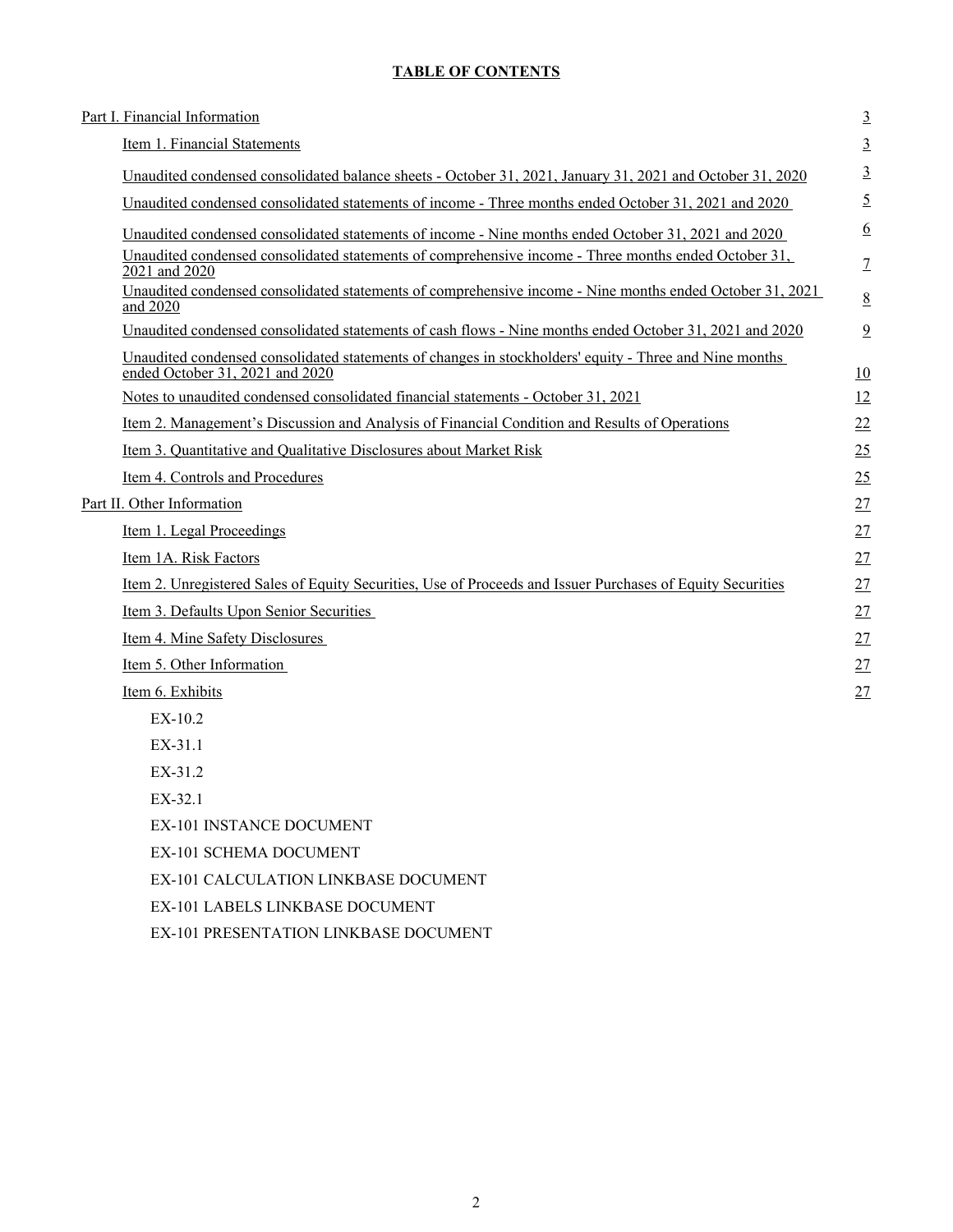#### **Unaudited Condensed Consolidated Balance Sheets**

<span id="page-3-0"></span>

|                                                | 10/31/2021 |         |               | 1/31/2021      |               | 10/31/2020 |  |  |
|------------------------------------------------|------------|---------|---------------|----------------|---------------|------------|--|--|
|                                                |            |         |               | (In thousands) |               |            |  |  |
|                                                |            |         |               |                |               |            |  |  |
| Assets                                         |            |         |               |                |               |            |  |  |
| Current assets                                 |            |         |               |                |               |            |  |  |
| Cash                                           | \$         | 1,742   | $\mathcal{S}$ | 402            | $\mathcal{S}$ | 1,202      |  |  |
| Trade accounts receivables, net                |            | 24,824  |               | 9,759          |               | 16,877     |  |  |
| Other receivables                              |            | 60      |               | 26             |               | 60         |  |  |
| Income tax receivable                          |            | 108     |               | 199            |               | 322        |  |  |
| Inventories                                    |            | 40,483  |               | 38,270         |               | 36,872     |  |  |
| Prepaid expenses and other current assets      |            | 1,839   |               | 2,311          |               | 1,608      |  |  |
| Total current assets                           |            | 69,056  |               | 50,967         |               | 56,941     |  |  |
| Non-current assets                             |            |         |               |                |               |            |  |  |
| Property, plant and equipment                  |            |         |               |                |               |            |  |  |
| Land                                           |            | 3,731   |               | 3,731          |               | 3,731      |  |  |
| Land improvements                              |            | 734     |               | 734            |               | 734        |  |  |
| Buildings and building improvements            |            | 51,308  |               | 51,262         |               | 51,191     |  |  |
| Machinery and equipment                        |            | 113,816 |               | 112,098        |               | 111,844    |  |  |
| Leasehold improvements                         |            | 1,017   |               | 1,004          |               | 1,003      |  |  |
| Total property, plant and equipment            |            | 170,606 |               | 168,829        |               | 168,503    |  |  |
| Less accumulated depreciation and amortization |            | 134,659 |               | 132,003        |               | 130,808    |  |  |
| Net property, plant and equipment              |            | 35,947  |               | 36,826         |               | 37,695     |  |  |
| Operating lease right-of-use assets            |            | 14,685  |               | 17,596         |               | 18,645     |  |  |
| Deferred tax assets, net                       |            | 10,364  |               | 11,716         |               | 10,682     |  |  |
| Other assets, net                              |            | 8,034   |               | 7,931          |               | 7,949      |  |  |
| <b>Total assets</b>                            | \$         | 138,086 | $\mathcal{S}$ | 125,036        | $\mathcal{S}$ | 131,912    |  |  |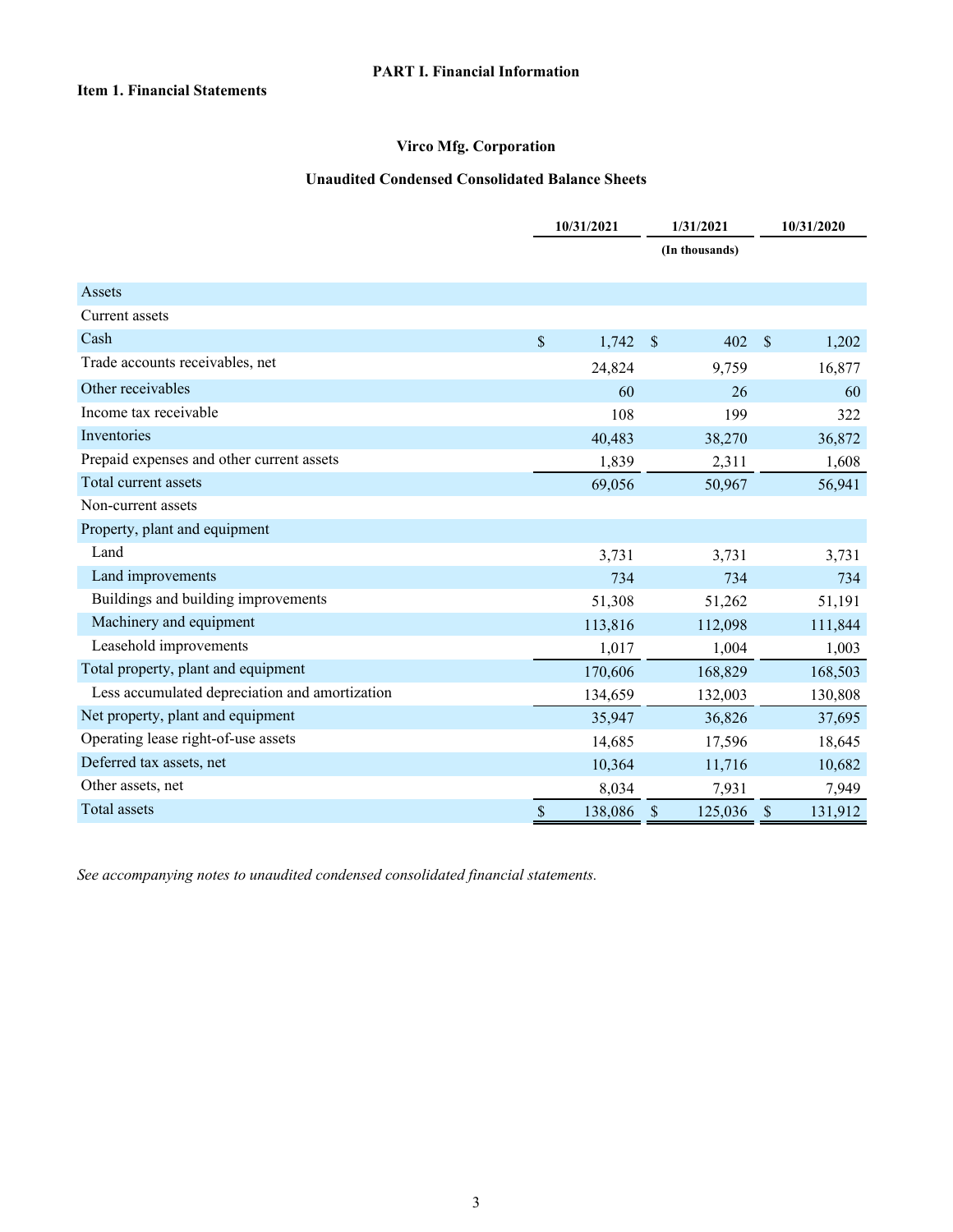## **Unaudited Condensed Consolidated Balance Sheets**

|                                                                                                                                                         |               | 10/31/2021 |    | 1/31/2021                                       |                           | 10/31/2020 |
|---------------------------------------------------------------------------------------------------------------------------------------------------------|---------------|------------|----|-------------------------------------------------|---------------------------|------------|
|                                                                                                                                                         |               |            |    | (In thousands, except share and par value data) |                           |            |
|                                                                                                                                                         |               |            |    |                                                 |                           |            |
| Liabilities                                                                                                                                             |               |            |    |                                                 |                           |            |
| <b>Current liabilities</b>                                                                                                                              |               |            |    |                                                 |                           |            |
| Accounts payable                                                                                                                                        | $\mathsf{\$}$ | 15,786     | S  | 8,421                                           | $\boldsymbol{\mathsf{S}}$ | 11,509     |
| Accrued compensation and employee benefits                                                                                                              |               | 5,547      |    | 4,576                                           |                           | 5,514      |
| Current portion of long-term debt                                                                                                                       |               | 504        |    | 887                                             |                           | 885        |
| Current portion operating lease liability                                                                                                               |               | 4,686      |    | 4,672                                           |                           | 4,662      |
| Other accrued liabilities                                                                                                                               |               | 6,983      |    | 3,550                                           |                           | 4,121      |
| Total current liabilities                                                                                                                               |               | 33,506     |    | 22,106                                          |                           | 26,691     |
| Non-current liabilities                                                                                                                                 |               |            |    |                                                 |                           |            |
| Accrued self-insurance retention                                                                                                                        |               | 1,121      |    | 935                                             |                           | 1,313      |
| Accrued pension expenses                                                                                                                                |               | 18,654     |    | 21,889                                          |                           | 21,445     |
| Income tax payable                                                                                                                                      |               | 68         |    | 65                                              |                           | 72         |
| Long-term debt, less current portion                                                                                                                    |               | 12,547     |    | 9,553                                           |                           | 5,185      |
| Operating lease liability, less current portion                                                                                                         |               | 12,402     |    | 15,619                                          |                           | 16,745     |
| Other long-term liabilities                                                                                                                             |               | 687        |    | 682                                             |                           | 655        |
| Total non-current liabilities                                                                                                                           |               | 45,479     |    | 48,743                                          |                           | 45,415     |
| Commitments and contingencies (Notes 6, 7 and 13)                                                                                                       |               |            |    |                                                 |                           |            |
| Stockholders' equity                                                                                                                                    |               |            |    |                                                 |                           |            |
| Preferred stock:                                                                                                                                        |               |            |    |                                                 |                           |            |
| Authorized 3,000,000 shares, \$0.01 par value; none issued or<br>outstanding                                                                            |               |            |    |                                                 |                           |            |
| Common stock:                                                                                                                                           |               |            |    |                                                 |                           |            |
| Authorized 25,000,000 shares, \$0.01 par value; issued and outstanding<br>16,102,023 shares at 10/31/2021 and 15,918,642 at 1/31/2021 and<br>10/31/2020 |               | 161        |    | 159                                             |                           | 159        |
| Additional paid-in capital                                                                                                                              |               | 120,238    |    | 119,655                                         |                           | 119,402    |
| Accumulated deficit                                                                                                                                     |               | (50, 866)  |    | (52,042)                                        |                           | (46, 475)  |
| Accumulated other comprehensive loss                                                                                                                    |               | (10, 432)  |    | (13, 585)                                       |                           | (13,280)   |
| Total stockholders' equity                                                                                                                              |               | 59,101     |    | 54,187                                          |                           | 59,806     |
| Total liabilities and stockholders' equity                                                                                                              | \$            | 138,086    | \$ | 125,036                                         | $\mathcal{S}$             | 131,912    |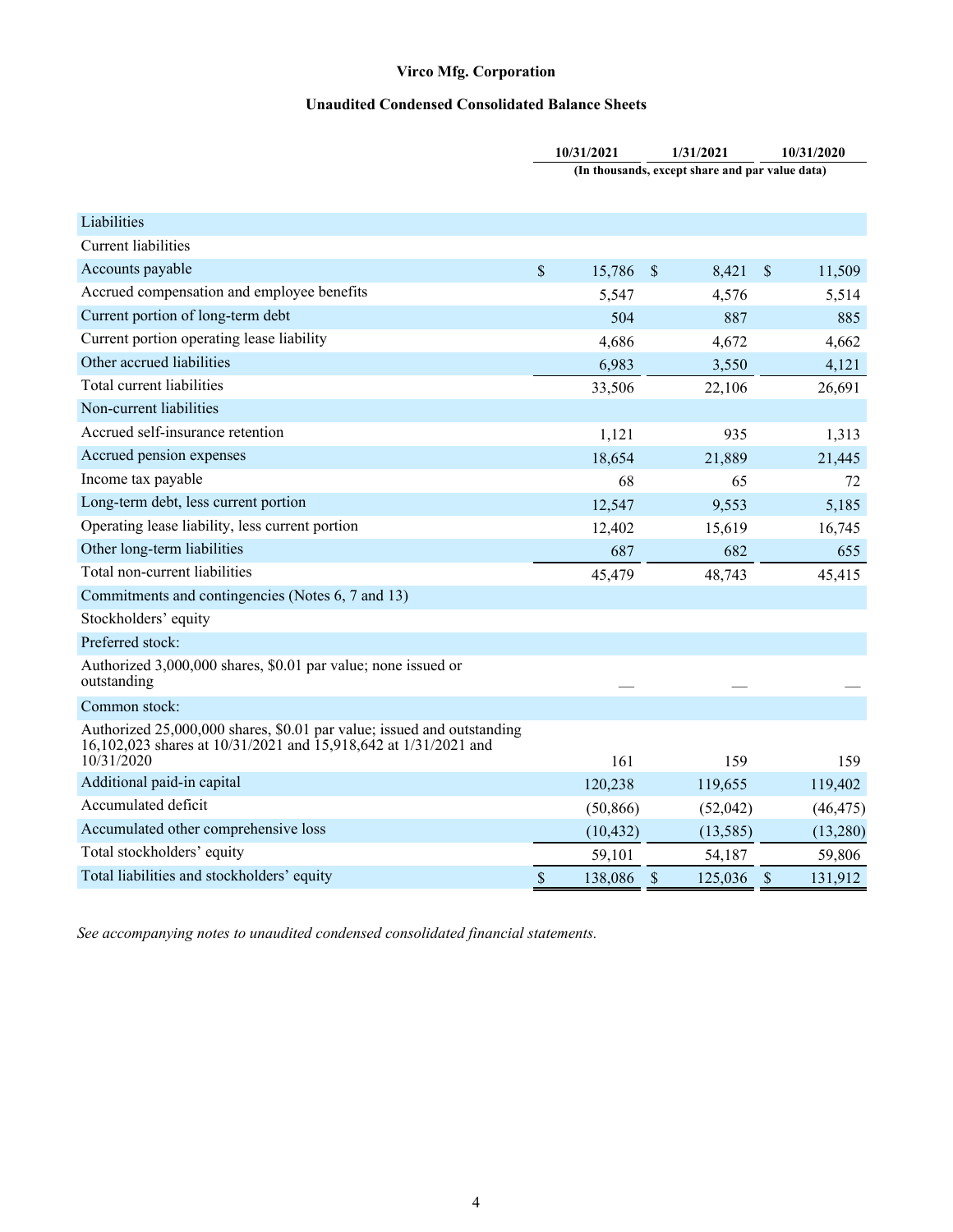### **Unaudited Condensed Consolidated Statements of Income**

<span id="page-5-0"></span>

|                                                      |      | Three months ended                    |               |        |
|------------------------------------------------------|------|---------------------------------------|---------------|--------|
|                                                      |      | 10/31/2021                            | 10/31/2020    |        |
|                                                      |      | (In thousands, except per share data) |               |        |
| Net sales                                            | \$   | 57,331                                | $\mathcal{S}$ | 57,221 |
| Costs of goods sold                                  |      | 37,032                                |               | 34,946 |
| Gross profit                                         |      | 20,299                                |               | 22,275 |
| Selling, general and administrative expenses         |      | 17,782                                |               | 16,457 |
| Gain on sale of property, plant & equipment          |      |                                       |               | (7)    |
| Operating income                                     |      | 2,517                                 |               | 5,825  |
| Pension expense                                      |      | 570                                   |               | 542    |
| Interest expense                                     |      | 327                                   |               | 419    |
| Income before income taxes                           |      | 1,620                                 |               | 4,864  |
| Income tax expense                                   |      | 295                                   |               | 384    |
| Net income                                           | \$   | 1,325                                 | <sup>S</sup>  | 4,480  |
|                                                      |      |                                       |               |        |
| Net income per common share:                         |      |                                       |               |        |
| <b>Basic</b>                                         | $\$$ | 0.08                                  | $\mathcal{S}$ | 0.28   |
| Diluted                                              | \$   | 0.08                                  | \$            | 0.28   |
| Weighted average shares of common stock outstanding: |      |                                       |               |        |
| <b>Basic</b>                                         |      | 16,033                                |               | 15,733 |
| Diluted                                              |      | 16,082                                |               | 15,767 |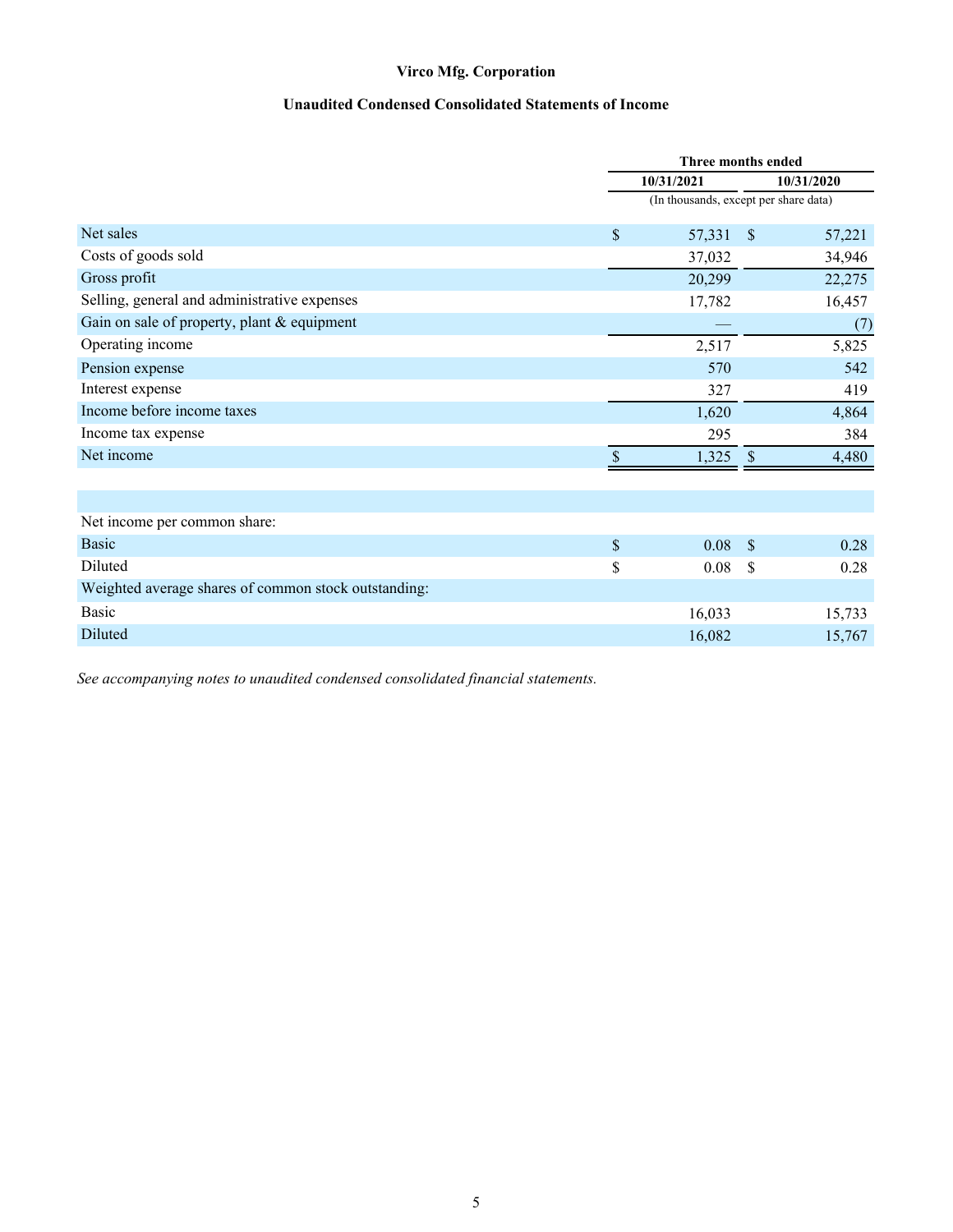## **Unaudited Condensed Consolidated Statements of Income**

<span id="page-6-0"></span>

|                                                      |    | Nine months ended                     |               |            |
|------------------------------------------------------|----|---------------------------------------|---------------|------------|
|                                                      |    | 10/31/2021                            |               | 10/31/2020 |
|                                                      |    | (In thousands, except per share data) |               |            |
| Net sales                                            | \$ | 144,720                               | <sup>S</sup>  | 134,494    |
| Costs of goods sold                                  |    | 94,414                                |               | 84,112     |
| Gross profit                                         |    | 50,306                                |               | 50,382     |
| Selling, general and administrative expenses         |    | 46,016                                |               | 43,876     |
| Gain on sale of property, plant & equipment          |    |                                       |               | (7)        |
| Operating income                                     |    | 4,290                                 |               | 6,513      |
| Pension expense                                      |    | 1,800                                 |               | 1,626      |
| Interest expense                                     |    | 979                                   |               | 1,317      |
| Income before income taxes                           |    | 1,511                                 |               | 3,570      |
| Income tax expense                                   |    | 335                                   |               | 235        |
| Net income                                           | S  | 1,176                                 | <sup>S</sup>  | 3,335      |
|                                                      |    |                                       |               |            |
|                                                      |    |                                       |               |            |
| Net income per common share:                         |    |                                       |               |            |
| <b>Basic</b>                                         | \$ | 0.07                                  | $\mathbf{\$}$ | 0.21       |
| Diluted                                              | \$ | 0.07                                  | \$            | 0.21       |
| Weighted average shares of common stock outstanding: |    |                                       |               |            |
| <b>Basic</b>                                         |    | 15,927                                |               | 15,566     |
| Diluted                                              |    | 15,963                                |               | 15,586     |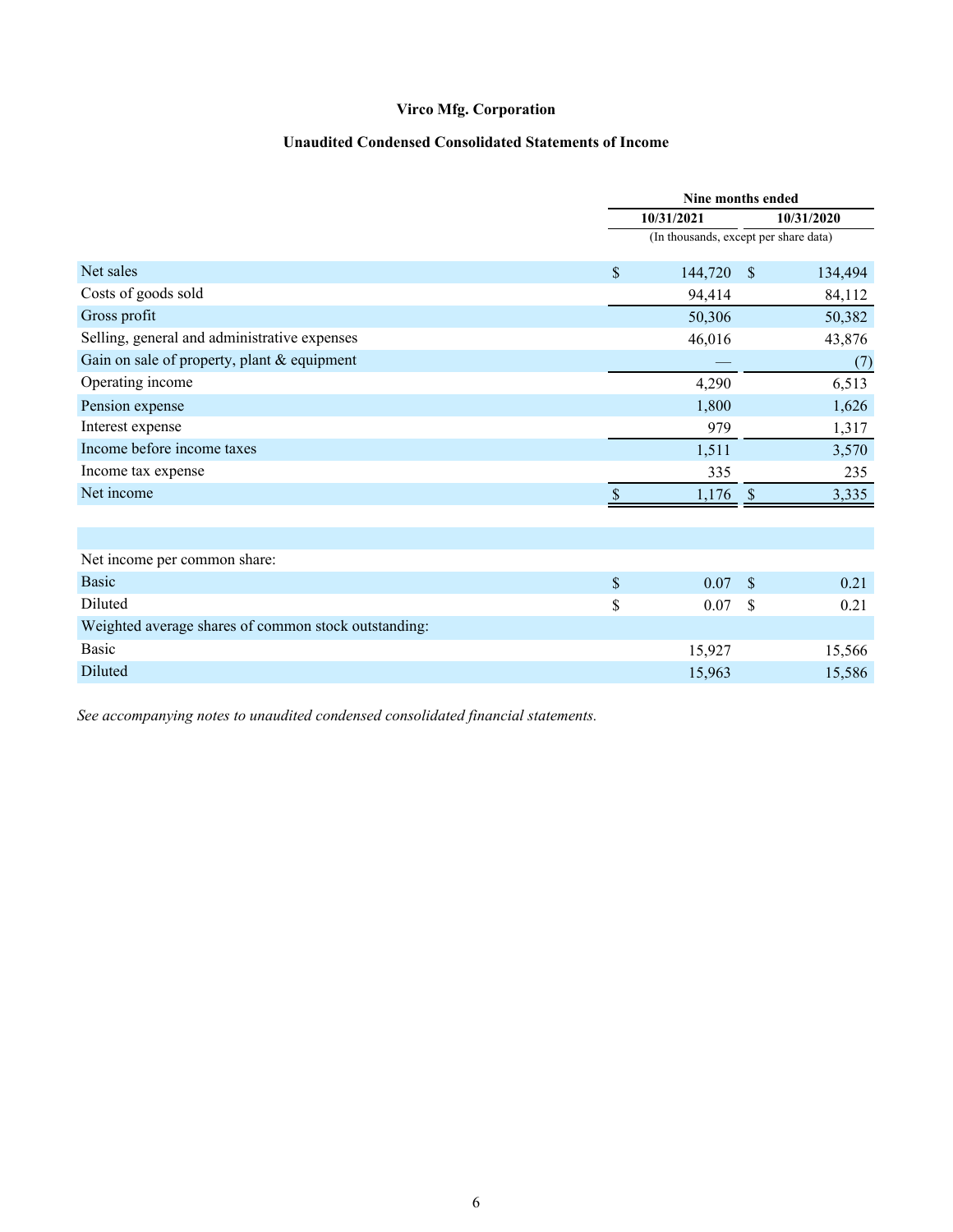## **Unaudited Condensed Consolidated Statements of Comprehensive Income**

<span id="page-7-0"></span>

|                                                                                          |                | Three months ended |  |            |  |
|------------------------------------------------------------------------------------------|----------------|--------------------|--|------------|--|
|                                                                                          |                | 10/31/2021         |  | 10/31/2020 |  |
|                                                                                          | (In thousands) |                    |  |            |  |
|                                                                                          |                |                    |  |            |  |
| Net income                                                                               | \$             | 1,325              |  | 4,480      |  |
| Other comprehensive income:                                                              |                |                    |  |            |  |
| Pension adjustments (net of tax expense of \$186 and \$124 at October 31, 2021 and 2020, |                |                    |  |            |  |
| respectively)                                                                            |                | 566                |  | 341        |  |
| Net comprehensive income                                                                 |                | 1,891              |  | 4,821      |  |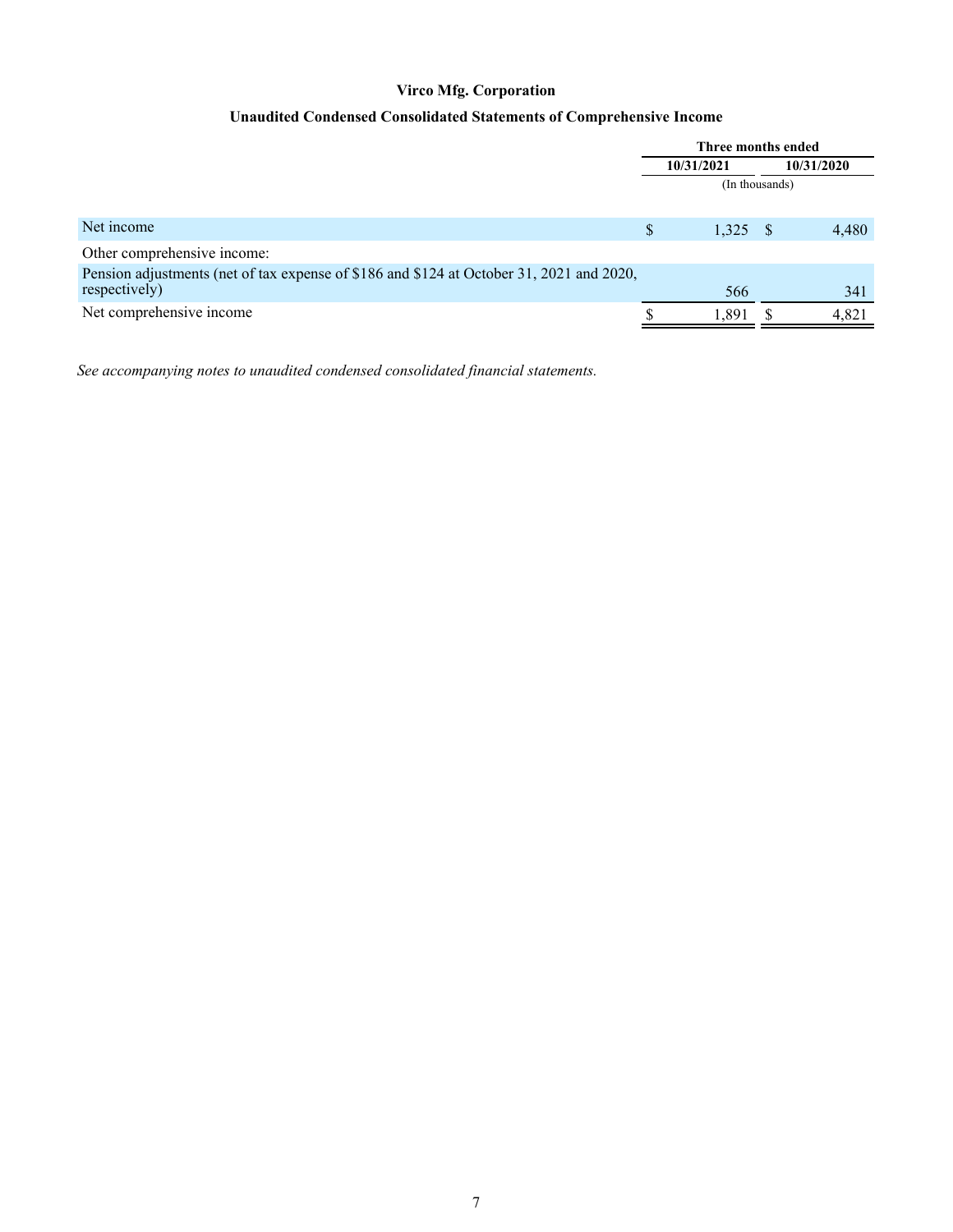## **Unaudited Condensed Consolidated Statements of Comprehensive Income**

<span id="page-8-0"></span>

|                                                                                                             |   | Nine months ended |                |       |  |
|-------------------------------------------------------------------------------------------------------------|---|-------------------|----------------|-------|--|
|                                                                                                             |   | 10/31/2021        | 10/31/2020     |       |  |
|                                                                                                             |   |                   | (In thousands) |       |  |
| Net income                                                                                                  | S | $1,176$ \$        |                | 3,335 |  |
| Other comprehensive income:                                                                                 |   |                   |                |       |  |
| Pension adjustments (net of tax expense of \$1,105 and \$364 at October 31, 2021 and<br>2020, respectively) |   | 3,153             |                | 1,031 |  |
| Net comprehensive income                                                                                    |   | 4,329             |                | 4,366 |  |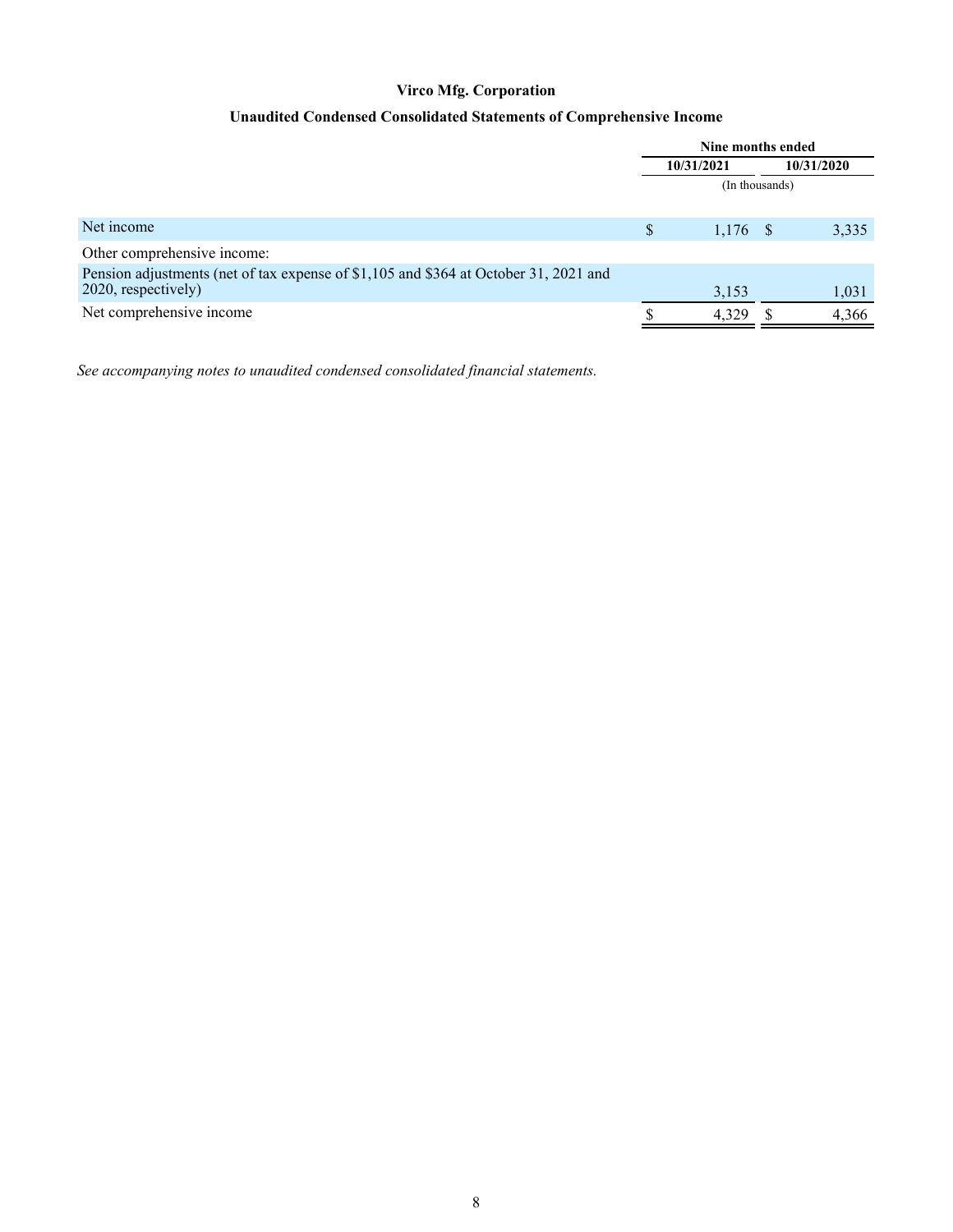## **Unaudited Condensed Consolidated Statements of Cash Flows**

<span id="page-9-0"></span>

|                                                                                   |              | Nine months ended |               |            |
|-----------------------------------------------------------------------------------|--------------|-------------------|---------------|------------|
|                                                                                   |              | 10/31/2021        |               | 10/31/2020 |
|                                                                                   |              | (In thousands)    |               |            |
| <b>Operating activities</b>                                                       |              |                   |               |            |
| Net income                                                                        | \$           | 1,176             | -S            | 3,335      |
| Adjustments to reconcile net income to net cash provided by operating activities: |              |                   |               |            |
| Depreciation and amortization                                                     |              | 3,431             |               | 3,895      |
| Non-cash lease expense                                                            |              | (294)             |               | 645        |
| Provision for doubtful accounts                                                   |              | 70                |               | 60         |
| Gain on sale of property, plant and equipment                                     |              |                   |               | (7)        |
| Deferred income taxes                                                             |              | 247               |               | 184        |
| Stock-based compensation                                                          |              | 759               |               | 759        |
| Defined pension plan settlement                                                   |              | 285               |               |            |
| Amortization of net actuarial loss for pension plans                              |              | 1,192             |               | 1,395      |
| Surrender of life insurance policies                                              |              | (584)             |               |            |
| Changes in operating assets and liabilities:                                      |              |                   |               |            |
| Trade accounts receivable                                                         |              | (15, 134)         |               | (5,177)    |
| Other receivables                                                                 |              | (34)              |               |            |
| Inventories                                                                       |              | (2,213)           |               | 6,457      |
| Income taxes                                                                      |              | 94                |               | (23)       |
| Prepaid expenses and other current assets                                         |              | 591               |               | 388        |
| Accounts payable and accrued liabilities                                          |              | 11,234            |               | 741        |
| Net cash provided by operating activities                                         |              | 820               |               | 12,652     |
| <b>Investing activities:</b>                                                      |              |                   |               |            |
| Capital expenditures                                                              |              | (2,280)           |               | (1,900)    |
| Proceeds from sale of property, plant and equipment                               |              |                   |               | 82         |
| Proceeds from life insurance policy                                               |              | 483               |               |            |
| Net cash used in investing activities                                             |              | (1,797)           |               | (1,818)    |
| <b>Financing activities:</b>                                                      |              |                   |               |            |
| Borrowing from long-term debt                                                     |              | 20,554            |               | 23,885     |
| Repayment of long-term debt                                                       |              | (17, 943)         |               | (34, 512)  |
| Payment on deferred financing costs                                               |              | (118)             |               |            |
| Tax withholding payments on share-based compensation                              |              | (176)             |               | (155)      |
| Net cash provided by (used in) financing activities                               |              | 2,317             |               | (10, 782)  |
|                                                                                   |              |                   |               |            |
| Net increase in cash                                                              |              | 1,340             |               | 52         |
| Cash at beginning of period                                                       |              | 402               |               | 1,150      |
| Cash at end of period                                                             | $\mathbb{S}$ | 1,742             | $\mathcal{S}$ | 1,202      |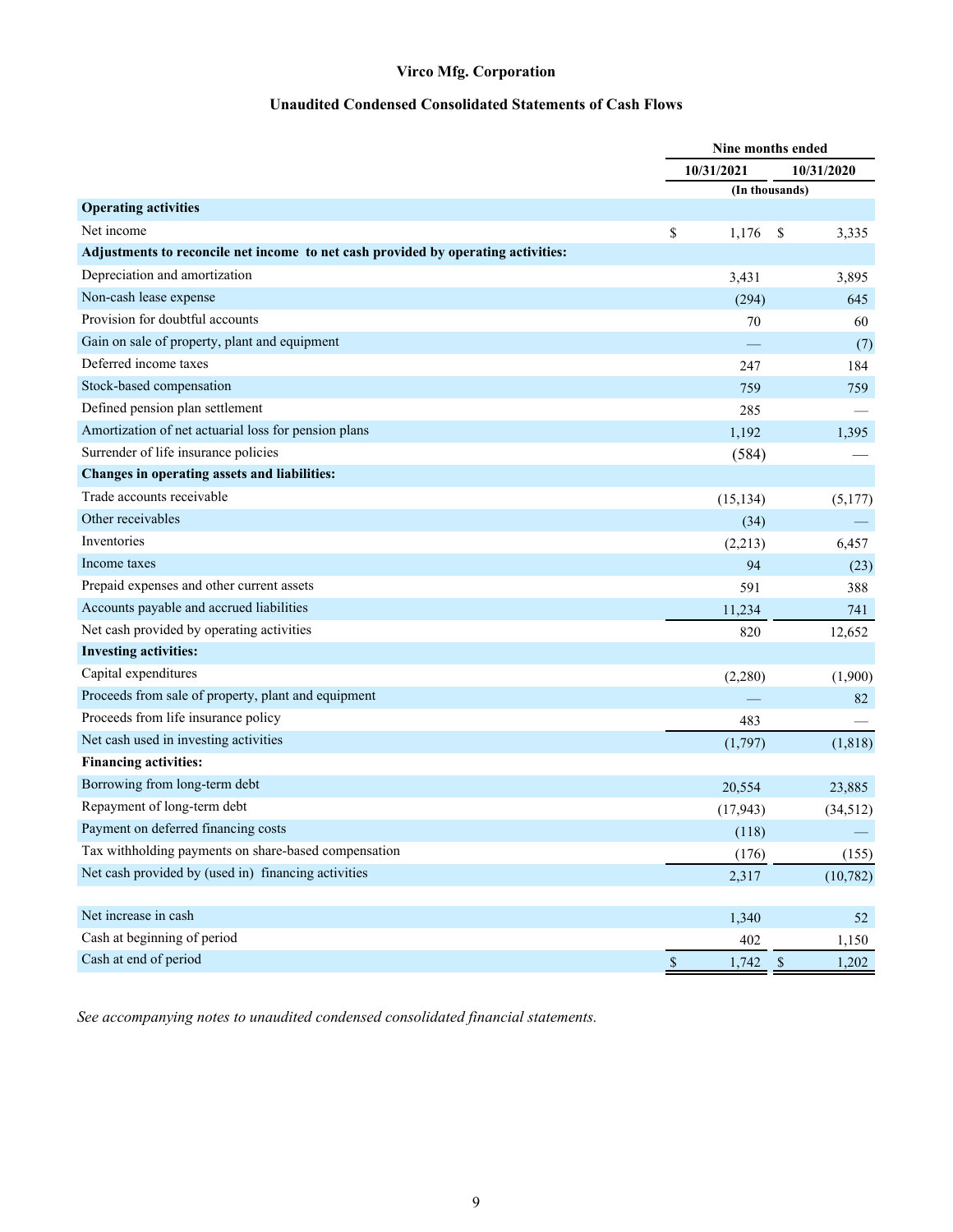## **Unaudited Consolidated Statements of Changes in Stockholders' Equity**

<span id="page-10-0"></span>

|                                                    | Three-Month Period Ended October 31, 2021 |                                                   |     |    |         |                               |               |                                               |                |                                         |        |  |
|----------------------------------------------------|-------------------------------------------|---------------------------------------------------|-----|----|---------|-------------------------------|---------------|-----------------------------------------------|----------------|-----------------------------------------|--------|--|
|                                                    | <b>Common Stock</b>                       |                                                   |     |    |         |                               |               |                                               |                |                                         |        |  |
| In thousands, except share<br>data                 | <b>Shares</b>                             | <b>Additional</b><br>Paid-in<br>Capital<br>Amount |     |    |         | Accumulated<br><b>Deficit</b> |               | Accumulated<br>Other<br>Comprehensive<br>Loss |                | <b>Total</b><br>Stockholder's<br>Equity |        |  |
| <b>Balance at August 1, 2021</b>                   | 16,102,023                                | S                                                 | 161 | S. | 119,985 | \$.                           | $(52,191)$ \$ |                                               | $(10,998)$ \$  |                                         | 56,957 |  |
| Net income                                         |                                           |                                                   |     |    |         |                               | 1,325         |                                               |                |                                         | 1,325  |  |
| Cash dividends                                     |                                           |                                                   |     |    |         |                               |               |                                               |                |                                         |        |  |
| Pension adjustments, net of<br>tax effect of \$186 |                                           |                                                   |     |    |         |                               |               |                                               | 566            |                                         | 566    |  |
| Shares vested and others                           |                                           |                                                   |     |    |         |                               |               |                                               |                |                                         |        |  |
| Stock compensation expense                         |                                           |                                                   |     |    | 253     |                               |               |                                               |                |                                         | 253    |  |
| <b>Balance at October 31, 2021</b>                 | 16,102,023                                |                                                   | 161 |    | 120,238 |                               | (50, 866)     |                                               | $(10, 432)$ \$ |                                         | 59,101 |  |

|                                                    | Three-Month Period Ended October 31, 2020 |    |        |    |                                         |    |                               |    |                                               |  |                                         |  |
|----------------------------------------------------|-------------------------------------------|----|--------|----|-----------------------------------------|----|-------------------------------|----|-----------------------------------------------|--|-----------------------------------------|--|
|                                                    | <b>Common Stock</b>                       |    |        |    |                                         |    |                               |    |                                               |  |                                         |  |
| In thousands, except share<br>data                 | <b>Shares</b>                             |    | Amount |    | <b>Additional</b><br>Paid-in<br>Capital |    | Accumulated<br><b>Deficit</b> |    | Accumulated<br>Other<br>Comprehensive<br>Loss |  | <b>Total</b><br>Stockholder's<br>Equity |  |
| <b>Balance at August 1, 2020</b>                   | 15,918,642                                | \$ | 159    | S. | 119,149                                 | \$ | (50, 955)                     | -S | $(13,621)$ \$                                 |  | 54,732                                  |  |
| Net income                                         |                                           |    |        |    |                                         |    | 4,480                         |    |                                               |  | 4,480                                   |  |
| Cash dividends                                     |                                           |    |        |    |                                         |    |                               |    |                                               |  |                                         |  |
| Pension adjustments, net of<br>tax effect of \$124 |                                           |    |        |    |                                         |    |                               |    | 341                                           |  | 341                                     |  |
| Shares vested and others                           |                                           |    |        |    |                                         |    |                               |    |                                               |  |                                         |  |
| Stock compensation expense                         |                                           |    |        |    | 253                                     |    |                               |    |                                               |  | 253                                     |  |
| <b>Balance at October 31, 2020</b>                 | 15.918.642                                |    | 159    |    | 119,402                                 |    | (46, 475)                     | S  | $(13,280)$ \$                                 |  | 59,806                                  |  |

|                                                       | Nine-Month Period Ended October 31, 2021 |    |                |   |                                         |    |                               |    |                                               |  |                                         |  |
|-------------------------------------------------------|------------------------------------------|----|----------------|---|-----------------------------------------|----|-------------------------------|----|-----------------------------------------------|--|-----------------------------------------|--|
|                                                       | <b>Common Stock</b>                      |    |                |   |                                         |    |                               |    |                                               |  |                                         |  |
| In thousands, except share<br>data                    | <b>Shares</b>                            |    | Amount         |   | <b>Additional</b><br>Paid-in<br>Capital |    | Accumulated<br><b>Deficit</b> |    | Accumulated<br>Other<br>Comprehensive<br>loss |  | Total<br>Stockholder's<br><b>Equity</b> |  |
| <b>Balance at February 1, 2021</b>                    | 15,918,642                               | S  | 159            | S | 119,655                                 | S  | $(52,042)$ \$                 |    | $(13,585)$ \$                                 |  | 54,187                                  |  |
| Net income                                            |                                          |    |                |   |                                         | \$ | 1,176                         |    |                                               |  | 1,176                                   |  |
| Cash dividends                                        |                                          |    |                |   |                                         |    |                               |    |                                               |  |                                         |  |
| Pension adjustments, net of<br>tax effect of $$1,105$ |                                          |    |                |   |                                         |    |                               |    | 3,153                                         |  | 3,153                                   |  |
| Shares vested and others                              | 183,381                                  |    | $\overline{2}$ |   | (176)                                   |    |                               |    |                                               |  | (174)                                   |  |
| Stock compensation expense                            |                                          |    |                |   | 759                                     |    |                               |    |                                               |  | 759                                     |  |
| <b>Balance at October 31, 2021</b>                    | 16,102,023                               | X. | 161            | S | 120,238                                 |    | (50, 866)                     | -8 | $(10, 432)$ \$                                |  | 59,101                                  |  |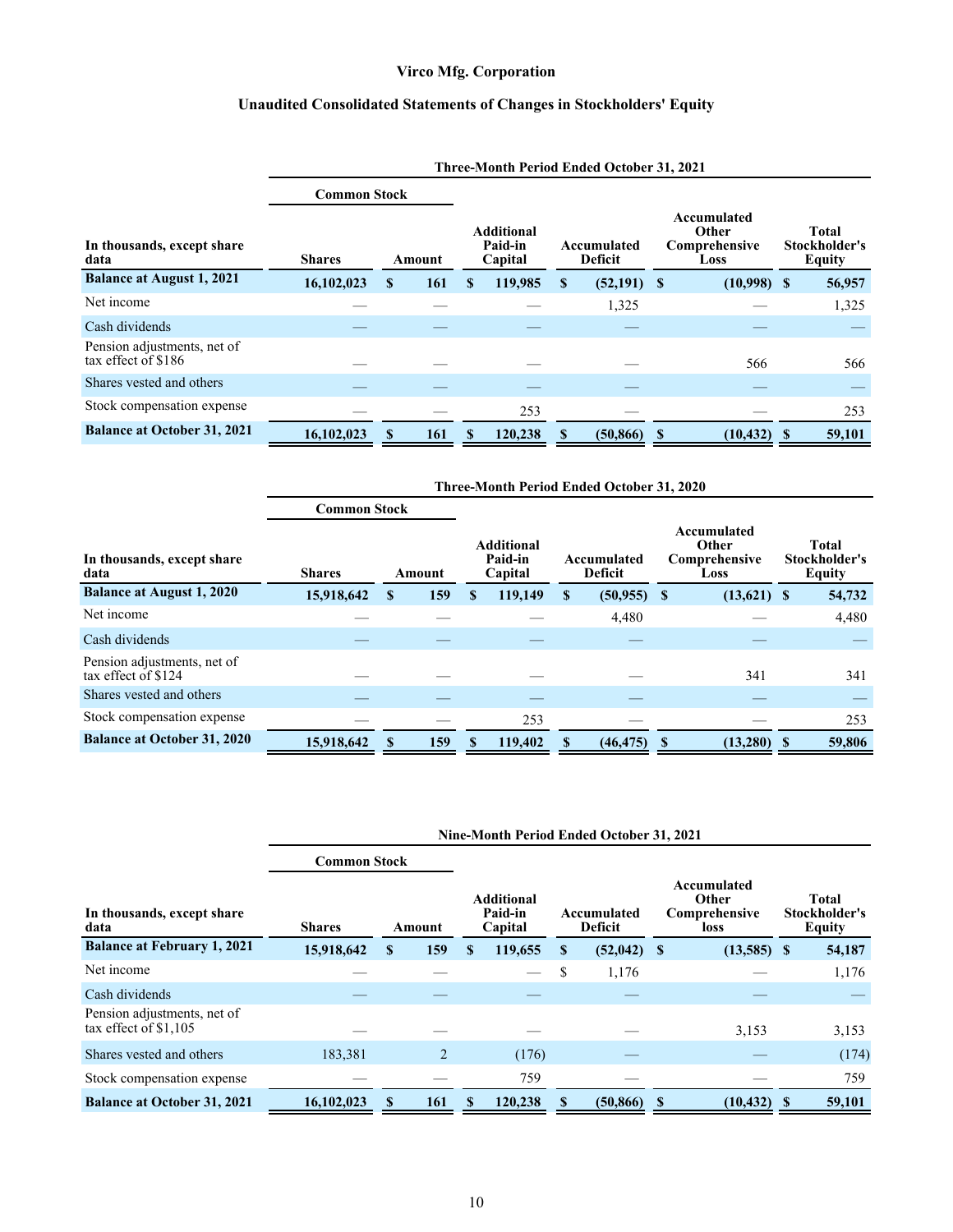|                                                    | <b>Common Stock</b> |   |        |   |                                         |                               |               |  |                                                      |                                                |
|----------------------------------------------------|---------------------|---|--------|---|-----------------------------------------|-------------------------------|---------------|--|------------------------------------------------------|------------------------------------------------|
| In thousands, except share<br>data                 | <b>Shares</b>       |   | Amount |   | <b>Additional</b><br>Paid-in<br>Capital | Accumulated<br><b>Deficit</b> |               |  | Accumulated<br>Other<br>Comprehensive<br><b>loss</b> | <b>Total</b><br>Stockholder's<br><b>Equity</b> |
| <b>Balance at February 1, 2020</b>                 | 15,713,549          | S | 157    | S | 118,782                                 | S                             | $(49,810)$ \$ |  | $(14,311)$ \$                                        | 54,818                                         |
| Net income                                         |                     |   |        |   |                                         | \$                            | 3,335         |  |                                                      | 3,335                                          |
| Cash dividends                                     |                     |   |        |   |                                         |                               |               |  |                                                      |                                                |
| Pension adjustments, net of<br>tax effect of \$364 |                     |   |        |   |                                         |                               |               |  | 1,031                                                | 1,031                                          |
| Shares vested and others                           | 205,093             |   | 2      |   | (139)                                   |                               |               |  |                                                      | (137)                                          |
| Stock compensation expense                         |                     |   |        |   | 759                                     |                               |               |  |                                                      | 759                                            |
| <b>Balance at October 31, 2020</b>                 | 15,918,642          |   | 159    |   | 119,402                                 |                               | (46, 475)     |  | (13,280)                                             | 59,806                                         |

**Nine-Month Period Ended October 31, 2020**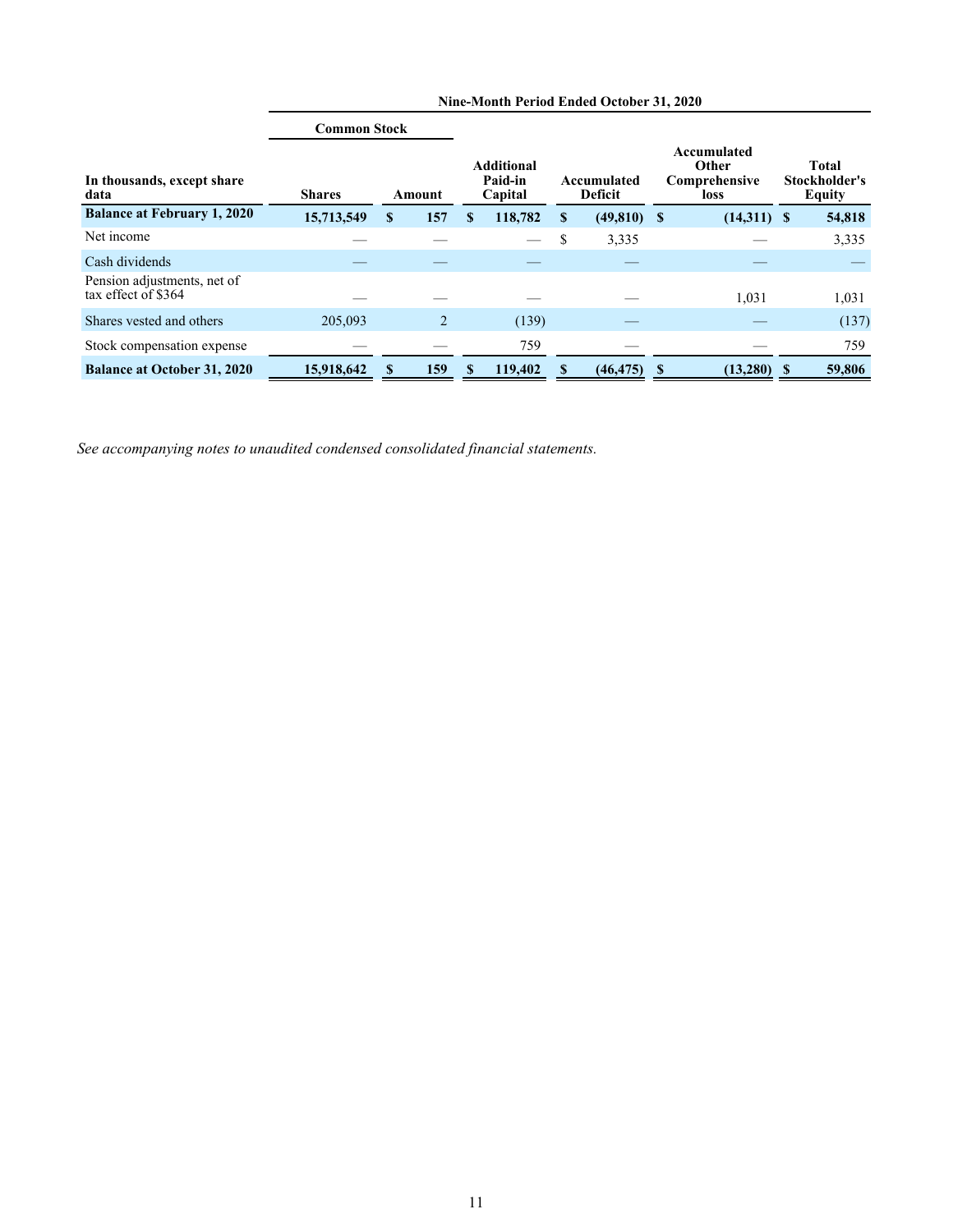#### **VIRCO MFG. CORPORATION**

#### **Notes to unaudited Condensed Consolidated Financial Statements**

#### **October 31, 2021**

#### <span id="page-12-0"></span>**Note 1. Basis of Presentation**

The accompanying unaudited condensed consolidated financial statements have been prepared in accordance with accounting principles generally accepted in the United States (U.S. GAAP) for interim financial information and pursuant to the rules and regulations of the Securities and Exchange Commission. Accordingly, they do not include all of the information and notes required by generally accepted accounting principles for complete financial statements and are presented in accordance with the requirements of Form 10-Q and Rule 10-01 of Regulation S-X. These unaudited condensed consolidated financial statements should be read in conjunction with the consolidated financial statements and notes thereto included in the Company's Annual Report on Form 10-K for the fiscal year ended January 31, 2021 ("Form 10-K"). In the opinion of management, all adjustments considered necessary for a fair presentation have been included. Operating results for the three and nine months ended October 31, 2021 are not necessarily indicative of the results that may be expected for the fiscal year ending January 31, 2022. The balance sheet at January 31, 2021 has been derived from the audited consolidated financial statements at that date, but does not include all of the information and notes required by accounting principles generally accepted in the United States for complete financial statements. All references to the "Company" refer to Virco Mfg. Corporation and its subsidiaries.

#### **Principles of Consolidation and Reclassification**

The consolidated financial statements include the accounts of Virco Mfg. Corporation and its wholly-owned subsidiaries. All intercompany balances and transactions have been eliminated in consolidation. The reclassification of certain prior year sales allowances of approximately \$480,000 and \$869,000 was made for the three and nine months ended October 31, 2020, respectively. The amounts of reclassification representing the replacement of damaged goods, previously presented in net sales, is presented in costs of goods sold in the accompanying prior period statements of income or operations, which conform to current period presentation.

#### **Liquidity**

Management evaluated whether there are any conditions and events, considered in the aggregate, that raise substantial doubt about the Company's ability to continue as a going concern over the next 12 months after the interim financial statements are issued. The Company has experienced an overall decline in net sales and net income for the fiscal year ended January 31, 2021. For the first nine-months of fiscal 2022 the Company experienced an increase in shipments and material increase in orders as schools received funding to support a return to classroom instruction. However, as a result of severe supply chain disruptions and labor shortages, the Company has experienced an increase in raw material prices and an increase in backlog which negatively impacted the Company's net income for the nine months ended October 31, 2021.

As a result the Company was in violation of its financial covenants under the Restated Credit Agreement as of October 31, 2021. On December 7, 2021, the Company successfully negotiated and entered into Amendment No. 1 to the Restated Credit Agreement ("Amendment No. 1") with PNC Bank. Amendment No. 1 provided a limited waiver of the Company's violation of the covenant to maintain a fixed charge coverage ratio of at least 1.10 to 1.00 for the four fiscal quarter periods ended October 31, 2021, and amended the fixed charge coverage ratio as follows: (i) 1.00 to 1.00 for each of the consecutive four fiscal quarter periods of Borrowers ending January 31, 2022 and April 30, 2022, and (ii) 1.10 to 1.00 for each consecutive four fiscal quarter periods of Borrowers ending thereafter. In connection with Amendment No. 1, the Company also agreed to pay to PNC Bank a non-refundable fee of \$50,000 (see **Note 7**).

The Company expects the impact of supply chain constraints and COVID-19 to continue to be a challenge for the foreseeable future and believes the economy will be adversely impacted for an indeterminate period, including the demand for its products and supply of materials and labor required to manufacture products. The extent of the impact will depend on numerous factors that are unknown, uncertain and cannot be reasonably predicted. Based on the Company's current projections, including COVID-19 related costs and raw material costs, and its ability to introduce price increases and manage certain controllable expenditures, management believes it will maintain compliance with the financial covenants for the next 12 months after the interim financial statements are issued and that the Company's existing cash, projected operating cash flows and available credit facilities, described in **Note 7**, are adequate to meet its operating needs, liabilities and commitments over the next 12 months from the issuance of the interim financial statements.

#### **Note 2. Seasonality and Management Use of Estimates**

The market for educational furniture is marked by extreme seasonality, with approximately 50% of the Company's total sales typically occurring from June to August each year, the Company's peak season. Hence, the Company typically builds and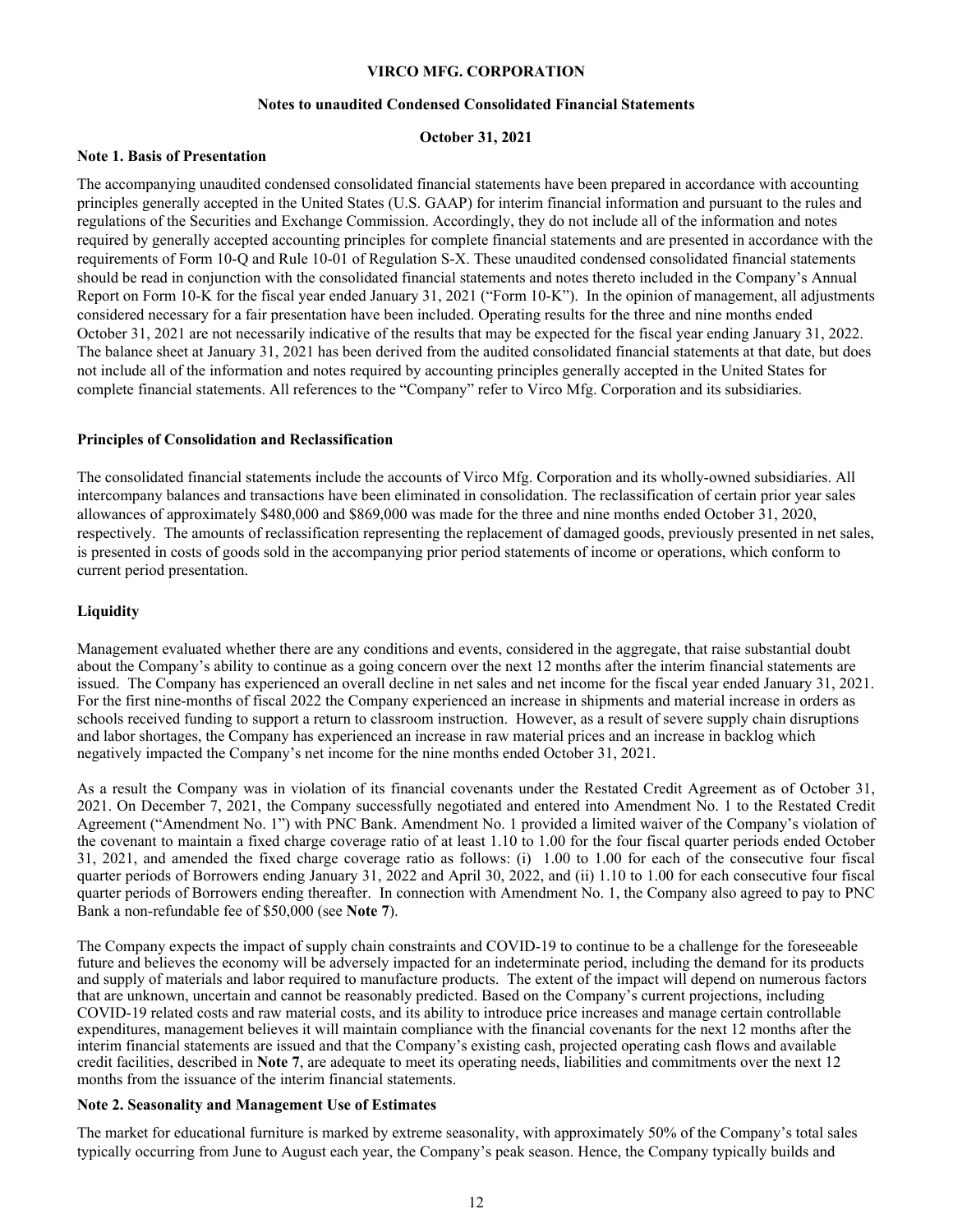carries significant amounts of inventory during and in anticipation of this peak summer season to facilitate the rapid delivery requirements of customers in the educational market. This requires a large up-front investment in inventory, labor, storage and related costs as inventory is built in anticipation of peak sales during the summer months. As the capital required for this buildup generally exceeds cash available from operations, the Company has generally relied on third-party bank financing to meet cash flow requirements during the build-up period immediately preceding the peak season. In addition, the Company typically is faced with a large balance of accounts receivable during the peak season. This occurs for two primary reasons. First, accounts receivable balances typically increase during the peak season as shipments of products increase. Second, many customers during this period are educational institutions and government entities, which tend to pay accounts receivable slower than commercial customers. For the three and nine months ended October 31, 2021, management believes that the traditional peak season has been and will continue to be impacted by economic conditions related to COVID 19. The Company has experienced difficulty sourcing desired levels of temporary labor and permanent hires in the manufacturing and distribution facilities. In addition, the Company is experiencing supply chain disruptions for raw materials. These conditions have adversely impacted sales volume for the months of June, July, August, and September. In October, sales increased compared to the prior year. The Company anticipates that a larger portion of its annual sales will occur in fourth quarter of the current fiscal year compared to prior years.

The Company's working capital requirements during and in anticipation of the peak summer season require management to make estimates and judgments that affect assets, liabilities, revenues and expenses, and related contingent assets and liabilities. On an ongoing basis, management evaluates its estimates, including those related to market demand, labor costs and stocking inventory. Significant estimates made by management include, but are not limited to, valuation of inventory; deferred tax assets and liabilities; useful lives of property, plant and equipment; liabilities under pension, warranty, self-insurance and environmental claims; and the accounts receivable allowance for doubtful accounts. Due to the inherent uncertainty involved in making assumptions and estimates, events and changes in circumstances arising after October 31, 2021, including those resulting from the continuing impacts of the COVID-19 pandemic, may result in actual outcomes that differ from those contemplated by our assumptions and estimates.

#### **Note 3. New Accounting Pronouncements**

#### *Recently Issued Accounting Updates*

In June 2016, the FASB issued ASU 2016-13, *Financial Instruments - Credit Losses (Topic 326): Measurement of Credit Losses on Financial Instruments.* ASU 2016-13 replaces the incurred loss impairment methodology for measuring and recognizing credit losses with a methodology that reflects expected credit losses and requires consideration of a broader range of reasonable and supportable information to inform credit loss estimates. The adoption date, as modified by ASU 2019-10, will be for the fiscal year ending after December 15, 2022 and interim periods therein. The Company is currently evaluating the effect the standard will have on the consolidated financial statements and related disclosures.

Other recently issued accounting updates are not expected to have a material impact on the Company's consolidated financial statements.

#### **Note 4. Revenue Recognition**

The Company manufactures, markets and distributes a wide variety of school and office furniture to wholesalers, distributors, educational institutions and governmental entities. Revenue is recorded for promised goods or services when control is transferred to customers in an amount that reflects the consideration to which the entity expects to be entitled to in exchange for those goods or services.

The Company's sales generally involve a single performance obligation to deliver goods pursuant to customer purchase orders. Prices for our products are based on published price lists and customer agreements. The Company has determined that the performance obligations are satisfied at a point in time when the Company completes delivery per the customer contract. The majority of sales are free on board ("FOB") destination where the destination is specified per the customer contract and may include delivering the furniture into the classroom, school site or warehouse. Sales of furniture that are sold FOB factory are typically made to resellers of our product who in turn provide logistics to the ultimate customer. Once a product has been delivered per the shipping terms, the customer is able to direct the use of, and obtain substantially all of the remaining benefits from, the asset. The Company considers control to have transferred upon shipment or delivery in accordance with shipping terms because the Company has a present right to payment at that time, the customer has legal title to the asset, the Company has transferred physical possession of the asset, and the customer has significant risks and rewards of ownership of the asset.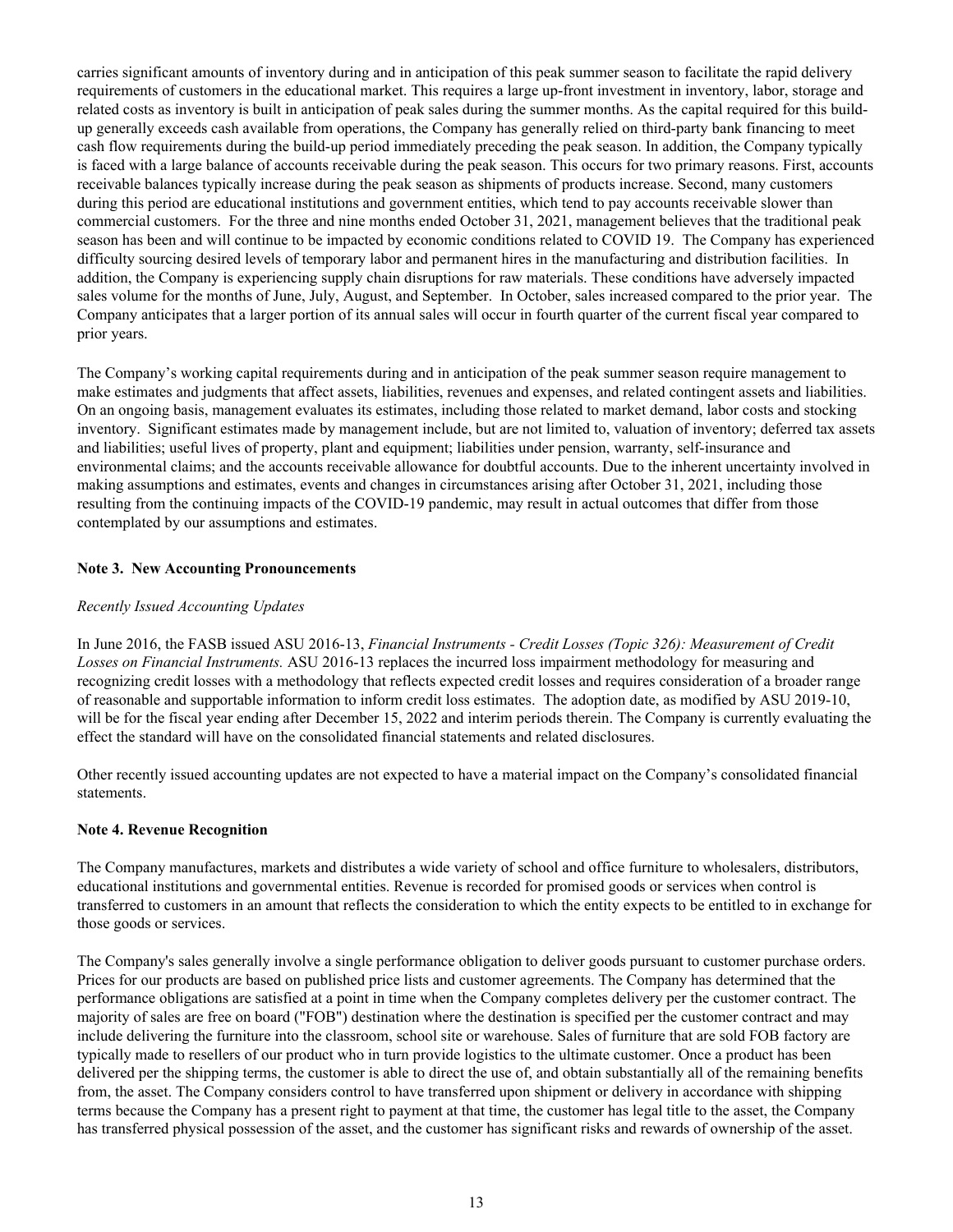Sales are recorded net of discounts, sales incentives and rebates, sales taxes and estimated returns and allowances. The Company offers sales incentives and discounts through various regional and national programs to our customers. These programs include product rebates, product returns allowances and trade promotions. Variable consideration for these programs is estimated in the transaction price at contract inception based on current sales levels and historical experience using the expected value method, subject to constraint.

We do not consider our revenue generated through direct-to-customers and resellers to be meaningfully different revenue streams given similarities in the nature of the products, performance obligation and distribution processes. Sales are predominately in the United States and to a similar class of customer. We do not manage or evaluate the business based on product line or any other discernable category.

#### **Note 5. Inventories**

Inventories are valued at the lower of cost (determined on a first-in, first-out basis) or net realizable value and includes material, labor and factory overhead. The Company records valuation adjustments for the excess cost of the inventory over its estimated net realizable value. Valuation adjustments for slow-moving and obsolete inventory are calculated using an estimated percentage applied to inventories based on a physical inspection of the product in connection with a physical inventory, a review of slow-moving products and component stage, inventory category, historical and forecasted consumption of sales, and consideration of active marketing programs. The market for education furniture is traditionally driven by value, not style, and the Company has not typically incurred significant obsolescence expenses. If market conditions are less favorable than those anticipated by management, additional valuation adjustments may be required. Due to reductions in sales volume in the past years, the Company's manufacturing facilities are operating at reduced levels of capacity. The Company records the cost of excess capacity as a period expense, not as a component of capitalized inventory valuation.

The following table presents a breakdown of the Company's inventories as of October 31, 2021, January 31, 2021 and October 31, 2020:

|                   |     | 10/31/2021 |               | 1/31/2021      |              | 10/31/2020 |
|-------------------|-----|------------|---------------|----------------|--------------|------------|
|                   |     |            |               | (in thousands) |              |            |
|                   |     |            |               |                |              |            |
| Finished goods    | S   | 14,053     | <sup>\$</sup> | 15,606         | <sup>S</sup> | 15,442     |
| Work in process   |     | 14,299     |               | 11,907         |              | 11,440     |
| Raw materials     |     | 12,131     |               | 10,757         |              | 9,990      |
| Total inventories | ۰D. | 40,483     | S             | 38,270         | <b>S</b>     | 36,872     |

#### **Note 6. Leases**

The Company has operating leases on real property, equipment, and automobiles that expire at various dates. The Company determines if an arrangement is a lease at inception and assesses classification of the lease at commencement. All of the Company's leases are classified as operating leases, as a lessee. The Company uses the implicit rate when readily determinable, or the incremental borrowing rate. Our incremental borrowing rate is estimated to approximate the interest rate on a collateralized basis with similar terms and payments using company specific credit spreads. The Company's lease terms include options to extend or terminate the lease only when it is reasonably certain that we will exercise that option. Lease expense for our operating leases is recognized on a straight-line basis over the lease term.

In accordance with ASC 842, quantitative information regarding our leases is as follows: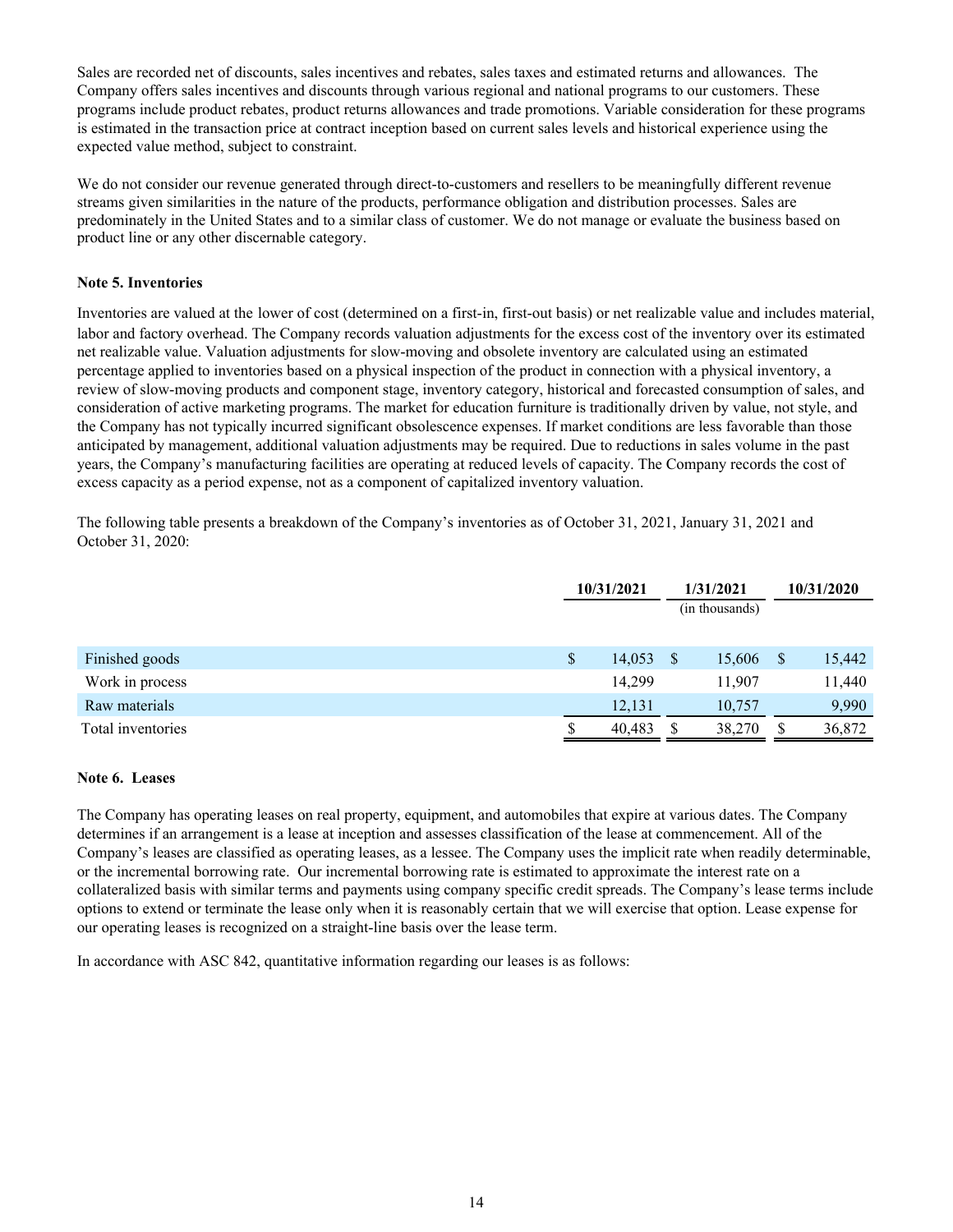|                                                                           | <b>Three-Months Ended</b> |       |               |       |      | <b>Nine-Months Ended</b>                            |              |            |  |
|---------------------------------------------------------------------------|---------------------------|-------|---------------|-------|------|-----------------------------------------------------|--------------|------------|--|
|                                                                           | 10/31/2021                |       | 10/31/2020    |       |      | 10/31/2021                                          |              | 10/31/2020 |  |
|                                                                           |                           |       |               |       |      | (in thousands, except lease term and discount rate) |              |            |  |
| Operating lease cost                                                      | \$                        | 1,358 | <sup>\$</sup> | 1,431 | - S  | 3,878                                               | $\sqrt{\ }$  | 4,343      |  |
| Short-term lease cost                                                     |                           | 93    |               | 55    |      | 258                                                 |              | 214        |  |
| Short-term sublease income                                                |                           | (10)  |               | (10)  |      | (30)                                                |              | (30)       |  |
| Variable lease cost                                                       |                           | 14    |               | (18)  |      | 621                                                 |              | 352        |  |
| Total lease cost                                                          | $\mathbf{\mathcal{S}}$    | 1,455 | $\mathbf{s}$  | 1,458 | - \$ | 4,727                                               | $\mathbf{s}$ | 4,879      |  |
|                                                                           |                           |       |               |       |      |                                                     |              |            |  |
| Other operating leases information:                                       |                           |       |               |       |      |                                                     |              |            |  |
| Cash paid for amounts included in the<br>measurement of lease liabilities |                           |       |               |       | \$   | 4,172                                               | \$           | 3,697      |  |
| Right-of-use assets obtained in exchange for<br>new lease liabilities     |                           |       |               |       | \$   | 330                                                 | $\mathbb{S}$ | 587        |  |
| Weighted-average remaining lease term<br>(years)                          |                           |       |               |       |      | 3.4                                                 |              | 4.3        |  |
| Weighted-average discount rate                                            |                           |       |               |       |      | $6.4\%$                                             |              | $6.4\%$    |  |

Minimum future lease payments for operating leases in effect as of October 31, 2021, are as follows:

|                                                                      |                        | <b>Operating Lease</b> |
|----------------------------------------------------------------------|------------------------|------------------------|
|                                                                      |                        | (in thousands)         |
| Remaining of 2022                                                    | \$                     | 1,452                  |
| 2023                                                                 |                        | 5,523                  |
| 2024                                                                 |                        | 5,381                  |
| 2025                                                                 |                        | 5,402                  |
| 2026                                                                 |                        | 1,350                  |
| Thereafter                                                           |                        |                        |
| <b>Remaining balance of lease payments</b>                           | <b>S</b>               | 19,108                 |
|                                                                      |                        |                        |
| Short-term lease liabilities                                         | \$                     | 4,686                  |
| Long-term lease liabilities                                          |                        | 12,402                 |
| <b>Total lease liabilities</b>                                       | $\mathbf{\mathcal{S}}$ | 17,088                 |
|                                                                      |                        |                        |
| Difference between undiscounted cash flows and discounted cash flows | \$                     | 2,020                  |

## **Note 7. Debt**

Outstanding balances for the Company's long-term debt were as follows:

|                       | 10/31/2021 |        | 1/31/2021 |                |              | 10/31/2020 |  |
|-----------------------|------------|--------|-----------|----------------|--------------|------------|--|
|                       |            |        |           | (in thousands) |              |            |  |
| Revolving credit line | \$         | 7,866  | -S        | 4,590          | <sup>S</sup> |            |  |
| Other                 |            | 5,185  |           | 5,850          |              | 6,070      |  |
| Total debt            |            | 13,051 |           | 10,440         |              | 6,070      |  |
| Less current portion  |            | 504    |           | 887            |              | 885        |  |
| Non-current portion   | \$         | 12,547 |           | 9,553          |              | 5,185      |  |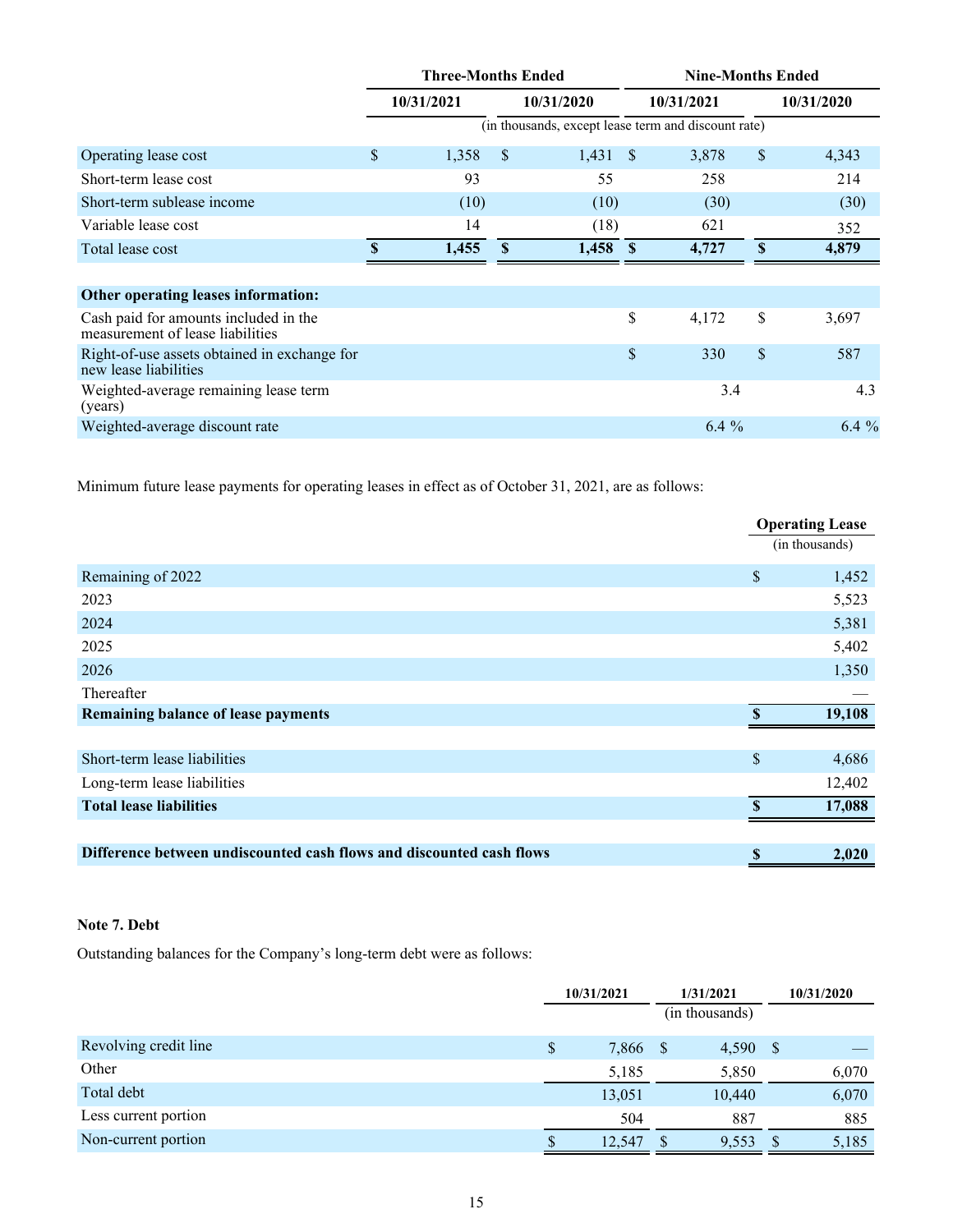The Company and Virco Inc., its wholly-owned subsidiary (the "Borrowers") has a Revolving Credit and Security Agreement (the "Credit Agreement") with PNC Bank, National Association, as administrative agent and lender ("PNC"). The Credit Agreement was amended numerous times since its origination in December 2011. On September 28, 2021, the Borrowers entered into an Amended and Restated Revolving Credit and Security Agreement (the "Restated Credit Agreement") with PNC Bank, which amended and restated the prior Credit Agreement. The material terms of the Restated Credit Agreement are substantially the same as those of the prior Credit Agreement.

The Restated Credit Agreement permits the Company to issue dividends or make payments with respect to the Company's capital stock in an aggregate amount up to \$3,000,000 during any fiscal year, provided that no default shall have occurred or is continuing or would result from any such payment, and the Company must demonstrate pro forma compliance with a 12-month trailing fixed charge coverage ratio of not less than 1.20:1.00 as of the fiscal quarter immediately preceding the date of any such dividend or payment. The Restated Credit Agreement also requires the Company to maintain a minimum fixed charge coverage ratio, and contains numerous other covenants that limit under certain circumstances the ability of the Borrowers and their subsidiaries to, among other things, merge with or acquire other entities, incur new liens, incur additional indebtedness, sell assets outside of the ordinary course of business, enter into transactions with affiliates, or substantially change the general nature of the business of the Borrowers. In connection with the Restated Credit Agreement, the Company also agreed to pay to PNC Bank a non-refundable fee of \$50,000. The maturity date of the Restated Credit Agreement is March 19, 2023.

The other material terms of the Restated Credit Agreement are substantially the same as those of the original Credit Agreement, consisting of (i) a revolving line of credit with a Maximum Revolving Advance Amount of \$65,000,000 that is subject to a borrowing base limitation and generally provides for advances of up to 85% of eligible accounts receivable, plus a percentage equal to the lesser of 60% of the value of eligible inventory or 85% of the liquidation value of eligible inventory, plus \$15,000,000 from January through July of each year, minus undrawn amounts of letters of credit and reserves and (ii) an equipment loan of \$2,000,000. The Restated Credit Agreement is secured by substantially all of the Borrowers' personal property and certain of the Borrowers' real property. The principal amount outstanding under the Credit Agreement and any accrued and unpaid interest is due no later than March 19, 2023, and the Restated Credit Agreement is subject to certain prepayment penalties upon earlier termination of the Restated Credit Agreement. Prior to the maturity date, principal amounts outstanding under the Restated Credit Agreement may be repaid and reborrowed at the option of the Borrowers without premium or penalty, subject to borrowing base limitations, seasonal adjustments and certain other conditions, including reduced borrowings under the revolving line to less than or equal \$10,000,000 for a period of 30 consecutive days during the fourth quarter of each fiscal year. The Restated Credit Agreement also contains certain financial covenants, including a fixed charge coverage ratio beginning on February 1st, 2021 of not less than 1.10 to 1.00, and capital expenditures not to exceed \$8,000,000.

The Company was in violation of its financial covenants under the Restated Credit Agreement as of October 31, 2021 due to a decline in the Company's net income primarily attributable to the effects of severe supply chain disruptions and labor shortages due to COVID-19. On December 7, 2021, the Company successfully negotiated and entered into Amendment No. 1 to the Restated Credit Agreement ("Amendment No. 1") with PNC Bank. Amendment No. 1 provided a limited waiver of the Company's violation of the covenant to maintain a fixed charge coverage ratio of at least 1.10 to 1.00 for the four fiscal quarter periods ended October 31, 2021, and amended the fixed charge coverage ratio as follows: (i) 1.00 to 1.00 for each of the consecutive four fiscal quarter periods of Borrowers ending January 31, 2022 and April 30, 2022, and (ii) 1.10 to 1.00 for each consecutive four fiscal quarter periods of Borrowers ending thereafter. In connection with Amendment No. 1, the Company also agreed to pay to PNC Bank a non-refundable fee of \$50,000.

The Revolving Credit Facility bears interest, at the Borrowers' option, at either the Alternate Base Rate (as defined in the Credit Agreement) or the LIBOR Rate (as defined in the Credit Agreement), in each case plus an applicable margin. The applicable margin for Alternate Base Rate loans is a percentage within a range of 1.25% to 1.75%, and the applicable margin for LIBOR Rate loans is a percentage within a range of 2.25% to 2.75%, and may be increased at the Lender's option by 2.0% during the continuance of an event of default. Accrued interest with respect to principal amounts outstanding under the Credit Agreement is payable in arrears on a monthly basis for Alternative Base Rate loans, and at the end of the applicable interest period, but at most every three months for LIBOR Rate loans. The interest rate as of October 31, 2021 was 4.5%. The Company also incurs a fee on the unused portion of the revolving line of credit at a rate of 0.375%.

Prior to the maturity date, principal amounts outstanding under the Credit Agreement may be repaid and reborrowed at the option of the Borrowers without premium or penalty, subject to borrowing base limitations, seasonal adjustments and certain other conditions. The principal amount outstanding under the Credit Agreement and any accrued and unpaid interest is due no later than March 19, 2023, and the Revolving Credit Facility is subject to an early termination fee upon an earlier termination of the Revolving Credit Facility.

During the fiscal year ending January 31, 2021, the impact of COVID-19 on liquidity was to moderate the seasonal increase in accounts receivable and production of inventory for summer delivery. Seasonal increases in accounts receivable and inventory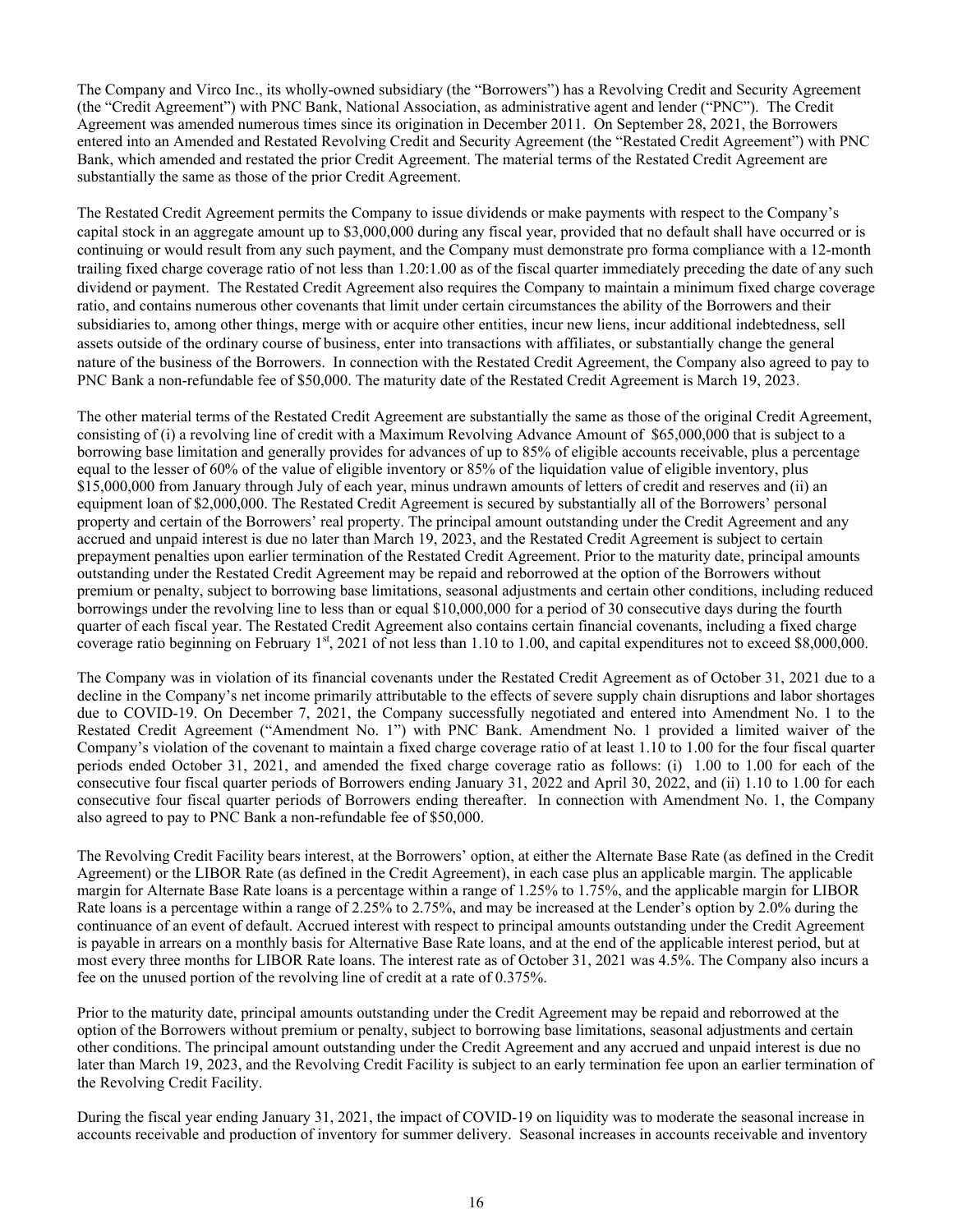are traditionally financed through the Company's line of credit with PNC Bank. Reductions in inventory were substantially offset by a reduction in borrowing under the revolving line with PNC Bank.

In addition to the financial covenants, the Restated Credit Agreement contains events of default as disclosed in **Note 3** to our Annual Report on Form 10-K for the year-ended January 31, 2021. Substantially all of the Borrowers' accounts receivable are automatically and promptly swept to repay amounts outstanding under the Restated Credit Agreement upon receipt by the Borrowers. Due to this automatic liquidating nature of the Restated Credit Agreement, if the Borrowers breach any covenant, violate any representation or warranty or suffer a deterioration in their ability to borrow pursuant to the borrowing base calculation, the Borrowers may not have access to cash liquidity unless provided by PNC at its discretion.

The Company's revolving line of credit with PNC is structured to provide seasonal credit availability during the Company's peak summer season. Approximately \$13,741,000 was available for borrowing as of October 31, 2021.

Management believes that the carrying value of debt approximated fair value at October 31, 2021, as all of the long-term debt bears interest at variable rates based on prevailing market conditions.

#### **Note 8. Income Taxes**

In assessing the realizability of deferred tax assets, the Company considers whether it is more-likely-than-not that some portion or all of its deferred tax assets will not be realized. The ultimate realization of deferred tax assets is dependent upon the generation of future taxable income or reversal of deferred tax liabilities during the periods in which those temporary differences become deductible. As a part of this evaluation, the Company assesses all available positive and negative evidence, including future reversals of existing taxable temporary differences, projected future taxable income, the availability of tax carrybacks, tax-planning strategies, and results of recent operations (including cumulative losses in recent years), to determine whether sufficient future taxable income will be generated to realize existing deferred tax assets. On the basis of this evaluation, and after considering future reversals of existing taxable temporary differences, the effects of seasonality on the Company's business and the effects of severe supply chain disruptions and labor shortages due to COVID-19, the Company determined that its U.S. federal deferred tax assets are more-likely-than-not to be realizable, but that valuation allowances of \$1,237,000, \$1,064,000 and \$1,133,000 as of October 31, 2021, January 31, 2021 and October 31, 2020, respectively, are needed for certain state NOL's to reduce the carrying amount of deferred tax assets to an amount that is more-likely-than-not to be realized.

For the three months ended October 31, 2021 and 2020, the effective tax rates were 18.2% and 7.9%, respectively. For the nine months ended October 31, 2021 and 2020, the effective tax rates were 22.2% and 6.6%, respectively. Effective tax rates for the three months and nine months ended October 31, 2021 and 2020 were primarily due to the change in forecasted mix of income before taxes in various jurisdictions, estimated permanent differences and the recording of a partial valuation allowance on net deferred tax assets.

On March 27, 2020, the Coronavirus Aid, Relief, and Economic Security Act ("CARES Act") was signed. The Company has performed an analysis of the impact of the CARES Act and have determined that the impact would not be significant. The CARES Act provides single-employer pension companies additional time to meet the funding obligations. Consequently, the tax deduction related to such contributions will be deferred until the funding payment is made. The CARES Act also modifies the limitation for business interest expense deduction. The new limitation has increased from 30 to 50 percent of adjusted taxable income.

The January 31, 2016 and subsequent years remain open for examination by the IRS and state tax authorities. The Company is not currently under any state examination. The Company is currently under IRS examination for its fiscal year ended January 31, 2016 Federal tax return.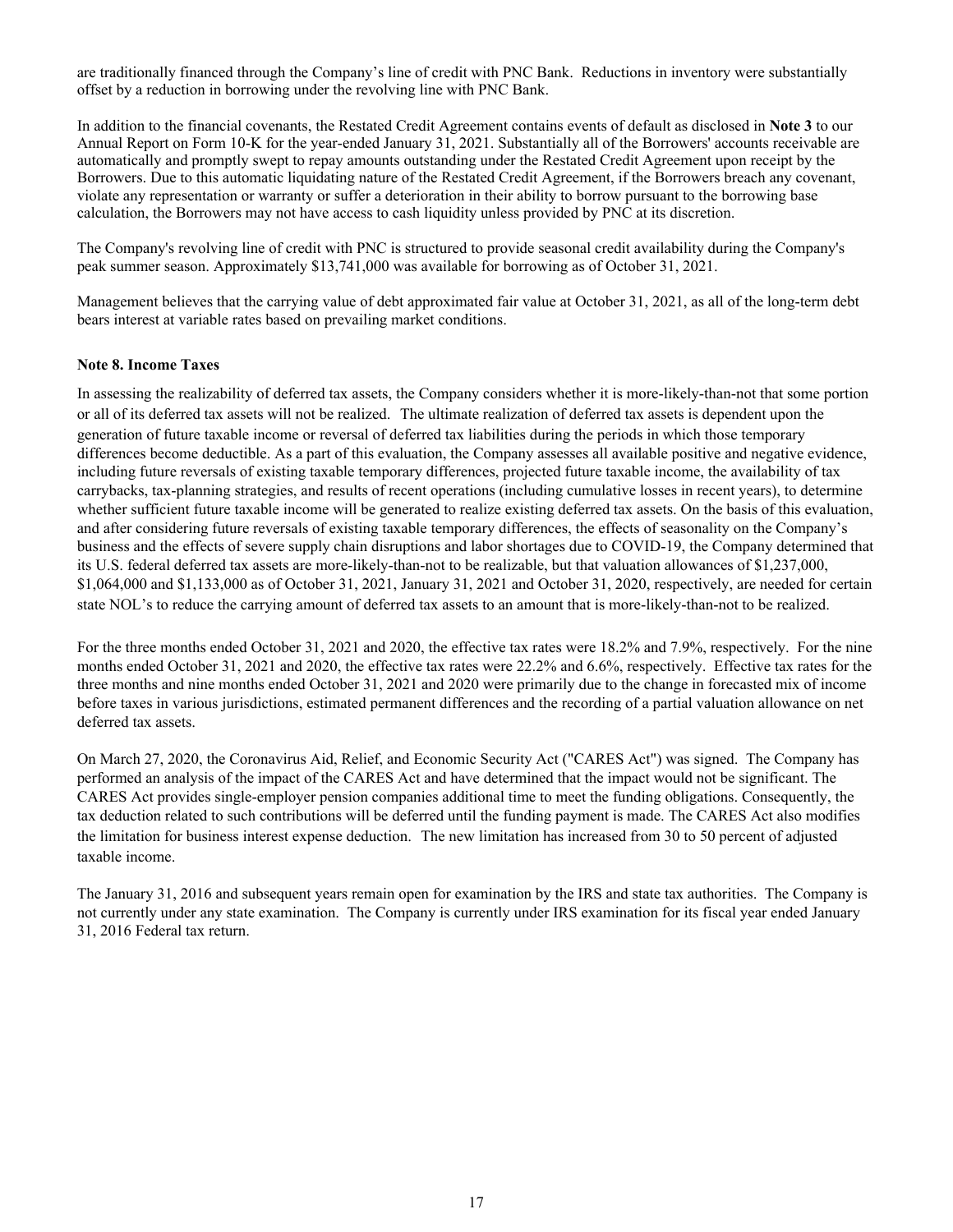|                                                                                                  | <b>Three Months Ended</b> |            |    |                                       |     |            | <b>Nine Months Ended</b> |            |  |
|--------------------------------------------------------------------------------------------------|---------------------------|------------|----|---------------------------------------|-----|------------|--------------------------|------------|--|
|                                                                                                  |                           | 10/31/2021 |    | 10/31/2020                            |     | 10/31/2021 |                          | 10/31/2020 |  |
|                                                                                                  |                           |            |    | (In thousands, except per share data) |     |            |                          |            |  |
|                                                                                                  |                           |            |    |                                       |     |            |                          |            |  |
| Net income                                                                                       | \$                        | 1,325      | \$ | 4,480                                 | \$  | 1,176      | <sup>S</sup>             | 3,335      |  |
|                                                                                                  |                           |            |    |                                       |     |            |                          |            |  |
| Weighted average shares of common stock outstanding                                              |                           | 16,033     |    | 15,733                                |     | 15,927     |                          | 15,566     |  |
| Net effect of dilutive shares - based on the treasury stock<br>method using average market price |                           | 49         |    | 34                                    |     | 36         |                          | 20         |  |
| Totals                                                                                           |                           | 16,082     |    | 15,767                                |     | 15,963     |                          | 15,586     |  |
|                                                                                                  |                           |            |    |                                       |     |            |                          |            |  |
| Net income per share - basic                                                                     | $\mathbb{S}$              | 0.08       | \$ | 0.28                                  | \$. | 0.07       | <sup>\$</sup>            | 0.21       |  |
| Net income per share - diluted                                                                   | \$                        | 0.08       | \$ | 0.28                                  | \$  | 0.07       | S                        | 0.21       |  |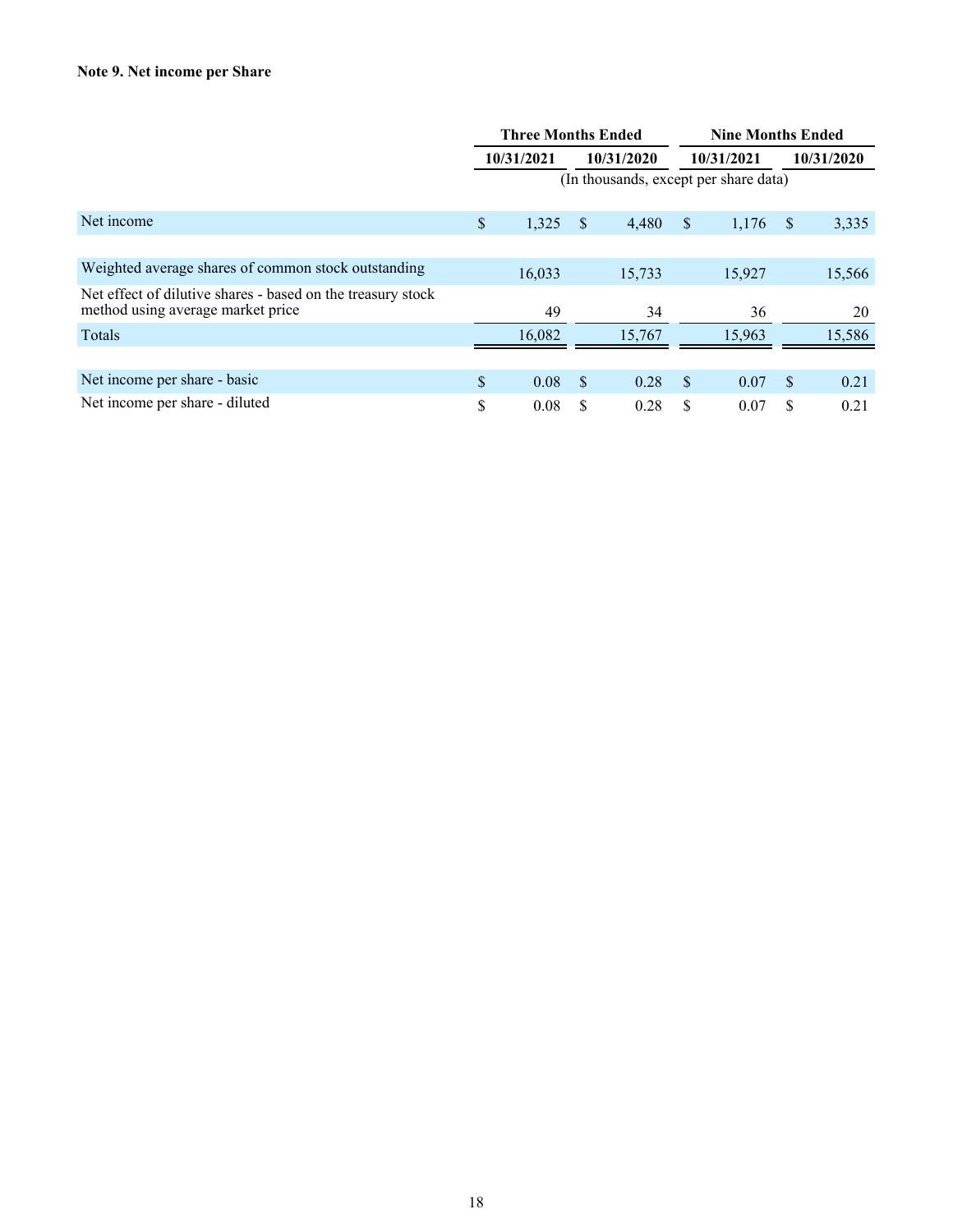#### **Note 10. Stock-Based Compensation**

#### **Stock Incentive Plan**

The Company's two stock incentive plans are the 2019 Employee Stock Incentive Plan (the "2019 Plan") and the 2011 Employee Incentive Stock Plan (the "2011 Plan").

Under the Company's 2019 Plan, the Company may grant an aggregate of 1,000,000 shares to its employees in the form of restricted stock units and non-employee directors in the form of restricted stock awards. Restricted stock units and awards granted under the 2019 Plan are expensed ratably over the vesting period of the awards. The Company determines the fair value of its restricted stock units or awards and related compensation expense as the difference between the market value of the units or awards on the date of grant less the exercise price of the units or awards granted. During the nine-month period ended October 31, 2021, the Company granted 68,870 awards to non-employee directors, vested 140,295 shares according to their terms and forfeited 0 shares under the 2019 Plan. As of October 31, 2021, there were approximately 628,435 shares available for future issuance under the 2019 Plan.

Under the 2011 Plan, the Company may grant an aggregate of 2,000,000 shares to its employees in the form of restricted stock units and non-employee directors in the form of restricted stock awards. Restricted stock units and awards granted under the 2011 Plan are expensed ratably over the vesting period of the awards. The Company determines the fair value of its restricted stock units or awards and related compensation expense as the difference between the market value of the units or awards on the date of grant less the exercise price of the units or awards granted. During the nine-month period ended October 31, 2021, the Company granted 0 restricted awards to non-employee directors and 0 units to its employees; vested 0 stock awards and 119,200 units according to their terms and forfeited 0 stock units under the 2011 Plan. As of October 31, 2021, there were approximately 12,892 shares available for future issuance under the 2011 Plan.

During the three months ended October 31, 2021, stock-based compensation expense related to restricted stock units and awards recognized in cost of goods sold and selling, general and administrative expenses was \$54,000 and \$199,000, respectively. During the three months ended October 31, 2020, stock-based compensation expense related to restricted stock units and/or awards recognized in cost of goods sold and selling, general and administrative expenses was \$65,000 and \$188,000, respectively.

During the nine months ended October 31, 2021, stock-based compensation expense related to restricted stock units and awards recognized in cost of goods sold and selling, general and administrative expenses was \$164,000 and \$595,000, respectively. During the nine months ended October 31, 2020, stock-based compensation expense related to restricted stock units and/or awards recognized in cost of goods sold and selling, general and administrative expenses was \$193,000 and \$566,000, respectively.

As of October 31, 2021, there was \$1,415,000 of unrecognized compensation expense related to unvested restricted stock units and/or awards, which is expected to be recognized over a weighted average period of approximately 3 years.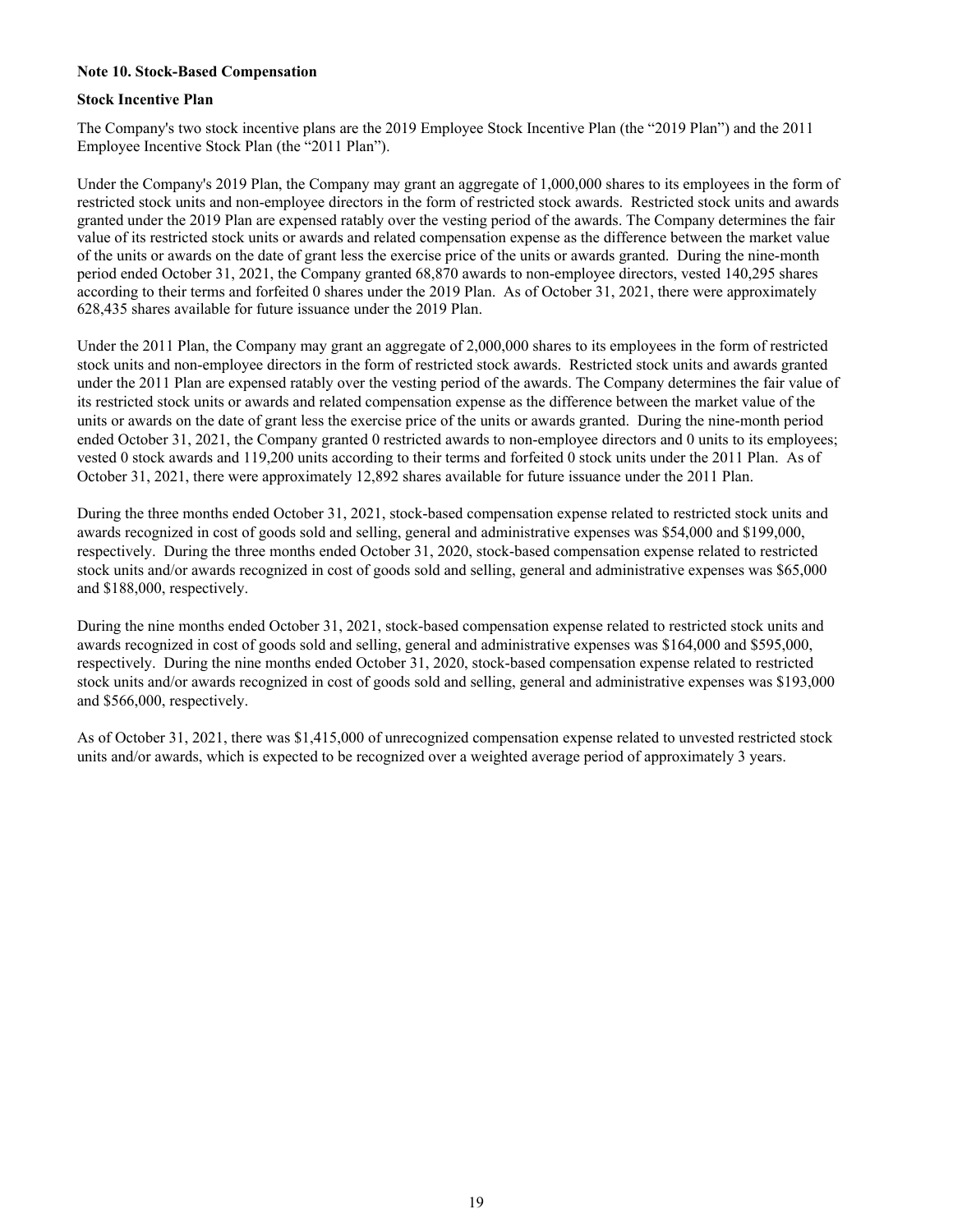#### **Note 11. Retirement Plans**

The Company and its subsidiaries cover certain employees under a noncontributory defined benefit retirement plan, entitled the Virco Employees' Retirement Plan (the "Pension Plan"). As more fully described in the Annual Report on Form 10-K, benefit accruals under the Employees Retirement Plan were frozen effective December 31, 2003. There is no service cost incurred under this plan.

The Company also provides a supplementary retirement plan for certain key employees, the VIP Retirement Plan (the "VIP Plan"). As more fully described in the Annual Report on Form 10-K for the year ended January 31, 2021, benefit accruals under this plan were frozen since December 31, 2003. During the second quarter ended July 31, 2021, the Company, at the retirees request, paid lump-sum distributions for the related benefit obligations. As the amount of the lump-sum settlement exceeded the sum of the service and interest cost for the year, the distribution was treated as a settlement in accordance with U.S. GAAP, resulting in plan settlement loss of \$285,000 recorded in pension expense in the accompanying condensed consolidated statements of operations and an actuarial gain on the plan re-measurement of \$2,059,000, net of tax, recorded to accumulated other comprehensive income for the three and nine months ended October 31, 2021.

The net periodic pension cost for the Pension Plan and the VIP Plan for the three and nine months ended October 31, 2021 and 2020 were as follows:

|                                    | <b>Combined Employee Retirement Plans</b> |                           |   |                |          |                          |  |            |  |  |  |  |
|------------------------------------|-------------------------------------------|---------------------------|---|----------------|----------|--------------------------|--|------------|--|--|--|--|
|                                    |                                           | <b>Three Months Ended</b> |   |                |          | <b>Nine Months Ended</b> |  |            |  |  |  |  |
|                                    |                                           | 10/31/2021                |   | 10/31/2020     |          | 10/31/2021               |  | 10/31/2020 |  |  |  |  |
|                                    |                                           |                           |   | (in thousands) |          |                          |  |            |  |  |  |  |
| Service cost                       | \$                                        |                           | S |                | <b>S</b> |                          |  |            |  |  |  |  |
| Interest cost                      |                                           | 281                       |   | 301            |          | 841                      |  | 903        |  |  |  |  |
| Expected return on plan assets     |                                           | (218)                     |   | (224)          |          | (654)                    |  | (672)      |  |  |  |  |
| Plan settlement                    |                                           | 65                        |   |                |          | 285                      |  |            |  |  |  |  |
| Amortization of prior service cost |                                           |                           |   |                |          |                          |  |            |  |  |  |  |
| Recognized net actuarial loss      |                                           | 442                       |   | 465            |          | 1,328                    |  | 1,395      |  |  |  |  |
| Benefit cost                       |                                           | 570                       |   | 542            |          | 1,800                    |  | 1,626      |  |  |  |  |

#### **401(k) Retirement Plan**

The Company's retirement plan, which covers all U.S. employees, allows participants to defer from 1% to 75% of their eligible compensation through a 401(k)-retirement program. The plan includes Virco stock as one of the investment options. At October 31, 2021 and 2020, the plan held 1,026,096 shares and 893,811 shares of Virco stock, respectively. For the three months ended October 31, 2021 and 2020, the compensation costs incurred for employer match, which is paid in the form of Company stock, was \$217,000 and \$182,000, respectively. For the nine months ended October 31, 2021 and 2020, the compensation costs incurred for employer match, which is paid in the form of Company stock, was \$608,000 and \$587,000, respectively.

#### **Note 12. Warranty Accrual**

The Company provides a warranty against all substantial defects in material and workmanship. The standard warranty offered on products sold through January 31, 2013 is ten years. Effective February 1, 2014 the Company modified its warranty to a limited lifetime warranty. The warranty effective February 1, 2014 is not anticipated to have a significant effect on warranty expense. Effective January 1, 2017, the Company modified the standard warranty offered on products sold after January 1, 2017 to provide specific warranty periods by product component, with no warranty period longer than ten years. The Company's warranty is not a guarantee of service life, which depends upon events outside the Company's control and may be different from the warranty period. The Company accrues an estimate of its exposure to warranty claims based upon both product sales data and an analysis of actual warranty claims incurred.

The following is a summary of the Company's warranty-claim activity for the three and nine months ended October 31, 2021 and 2020: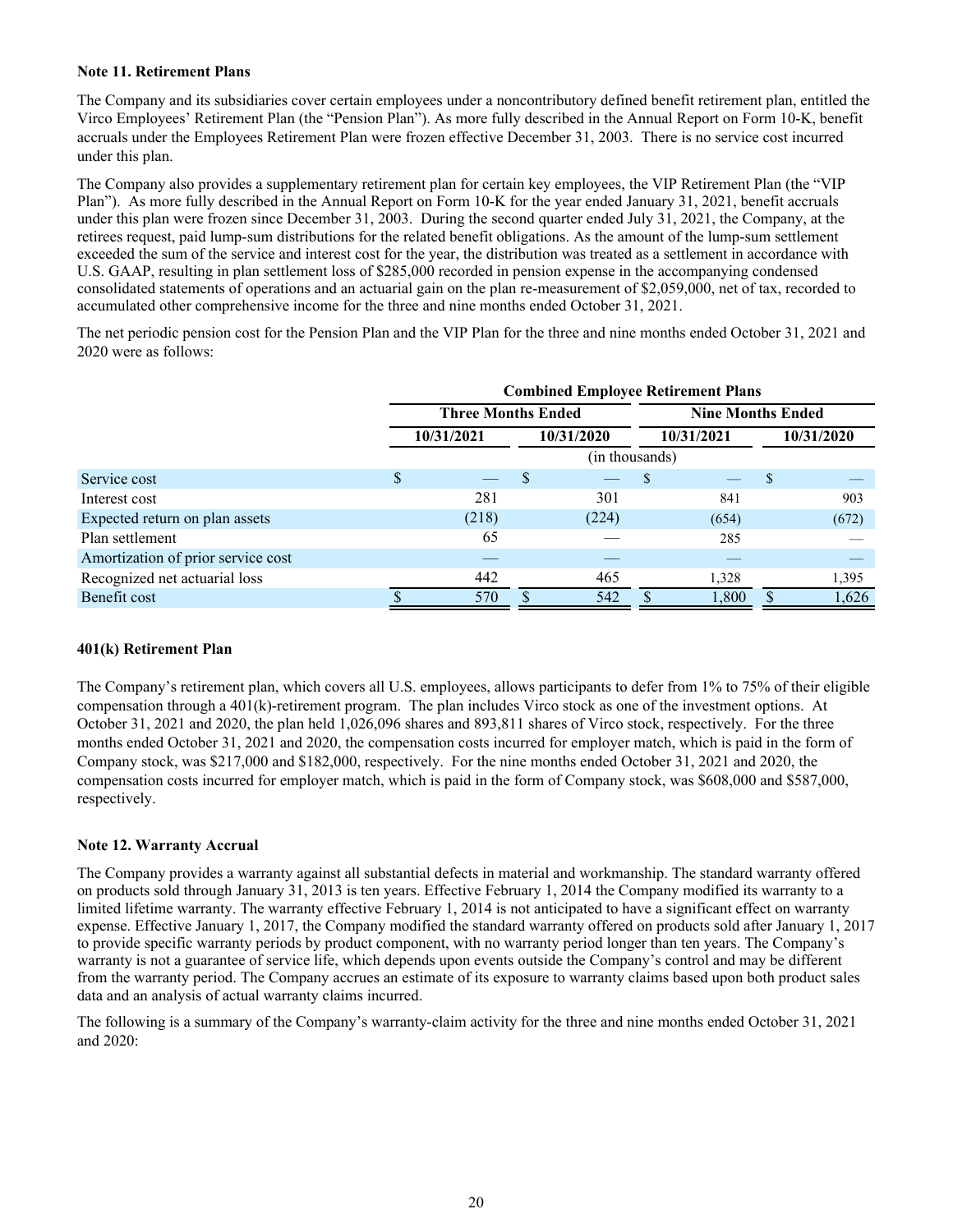|                   | <b>Three Months Ended</b> |            |            |                |      | <b>Nine Months Ended</b> |          |            |
|-------------------|---------------------------|------------|------------|----------------|------|--------------------------|----------|------------|
|                   |                           | 10/31/2021 | 10/31/2020 |                |      | 10/31/2021               |          | 10/31/2020 |
|                   |                           |            |            | (in thousands) |      |                          |          |            |
| Beginning balance |                           | 700        |            | 750            | - \$ | 700                      | <b>S</b> | 800        |
| Provision         |                           | 28         |            | (46)           |      | 84                       |          | (3)        |
| Costs incurred    |                           | (28)       |            | (4)            |      | (84)                     |          | (97)       |
| Ending balance    |                           | 700        |            | 700            |      | 700                      |          | 700        |

#### **Note 13. Contingencies**

The Company has a self-insured retention for product losses up to \$250,000 per occurrence, workers' compensation liability losses up to \$250,000 per occurrence, general liability losses up to \$50,000 and automobile liability losses up to \$50,000 per occurrence. The Company has purchased insurance to cover losses in excess of the retention up to a limit of \$30,000,000. The Company has obtained an actuarial estimate of its total expected future losses for liability claims and recorded a liability equal to the net present value.

The Company and its subsidiaries are defendants in various legal proceedings resulting from operations in the normal course of business. It is the opinion of management, in consultation with legal counsel, that the ultimate outcome of all such matters will not materially affect the Company's financial position, results of operations or cash flows.

#### **Note 14. Delivery Costs**

For the three months ended October 31, 2021 and 2020, shipping and classroom delivery costs of approximately \$6,209,000 and \$6,014,000, respectively, were included in selling, general and administrative expenses in the accompanying condensed consolidated statements of income.

For the nine months ended October 31, 2021 and 2020, shipping and classroom delivery costs of approximately \$14,242,000 and \$12,999,000, respectively, were included in selling, general and administrative expenses in the accompanying condensed consolidated statements of operations.

#### **Note 15. COVID-19**

On March 11, 2020, the World Health Organization declared the current coronavirus (COVID-19) outbreak to be a global pandemic. In response to this declaration and the rapid spread of COVID-19 within the United States, federal, state and local governments throughout the country have imposed varying degrees of restriction on social and commercial activity to promote social distancing in an effort to slow the spread of the illness. Through April 30, 2021, the Company operated its manufacturing and distribution facilities on a voluntary basis to give employees the flexibility to remain at home with children who are out of school or for other personal reasons as they deem necessary. Subsequent to April 30, 2021 and after vaccinations were available, the Company required all manufacturing and distribution employees to return to work. Appropriate measures are being taken to protect the health of employees performing essential on-site operations. Office employees and others who can work from home continued to work from home.

The Company's Conway, Arkansas facilities, which represent approximately two thirds of the Company's production and distribution capacity, has been fully operational during the pandemic. In accordance with State of California and local orders that include guidance on the definition and responsibilities of "essential businesses," the Company has been operating its Torrance facility.

#### **Note 16. Subsequent Events**

As discussed in Notes 1 and 7, the Company executed Amendment No. 1 to the Restated Credit Agreement.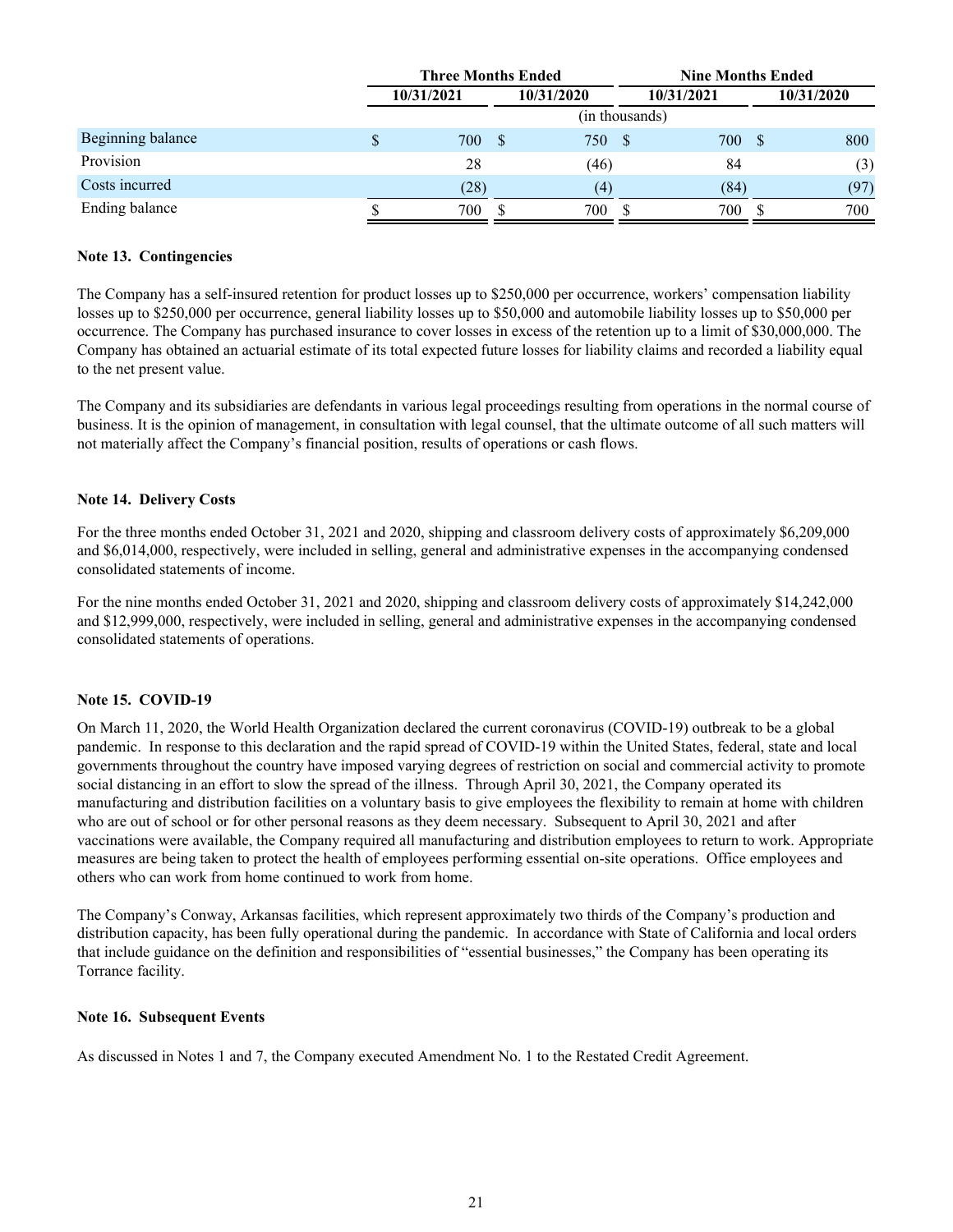#### <span id="page-22-0"></span>**Item 2. Management's Discussion and Analysis of Financial Condition and Results of Operations**

#### **Results of Operations**

#### **The effects of COVID-19**

The results of operations for the three-month and nine-month periods ended October 31, 2021 and the comparable periods ended October 31, 2020 have been significantly impacted by economic conditions driven by the COVID-19 pandemic. The impact of COVID-19 has been quite different during the current year compared to the prior year. Typically, the Company has an exceptionally seasonal annual cycle where approximately 50% of sales occur in the months of June, July and August. Orders received from customers follow a similar cycle, approximately 4-6 weeks preceding the selling season.

During the three and nine-month periods ended October 31, 2020, the majority of our primary customers, the K-12 public school systems, closed school campuses and initiated remote learning on or about March 15, 2020. Most school districts continued with remote learning for the academic year ended June 2020 and into the year beginning August 2020, with a minority of districts attempting hybrid or on-site learning. During this period our direct sales force, one of the Company's distinct competitive advantages, was unable to make in-person sales call. Our primary customers, educators and district business officials, were typically working remotely which complicated selling activities. As a result, order rates during our traditionally busy summer season of June 2020 through August 2020 declined, causing a reduction in sales.

During the nine months ended October 31, 2021, many school districts announced hybrid or on-site learning beginning in approximately April 2021. The Company received a large volume of orders for immediate delivery during this period. The large majority of schools returned to on-site learning for the academic year beginning in the fall of 2021. Compared to the same periods in the prior fiscal year, orders received in the first quarter ended April 30, 2021 increased by 26.7%, orders received in the second quarter ended July 31, 2021 increased by 29.9%, and orders received during the traditionally slow third quarter ended October 31, 2021 increased by 59.0%. Year-to-date 2021 orders increased by 35.1% compared to 2020. However, due to supply chain issues and a shortage of labor, production and sales levels did not keep up with the increase in orders. The Company's order backlog at October 31, 2021 was 195% greater than October 31, 2020, increasing to \$50,955,000 compared to \$17,249,000.

Due to uncertainty created by COVID-19 during the year ended January 31, 2021, the Company moderated production levels to reflect the reduced order activity and maintained conservative inventory levels going into the current year. The current year has been characterized by severe supply chain issues, which were exacerbated by our low levels of inventory going into the year. The Company has significant domestic manufacturing capabilities and manufactures the large majority of finished goods domestically, but the Company imports a number of components from manufacturers in China. The cost and timely delivery of these components have been adversely affected by difficulties at the ports and by cost increases from China. The cost and availability of domestically sourced steel, plastic, resin, wood, and a variety of other raw materials has been extremely challenging. In addition to significant difficulty obtaining adequate supplies of domestically sourced materials, the cost of domestically sourced materials increased significantly, with the cost of steel more than doubling during the year, which has caused our pre-tax profit and gross margin to decline.

The availability of labor, both permanent employees and temporary employees, has also been severely negatively impacted. In response to a labor shortage in operations, and to reward employees who worked substantial overtime hours during the seasonal summer peak, the Company has announced that for all factory and warehouse hourly employees, all overtime hours would be paid at double time rather than the traditional time and one-half for hours worked between June 1 and continuing through December 31. This cost the Company an additional \$1.5 - \$2.0 million during the second and third quarters. The Company believes that this increased cost was offset in part by the increased efficiency of using experienced Virco employees with a substantial reduction in temporary labor.

In order to improve our ability to hire direct labor, the Company increased the starting wage rate to \$15 per hour on October 1, 2021. Subsequent to October 31, 2021 the Company gave wage increases to hourly workers who did not benefit from the increased entry wage rates, to alleviate compression of wage rates in operations. These changes enabled the Company to successfully add employees during October. It is anticipated that the Company may hire as many as 75 permanent employees in operations prior to next year's second quarter.

Production rates in our factories declined during the first and second quarters due to the material and labor shortages. Production decreased by 25% in the first quarter compared to the same period last year. Production decreased by 8% in the second quarter compared to the same period last year. During the third quarter, production rates typically decline as the summer deliveries conclude. During the current year, the Company continued to work significant overtime and successfully hire additional workers in October. Production rates increased by 39% in the third quarter compared to the same period last year. Production efficiencies during the year declined compared to the prior year. Manufacturing employees were required to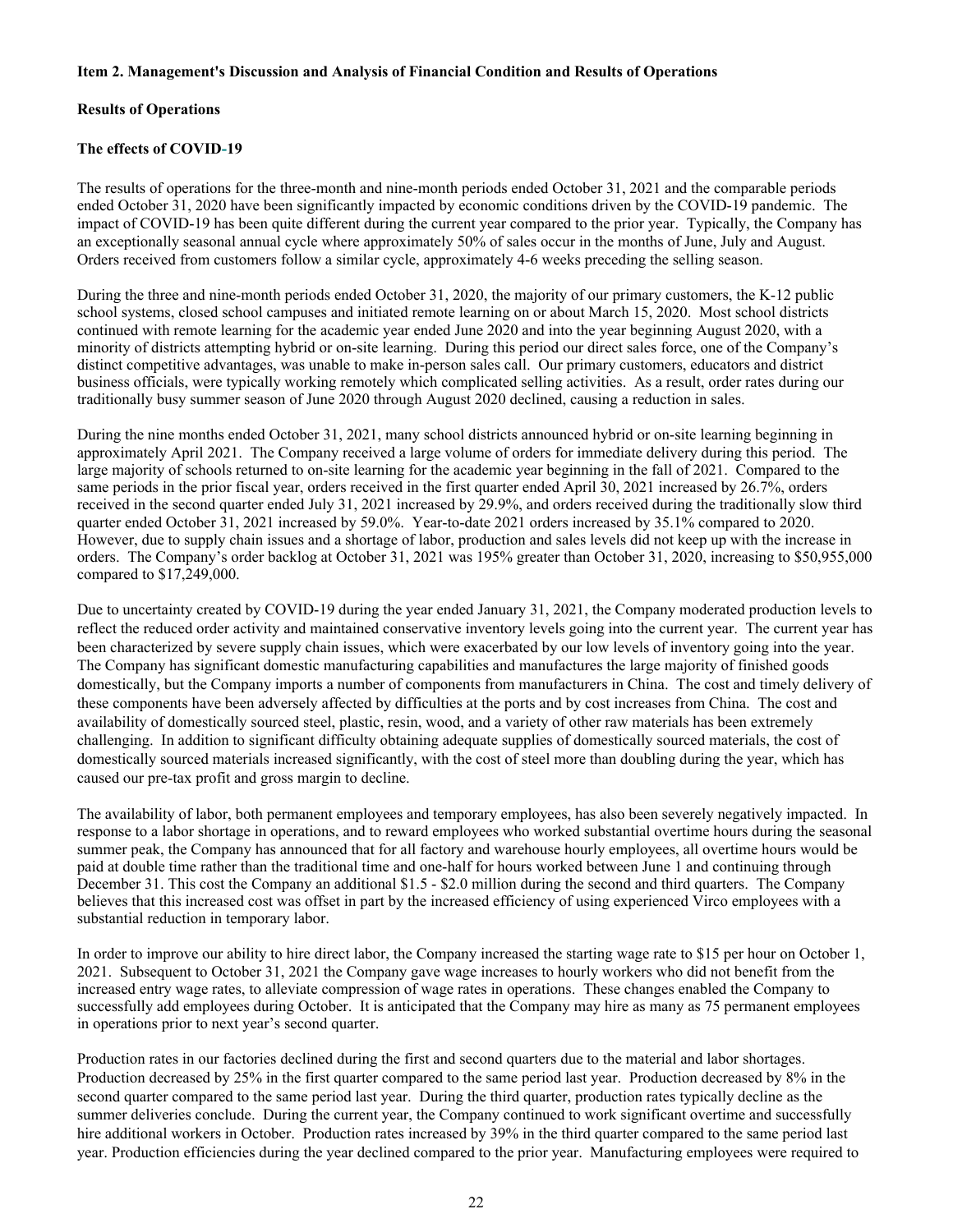"job shop" to utilize available materials and to prioritize production to support deliveries with critical due dates. For the fourth quarter the Company anticipates that production rates will remain greater than the prior year and will continue to operate at increased levels until the Company works down its backlog of sales orders.

Because the first quarter of the year is a seasonally slow period, sales activity during the first fiscal quarter of 2022 was not significantly affected by the supply chain considerations. Sales volume for the first quarter ended April 30, 2021 increased by 59.2% compared to the same period of the prior year.

During the second quarter, which includes two of the three months that typically account for 50% of our annual sales, the supply chain issues were challenging. Sales for the second quarter were flat compared to the same period of the prior year despite the strong orders discussed above. Backlog of orders at July 31, 2021 was approximately \$20 million greater than the prior year.

During the third quarter, which includes one of the three months that typically account for 50% of our annual sales, supply chain and labor shortages continued to adversely affect operations. Sales for the third quarter ended October 31, 2021 were flat compared to the same period last year despite strong orders. Backlog of orders at October 31, 2021 was \$33,700,000 higher than the same date last year.

Inventory levels at October 31, 2021 are greater than the same date last year due to the increased material cost component, but significantly lower than the prior year in terms of unit quantity.

The Company believes that it will make material gains in shipping the order backlog during the fourth quarter ending January 31, 2022. Raises for entry level employees have already been effective in hiring new employees in operations. Some of the supply chain issues experienced during the year are starting to improve. The Company anticipates that sales for the fourth quarter ending January 31, 2022 may be double what they were during the same period last year as long as no unanticipated supply chain or COVID related events occur.

#### *Three Months Ended October 31, 2021*

Order rates for the three months ended October 31, 2021 increased significantly compared to the prior year. Orders for the third quarter, which is traditionally a slower period for orders, increased by 59.2%, but sales were flat, increasing by 0.2% compared to the same period of the prior year. Backlog of orders at October 31, 2021 is approximately \$33.7 million greater than the prior year. The Company anticipates that a significant portion of the increased backlog will ship during the fourth quarter, with a portion delivered in the first quarter of the next fiscal year.

For the three months ended October 31, 2021, the Company earned a pre-tax profit of \$1,620,000 on sales of \$57,331,000 compared to a pre-tax profit of \$4,864,000 on sales of \$57,221,000 in the prior year.

Gross Margin for the third quarter was 35.4% of sales compared to 38.9% in the prior year. The gross margin was primarily affected by increased cost for raw materials and to a modest amount by costs relating to operating the factories with a reduced and interrupted supply of materials, partially offset by a price increase at the beginning of the year.

Selling, general and administrative expenses for the three months ended October 31, 2021 increased compared to the same period last year. The increase in selling, general and administrative expenses was attributable to increased variable freight expense and by increased selling expenses as our sales force is now actively calling on customers.

Interest expense decreased by \$92,000 for the three months ended October 31, 2021 compared to the same period last year. The Company has borrowed less money to finance seasonal working capital in the third quarter.

For the three months ended October 31, 2021 and 2020, the effective tax rates were 18.2% and 7.9%, respectively. Effective tax rates for the three months ended October 31, 2021 and 2020 were primarily due to the change in forecasted mix of income before taxes in various jurisdictions, estimated permanent differences and the recording of a partial valuation allowance on net deferred tax assets.

#### *Nine Months Ended October 31, 2021*

Order rates for the nine months ended October 31, 2021 increased by 35.1% compared to the prior year.

For the nine-month period ended October 31, 2021 the Company earned a pre-tax profit of \$1,511,000 on sales of \$144,720,000 compared to a pre-tax income of \$3,570,000 on sales of \$134,494,000 in the prior year.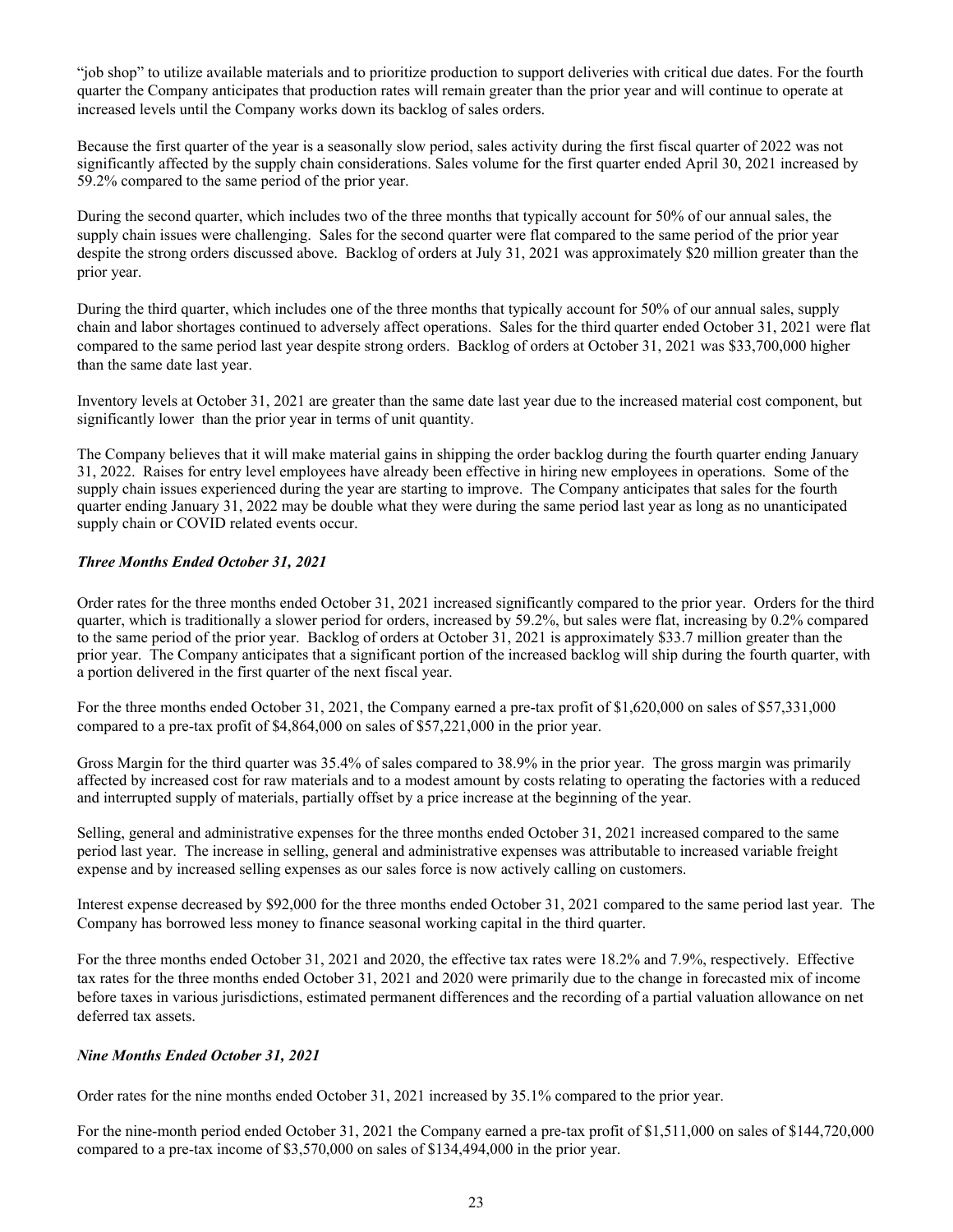Gross Margin for the first nine months was 34.8% of sales compared to 37.5% in the prior year. The gross margin was affected by increased cost for raw materials and costs relating to operating the factories with a reduced and interrupted supply of materials, partially offset by a price increase at the beginning of the year. The Company was required to close the Conway, Arkansas factory for more than one week in February due to severe weather and increased utility bills related to the same severe weather.

Selling, general and administrative expenses for the nine months ended October 31, 2021 increased compared to the same period last year but decreased as a percentage of sales. The increase in selling, general and administrative expenses was attributable to increased variable freight and installation expenses.

Interest expense decreased by \$338,000 for the nine months ended October 31, 2021 compared to the same period last year. The Company has borrowed less money to finance seasonal working capital during the year.

For the nine months ended October 31, 2021 and 2020, the effective tax rates were 22.2% and 6.6%, respectively. Effective tax rates for the nine months ended October 31, 2021 and 2020 were primarily due to the change in forecasted mix of income before taxes in various jurisdictions, estimated permanent differences and the recording of a partial valuation allowance on net deferred tax assets.

#### **Liquidity and Capital Resources**

In years not impacted by COVID, approximately 50% of the Company's annual sales volume is shipped in the months of June through August of each year. The Company traditionally manufactures large quantities of inventory during the first and second quarters of each fiscal year in anticipation of seasonally high summer shipments. In addition, the Company finances a large balance of accounts receivable during the peak season. As discussed above, the current year impact of COVID has moderated the summer peak deliveries, and the Company has operated with reduced levels of inventory when measured by unit quantity. This has reduced the need for seasonal borrowing under our line of credit.

Accounts receivable increased by \$7,947,000 at October 31, 2021 compared to the same date in the prior year. In the prior year the majority of third quarter sales were in August and had been collected by quarter end. In the current third quarter, October was the largest month of sales revenue, and the October shipments increased receivables at October 31, 2021. Inventory increased by \$3,611,000 at October 31, 2021 compared to the prior year. The decrease in units was more than offset by the increase in dollars due to the increased material cost of the inventory. The net reduction in working capital enabled the Company to reduce its borrowing under its revolving line of credit with PNC Bank as of October 31, 2021. Outstanding debt at October 31, 2021 includes an equipment loan from PNC in the amount of \$278,000 and a seller financed mortgage on a manufacturing facility in Conway, Arkansas.

Interest expense for the nine months ended October 31, 2021 is less than the same period last year due to lower average outstanding borrowings under the Company's revolving line of credit with PNC Bank.

Accrual basis capital expenditures for the nine months ended October 31, 2021 was \$2,552,000 compared to \$1,768,000 for the same period last year. Capital expenditures are being financed through the Company's credit facility with PNC Bank and operating cash flow and restricted to not exceed \$8,000,000 by covenant.

On September 28, 2021, the Company and Virco Inc., its wholly-owned subsidiary (the "Borrowers"), entered into an Amended and Restated Revolving Credit and Security Agreement (the "Restated Credit Agreement") with PNC Bank, which amended and restated the prior Revolving Credit and Security Agreement, dated as of December 22, 2011, between the Borrowers and PNC Bank. The material terms of the Restated Credit Agreement are substantially the same as those of the prior agreement. The Restated Credit Agreement permits the Company to issue dividends or make payments with respect to the Company's capital stock in an aggregate amount up to \$3,000,000 during any fiscal year, provided that no default shall have occurred or is continuing or would result from any such payment, and the Company must demonstrate pro forma compliance with a 12-month trailing fixed charge coverage ratio of not less than 1.20:1.00 as of the fiscal quarter immediately preceding the date of any such dividend or payment. The Restated Credit Agreement also requires the Company to maintain a minimum fixed charge coverage ratio, and contains numerous other covenants that limit under certain circumstances the ability of the Borrowers and their subsidiaries to, among other things, merge with or acquire other entities, incur new liens, incur additional indebtedness, sell assets outside of the ordinary course of business, enter into transactions with affiliates, or substantially change the general nature of the business of the Borrowers. In connection with the Restated Credit Agreement, the Company also agreed to pay to PNC Bank a non-refundable fee of \$50,000. The maturity date of the Restated Credit Agreement is March 19, 2023.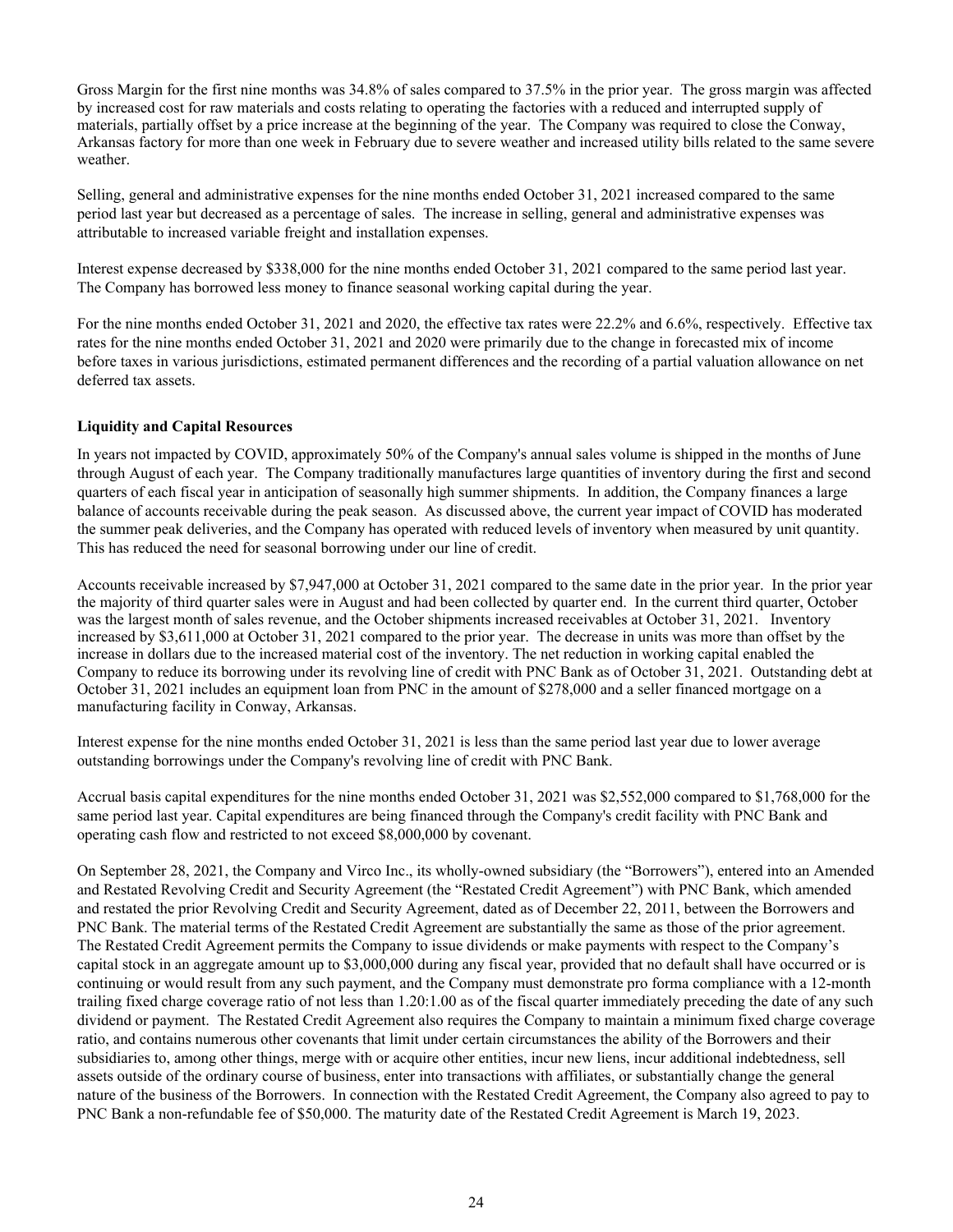<span id="page-25-0"></span>As a result of severe supply chain disruptions and labor shortages, the Borrowers were not in compliance with the fixed-charge coverage ratio requirement under the Restated Credit Agreement as of October 31, 2021. On December 7, 2021, the Company successfully negotiated and entered into Amendment No. 1 to the Restated Credit Agreement ("Amendment No. 1") with PNC Bank. Amendment No. 1 provided a limited waiver of the Company's violation of the covenant to maintain a fixed charge coverage ratio of at least 1.10 to 1.00 for the four fiscal quarter periods ended October 31, 2021, and amended the fixed charge coverage ratio as follows: (i) 1.00 to 1.00 for each of the consecutive four fiscal quarter periods of Borrowers ending January 31, 2022 and April 30, 2022, and (ii) 1.10 to 1.00 for each consecutive four fiscal quarter periods of Borrowers ending thereafter. In connection with Amendment No. 1, the Company also agreed to pay to PNC Bank a non-refundable fee of \$50,000.

The Company believes that cash flows from operations, together with the Company's unused borrowing capacity with PNC Bank will be sufficient to fund the Company's debt service requirements, capital expenditures and working capital needs for the next twelve months as long as no unanticipated supply chain or COVID related events occur.

#### **Off Balance Sheet Arrangements**

None.

#### **Critical Accounting Policies and Estimates**

The Company's critical accounting policies are outlined in its Annual Report on Form 10-K for the fiscal year ended January 31, 2021.

#### **Forward-Looking Statements**

From time to time, including in this Quarterly Report on Form 10-Q for the quarterly period ended October 31, 2021, the Company or its representatives have made and may make forward-looking statements, orally or in writing. Such forwardlooking statements may be included in, without limitation, reports to stockholders, press releases, oral statements made with the approval of an authorized executive officer of the Company and filings with the Securities and Exchange Commission ("SEC"). The words or phrases "anticipates," "expects," "will continue," "believes," "estimates," "projects," or similar expressions are intended to identify "forward-looking statements" within the meaning of the Private Securities Litigation Reform Act of 1995. The results contemplated by the Company's forward-looking statements are subject to certain risks and uncertainties that could cause actual results to vary materially from anticipated results, including without limitation, availability of funding for educational institutions, availability and cost of materials, especially steel, availability and cost of labor, demand for the Company's products, competitive conditions affecting selling prices and margins, capital costs and general economic conditions. Such risks and uncertainties are discussed in more detail in the Company's Form 10-K for the fiscal year ended January 31, 2021 under the caption "Risk Factors".

The Company's forward-looking statements represent its judgment only on the dates such statements were made. By making any forward-looking statements, the Company assumes no duty to update them to reflect new, changed or unanticipated events or circumstances.

#### **Item 3. Quantitative and Qualitative Disclosures about Market Risk**

The Company is a smaller reporting company as defined by Rule 12b-2 of the Exchange Act as of our third quarter of fiscal 2022 and are not required to provide the information under this item.

#### **Item 4. Controls and Procedures**

#### **Evaluation of Disclosure Controls and Procedures**

The Company carried out an evaluation, under the supervision and with the participation of the Company's management, including its Principal Executive Officer along with its Principal Financial Officer, of the effectiveness of the design and operation of our disclosure controls and procedures (as defined in Rules 13a-15(e) under the Securities Exchange Act of 1934 ("Exchange Act") as of October 31, 2021. Based upon the foregoing, the Company's Principal Executive Officer along with the Company's Principal Financial Officer concluded that the Company's disclosure controls and procedures as of such date were effective to ensure that the information required to be disclosed in the Company's Exchange Act reports is recorded, processed, summarized and reported within the time periods specified in the SEC's rules and forms, and that such information is accumulated and communicated to Company management, including its Principal Executive Officer and Principal Financial Officer, as appropriate, to allow timely decisions regarding required disclosure. In designing and evaluating the disclosure controls and procedures, Company management recognizes that any controls and procedures, no matter how well designed and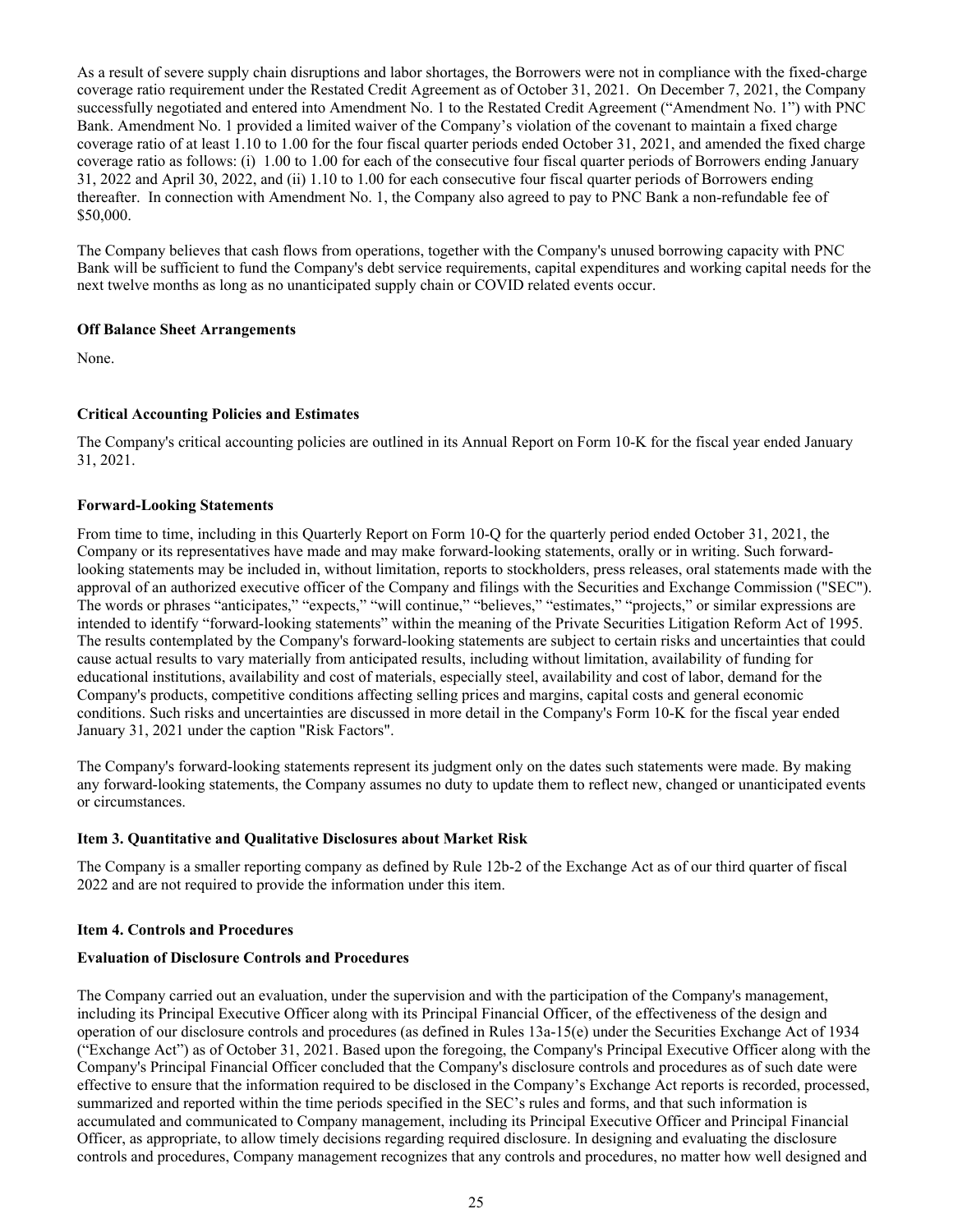operated, can provide only reasonable assurance of achieving the desired control objectives, and management necessarily is required to apply its judgment in evaluating the cost-benefit relationship of possible controls and procedures.

#### **Changes in Internal Control Over Financial Reporting**

The Company carried out an evaluation, under the supervision and with the participation of the Company's management, including its Principal Executive Officer along with its Principal Financial Officer**,** of the effectiveness of the design and operation of disclosure controls and procedures. Based upon the foregoing, the Company's Principal Executive Officer along with the Company's Principal Financial Officer concluded that the Company's disclosure controls and procedures (as such term is defined in Rules 13a-15(e) and 15d-15(e) under the Securities Exchange Act of 1934, as amended) were effective as of the end of the period covered by this Quarterly Report on Form 10-Q.

There have been no changes in the Company's internal control over financial reporting during the fiscal quarter covered by this quarterly report on Form 10-Q that have materially affected, or are reasonably likely to materially affect, its internal control over financial reporting.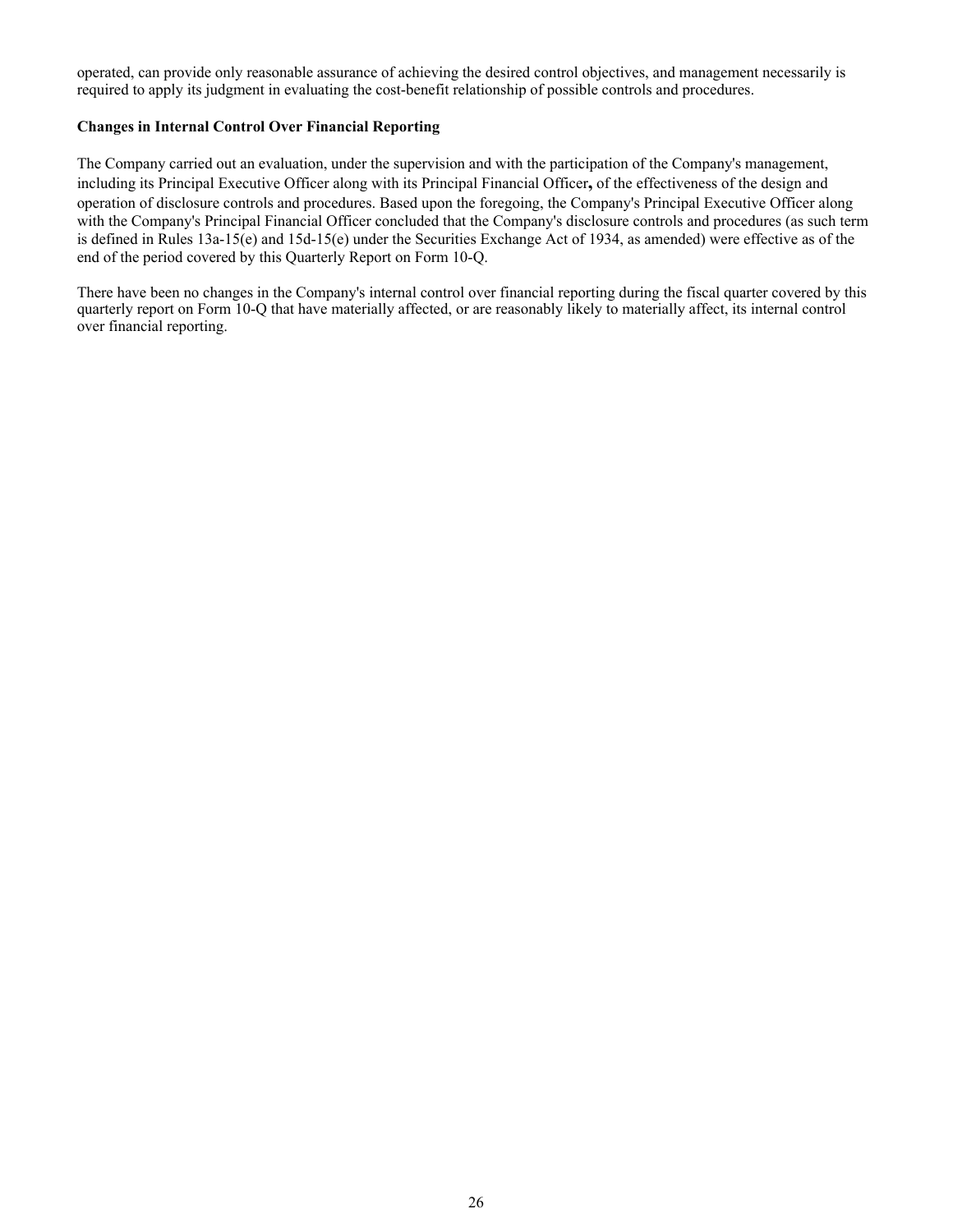#### **PART II — Other Information**

#### **Virco Mfg. Corporation**

#### <span id="page-27-0"></span>**Item 1. Legal Proceedings**

The Company is a party to various legal actions arising in the ordinary course of business which, in the opinion of the Company, are not material in that management either expects that the Company will be successful on the merits of the pending cases or that any liabilities resulting from such cases will be substantially covered by insurance. While it is impossible to estimate with certainty the ultimate legal and financial liability with respect to these actions, management believes that the aggregate amount of such liabilities will not be material to the results of operations, financial position, or cash flows of the Company.

#### **Item 1A. Risk Factors**

You should carefully consider and evaluate the information in this Quarterly Report and the risk factors set forth under the caption "Item 1A. Risk Factors" in our Annual Report on Form 10-K for the fiscal year ended January 31, 2021 (the "Form 10- K"), which was filed with the SEC on April 28, 2021. The risk factors associated with our business have not materially changed compared to the risk factors disclosed in the Form 10-K.

#### **Item 2. Unregistered Sales of Equity Securities, Use of Proceeds and Issuer Purchases of Equity Securities**

None.

#### **Item 3. Defaults Upon Senior Securities**

None.

#### **Item 4. Mine Safety Disclosures**

Not applicable.

#### **Item 5. Other Information**

On December 7, 2021, the Company and Virco Inc., a wholly owned subsidiary of the Company, entered into Amendment No. 1 to the Amended and Restated Credit and Security Agreement and Limited Waiver ("Amendment No. 1") with PNC Bank. Amendment No. 1 provided a limited waiver of the Company's violation of the covenant to maintain a fixed charge coverage ratio of at least 1.10 to 1.00 for the four fiscal quarter periods ended October 31, 2021, and amended the fixed charge coverage ratio as follows: (i) 1.00 to 1.00 for each of the consecutive four fiscal quarter periods of Borrowers ending January 31, 2022 and April 30, 2022, and (ii) 1.10 to 1.00 for each consecutive four fiscal quarter periods of Borrowers ending thereafter. In connection with Amendment No. 1, the Company also agreed to pay to PNC Bank a non-refundable fee of \$50,000.

The foregoing description of Amendment No. 1 is qualified in its entirety by Amendment No. 1, a copy of which is filed as an exhibit to this Quarterly Report on Form 10-Q and is incorporated by reference herein.None.

#### **Item 6. Exhibits**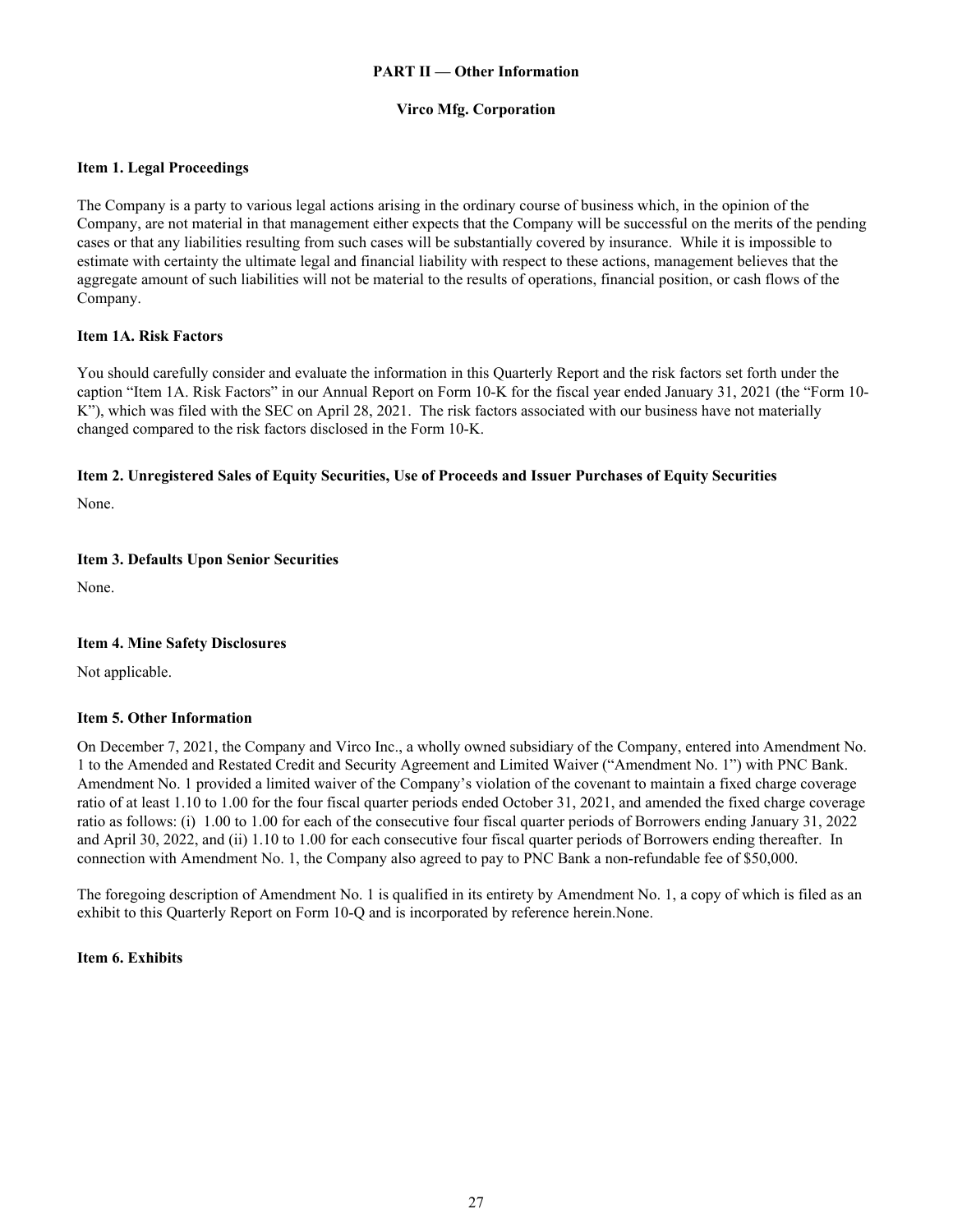#### **Exhibit Document** 10.2 [Amendment No. 1 to Amended and Restated Credit and Security Agreement and Limited Waiver, dated](#page-30-0)  [December 7, 2021, by and among Virco Mfg. Corporation and Virco, Inc., as borrowers, and PNC Bank,](#page-30-0)  [National Association, as the lender and administrative agent.](#page-30-0) 10.1 Amended and Restated Revolving Credit and Security Agreement dated September 28, 2021 by and among [Virco Mfg. Corporation and Virco, Inc., as borrowers, and PNC Bank, National Association, as the lender and](https://www.sec.gov/Archives/edgar/data/751365/000162828021019403/exhibit101-amendedandresta.htm)  [administrative agent \(incorporated by reference to Exhibit 10.1 to the Company's Current Report on Form 8-K](https://www.sec.gov/Archives/edgar/data/751365/000162828021019403/exhibit101-amendedandresta.htm)  [filed on October 1, 2021\)](https://www.sec.gov/Archives/edgar/data/751365/000162828021019403/exhibit101-amendedandresta.htm) 31.1 Certification of Robert A. Virtue, Chief Executive Officer, pursuant to Rules 13a-14 and 15d-14 of the Securities Exchange Act, as adopted pursuant to section 302 of the Sarbanes-Oxley Act of 2002. 31.2 Certification of Robert E. Dose, Vice President, Finance, pursuant to Rules 13a-14 and 15d-14 of the Securities Exchange Act, as adopted pursuant to section 302 of the Sarbanes-Oxley Act of 2002. 32.1 Certifications of Principal Executive Officer and Principal Financial Officer pursuant to 18 U.S.C. Section 1350, as adopted pursuant to Section 906 of the Sarbanes-Oxley Act of 2002.

Exhibit 101.INS — XBRL Instance Document.

Exhibit 101.SCH — XBRL Taxonomy Extension Schema Document.

Exhibit 101.CAL — XBRL Taxonomy Extension Calculation Linkbase Document.

Exhibit 101.LAB — XBRL Taxonomy Extension Label Linkbase Document.

Exhibit 101.PRE — XBRL Taxonomy Extension Presentation Linkbase Document.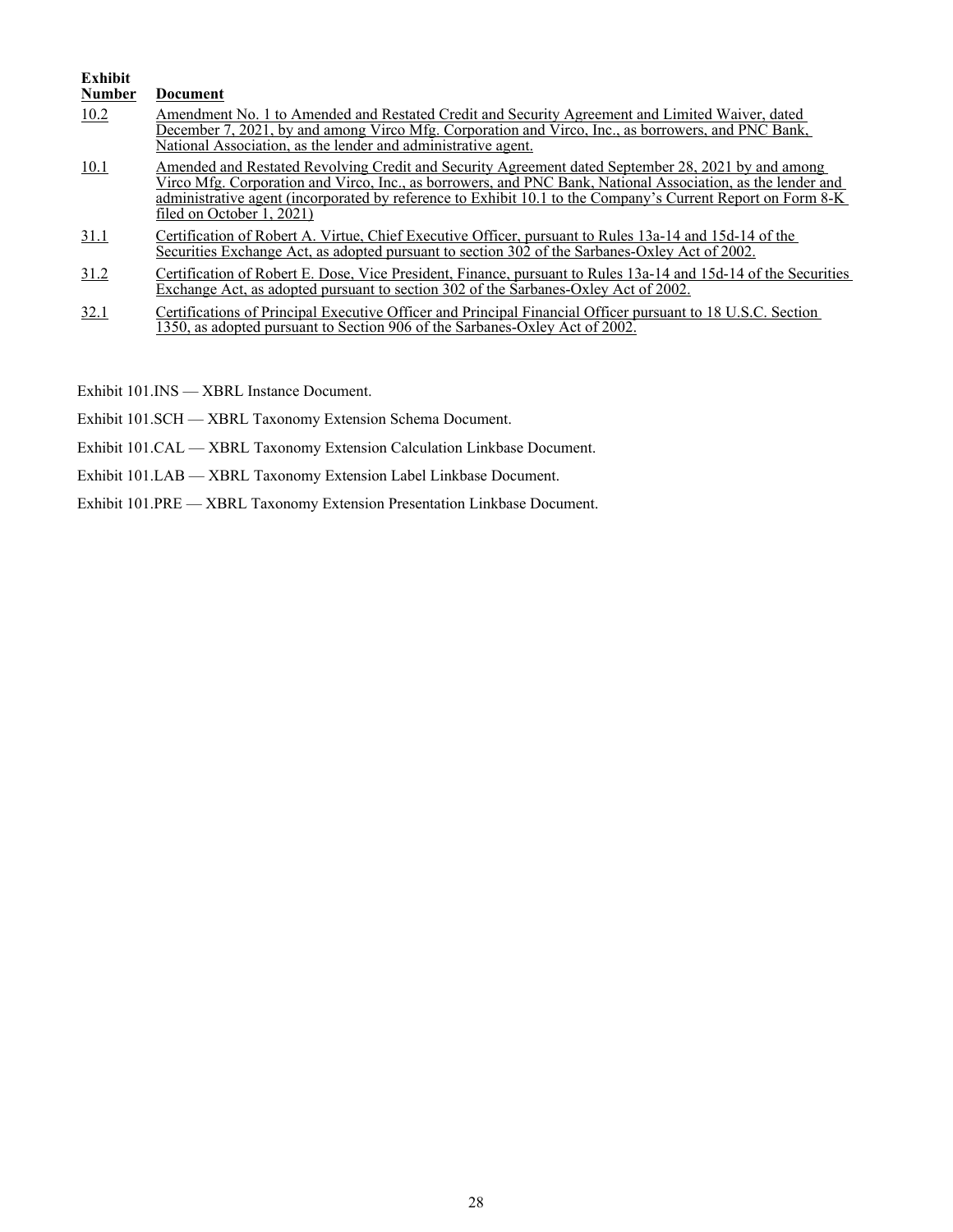## **SIGNATURES**

Pursuant to the requirements of the Securities Exchange Act of 1934, the registrant has duly caused this report to be signed on its behalf by the undersigned thereunto duly authorized.

Date: December 13, 2021 By: /s/ Robert E. Dose

VIRCO MFG. CORPORATION

*Robert E. Dose Vice President — Finance (Principal Financial Officer)*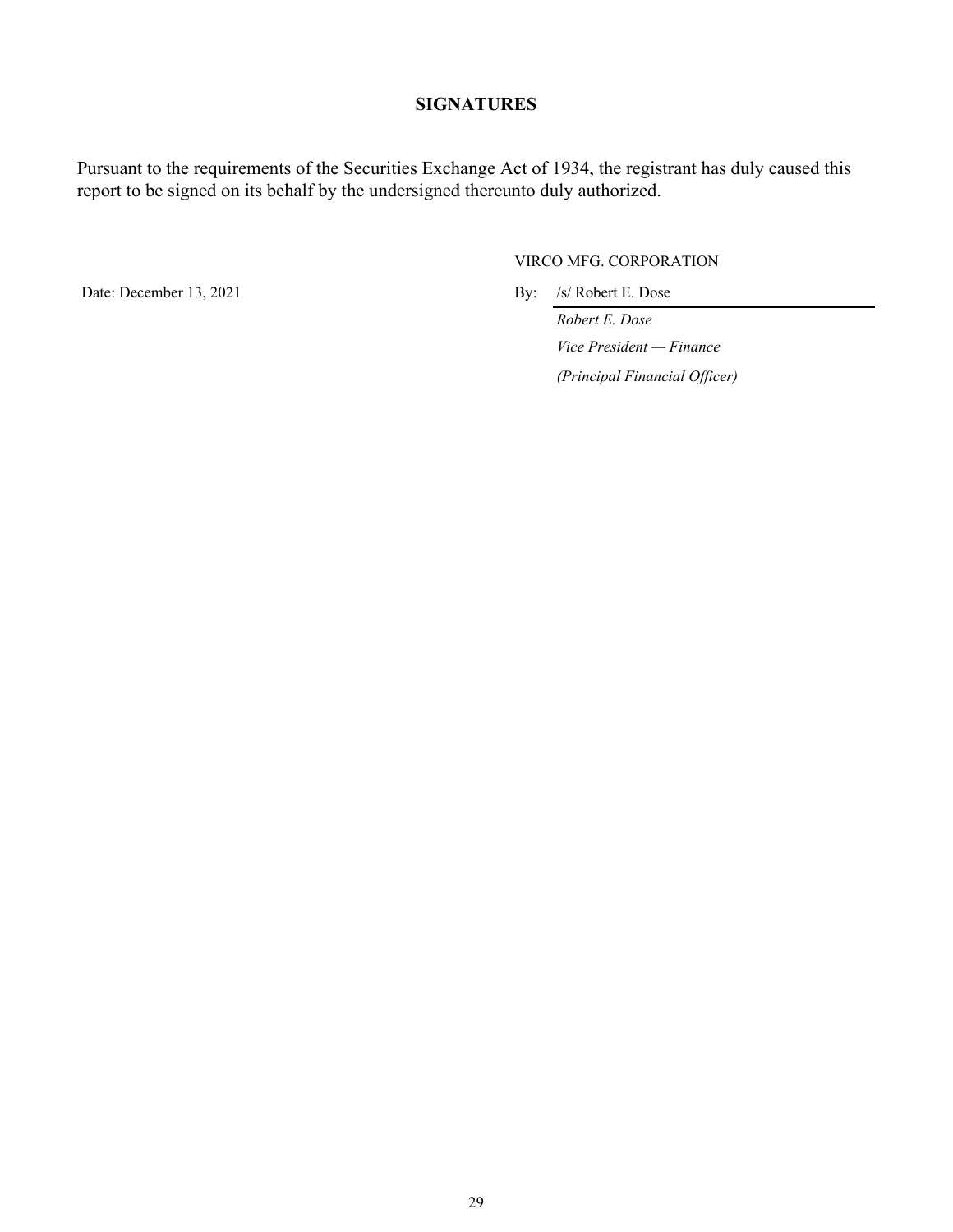#### <span id="page-30-0"></span>**AMENDMENT NO. 1 TO AMENDED AND RESTATED REVOLVING CREDIT AND SECURITY AGREEMENT AND LIMITED WAIVER**

This **AMENDMENT NO. 1 TO AMENDED AND RESTATED REVOLVING CREDIT AND SECURITY AGREEMENT AND LIMITED WAIVER** (this "**Amendment**") is entered into as of December 7, 2021 by and among **VIRCO MFG. CORPORATION**, a Delaware corporation ("**VMC**"), **VIRCO INC.**, a Delaware corporation ("**Virco**", and together with VMC, "**Borrowers**" and, each individually, a "Borrower"), the financial institutions from time to time party to the Credit Agreement (as defined below) as lenders (collectively, "**Lenders**"), and **PNC BANK, NATIONAL ASSOCIATION** ("**PNC**"), as administrative agent for Lenders (PNC, in such capacity, "**Agent**"), with respect to the following:

#### **RECITALS**

**WHEREAS**, Borrowers, Lenders and Agent have previously entered into that certain Amended and Restated Revolving Credit and Security Agreement, dated as of September 28, 2021 (as amended, restated or otherwise modified from time to time, the "**Credit Agreement**");

**WHEREAS**, an Event of Default has occurred under **Section 10.3(a)** of the Credit Agreement as a result of Borrowers' failure to maintain a Fixed Charge Coverage Ratio of at least 1.10 to 1.00 for the four fiscal quarter period ended October 31, 2021 as required under **Section 6.5(a)** of the Credit Agreement (the "**Existing Event of Default**"); and

**WHEREAS**, Borrowers have requested that Lenders and Agent (a) waive the Existing Event of Default, and (b) amend the Credit Agreement in certain respects, which Lenders and Agent are willing to do on the terms and subject to the conditions contained in this Amendment.

**NOW, THEREFORE**, in consideration of the mutual conditions and agreements set forth in the Credit Agreement, the Other Documents and this Amendment, and other valuable consideration, the receipt and sufficiency of which are hereby acknowledged, the parties hereby agree as follows:

#### **AGREEMENTS**

**A. Definitions Incorporated**. Initially capitalized terms used but not otherwise defined in this Amendment have the respective meanings set forth in the Credit Agreement, as amended hereby.

**B. Recitals**. The Recitals above are incorporated herein as though set forth in full and Borrowers stipulate to the accuracy of each of the Recitals.

**C. Amendments to the Credit Agreement**. The Credit Agreement is hereby amended as follows:

1. **Section 1.2**. Section 1.2 of the Credit Agreement is hereby amended to add the following new definitions in the proper alphabetical order:

"Amendment No. 1" shall mean that certain Amendment No. 1 to Amended and Restated Revolving Credit and Security Agreement and Limited Waiver dated as of December 7, 2021 among Borrowers, the Lenders party thereto and Agent.

"Amendment No. 1 Effective Date" has the meaning specified for such term in Amendment No. 1.

2. **Section 6.5(a)** of the Credit Agreement is hereby amended and restated in its entirety to read as follows: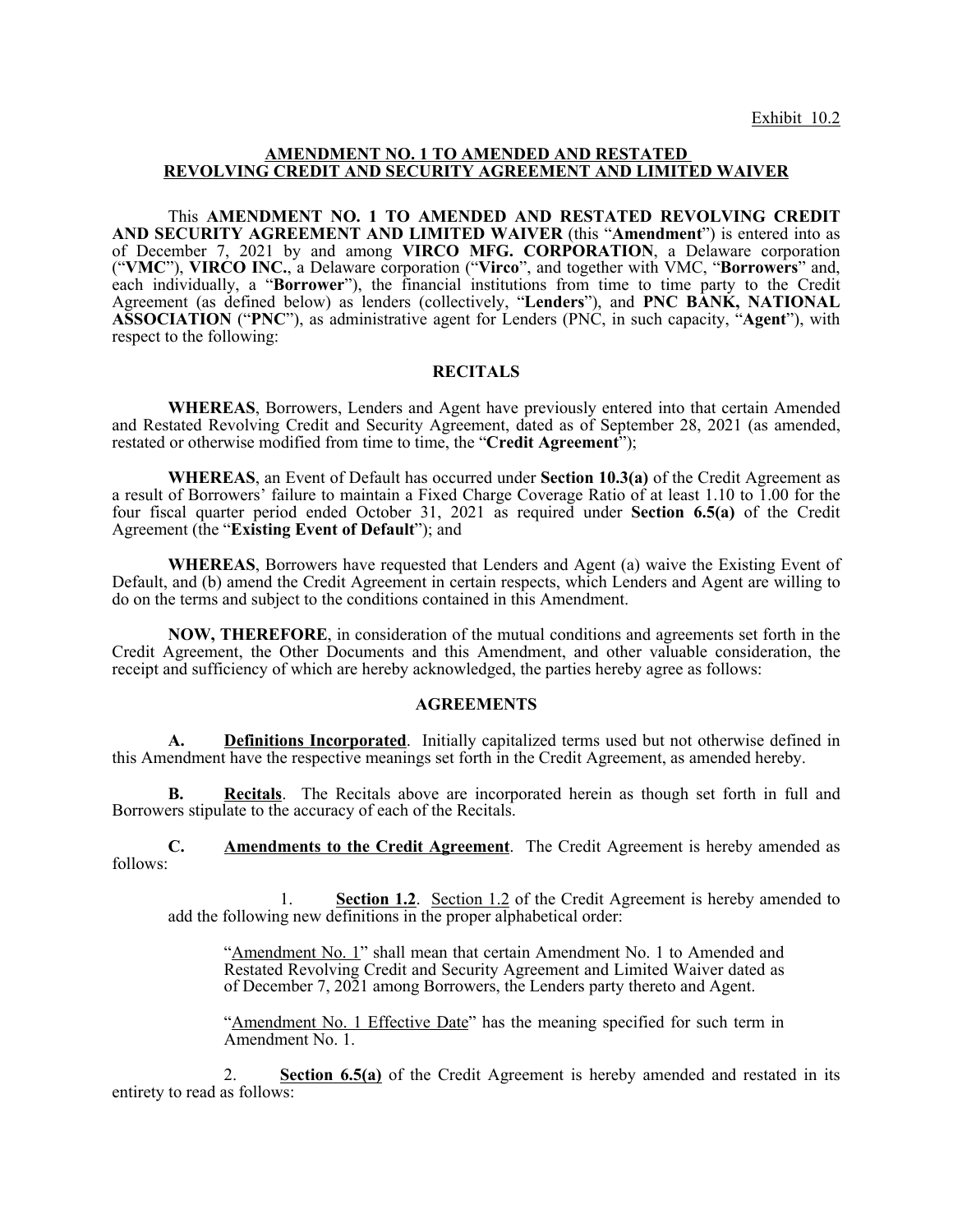(a) Fixed Charge Coverage Ratio. From and after the Amendment No. 1 Effective Date, cause to be maintained a Fixed Charge Coverage Ratio of not less than (i) 1.00 to 1.00 for each of the consecutive four fiscal quarter periods of Borrowers ending January 31, 2022 and April 30, 2022, and (ii) 1.10 to 1.00 for each consecutive four fiscal quarter period of Borrowers ending thereafter.

**D. Limited Waiver of Existing Event of Default.** Subject to the terms and conditions set forth herein, the Agent and Lenders waive the Existing Event of Default. The foregoing waiver is a onetime waiver and applies only to the specified circumstance and does not modify or otherwise affect Borrowers' obligations to comply with such provision of the Credit Agreement or any other provision of the Credit Agreement in any other instance. By virtue of the waiver in the immediately preceding sentence, Borrowers hereby affirm and agree that no other Event of Default has occurred as a result of the Existing Event of Default.

**E. Conditions Precedent.** The obligations of Agent and Lenders hereunder, and this Amendment, will be effective on the date (the "**Amendment No. 1 Effective Date**") of satisfaction of each of the following conditions precedent, each in a manner in form and substance acceptable to Agent:

1. Amendment. Borrowers shall have delivered to Agent an executed original of this Amendment.

2. Amendment to Fee Letter. Borrowers shall have delivered to Agent an executed original of the Amendment to Fee Letter dated the date hereof, and shall have paid all fees in connection therewith.

3. Representations and Warranties. The representations and warranties contained herein and in the Credit Agreement shall be true and correct in all material respects as of the date hereof as if made on the date hereof, except for such representations and warranties limited by their terms to a specific date, in which case each such representation and warranty shall be true and correct in all material respects as of such specific date;

4. No Default. After giving effect to this Amendment, no Default or Event of Default shall have occurred and be continuing; and

5. Other. All corporate and other proceedings, and all documents, instruments and other legal matters in connection with the transactions contemplated hereby shall be satisfactory in form and substance to Agent and its counsel.

**F. Representations and Warranties.** To induce Lenders and Agent to enter into this Amendment, each Borrower represents and warrants to Lenders and Agent as of the date hereof as follows:

1. Such Borrower has full power, authority and legal right to enter into this Amendment and to perform all its respective Obligations hereunder. This Amendment has been duly executed and delivered by such Borrower and the Credit Agreement, as amended by this Amendment constitutes the legal, valid and binding obligation of such Borrower enforceable in accordance with its terms, except as such enforceability may be limited by any applicable bankruptcy, insolvency, moratorium or similar laws affecting creditors' rights generally. The execution, delivery and performance of this Amendment (i) are within such Borrower's powers, have been duly authorized by all necessary company action, are not in contravention of law or the terms of such Borrower's by-laws, certificate of incorporation, or other applicable documents relating to such Borrower's formation or to the conduct of such Borrower's business or of any material agreement or undertaking to which such Borrower is a party or by which such Borrower is bound, (ii) will not conflict with or violate any law or regulation, or any judgment, order, writ, injunction or decree of any court or Governmental Body, (iii) will not require the Consent of any Governmental Body or any other Person, except those Consents which will have been duly obtained, made or compiled prior to date hereof and which are in full force and effect, and (iv) will not conflict with, nor result in any breach in any of the provisions of or constitute a default under or result in the creation of any Lien except Permitted Encumbrances upon any asset of such Borrower under the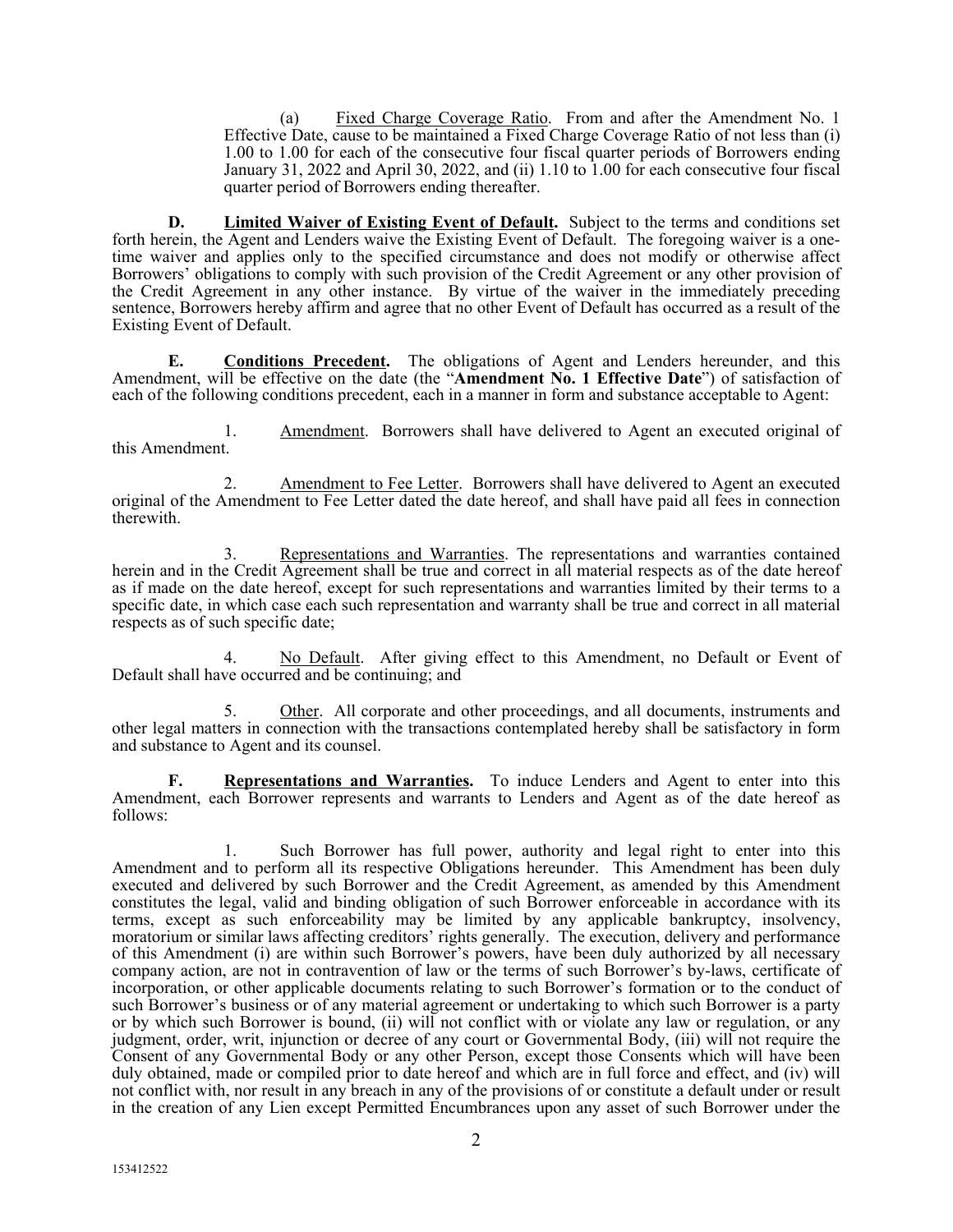provisions of any material agreement, charter document, instrument, by-law or other instrument to which such Borrower is a party or by which it or its property is a party or by which it may be bound.

2. After giving effect to this Amendment, the representations and warranties contained in the Credit Agreement are true and correct in all material respects except to the extent any such representation or warranty is expressly stated to have been made as of a specific date, in which case each such representation and warranty is true and correct in all material respects as of such specific date, and no Default or Event of Default has occurred and is continuing.

**G. Reaffirmation.** Except as specifically modified by this Amendment, the Credit Agreement and the Other Documents remain in full force and effect in accordance with their respective terms and are hereby ratified, reaffirmed and confirmed by Borrowers.

**H. Events of Default.** Any failure to comply with the terms of this Amendment will constitute an Event of Default under the Credit Agreement.

**I. Integration.** This Amendment, together with the Credit Agreement and the Other Documents, incorporates all negotiations of the parties hereto with respect to the subject matter hereof and is the final expression and agreement of the parties hereto with respect to the subject matter hereof.

**J. Severability.** If any part of this Amendment is contrary to, prohibited by, or deemed invalid under Applicable Laws, such provision shall be inapplicable and deemed omitted to the extent so contrary, prohibited or invalid, but the remainder hereof shall not be invalidated thereby and shall be given effect so far as possible.

**K. Submission of Amendment.** The submission of this Amendment to the parties or their agents or attorneys for review or signature does not constitute a commitment by Agent or Lenders to amend or otherwise modify any of the provisions of the Credit Agreement and this Amendment shall have no binding force or effect until the Amendment No. 1 Effective Date.

**L. Counterparts; Facsimile Signatures.** This Amendment may be executed in any number of and by different parties hereto on separate counterparts, all of which, when so executed, shall be deemed an original, but all such counterparts shall constitute one and the same agreement. Any signature delivered by a party by facsimile or other similar form of electronic transmission (e.g., via .pdf) shall be deemed to be an original signature hereto.

**M. Governing Law.** This Amendment is an Other Document and is governed by the Applicable Law pertaining in the State of New York, other than those conflict of law provisions that would defer to the substantive laws of another jurisdiction. This governing law election has been made by the parties in reliance on, among other things, Section 5-1401 of the General Obligations Law of the State of New York, as amended (as and to the extent applicable), and other Applicable Law.

**N. Successors and Assigns.** This Amendment shall be binding upon and inure to the benefit of Borrowers, Lenders, Agent, and all future holders of the Obligations and their respective successors and assigns, except that no Borrower may assign or transfer any of its rights or obligations under this Amendment without the prior written consent of Agent.

**O. Attorneys' Fees: Costs.** Borrowers agree to promptly pay, upon written demand, all reasonable and documented attorneys' fees and costs incurred in connection with the negotiation, documentation and execution of this Amendment. If any legal action or proceeding shall be commenced at any time by any party to this Amendment in connection with its interpretation or enforcement, the prevailing party or parties in such action or proceeding shall be entitled to reimbursement of its reasonable attorneys' fees and costs in connection therewith, in addition to all other relief to which the prevailing party or parties may be entitled.

**P. Jury Waiver; California Judicial Reference.** WITHOUT LIMITING THE APPLICABILITY OF ANY OTHER PROVISION OF THE CREDIT AGREEMENT, THE TERMS OF ARTICLE XII OF THE CREDIT AGREEMENT, INCLUDING WITHOUT LIMITATION SECTION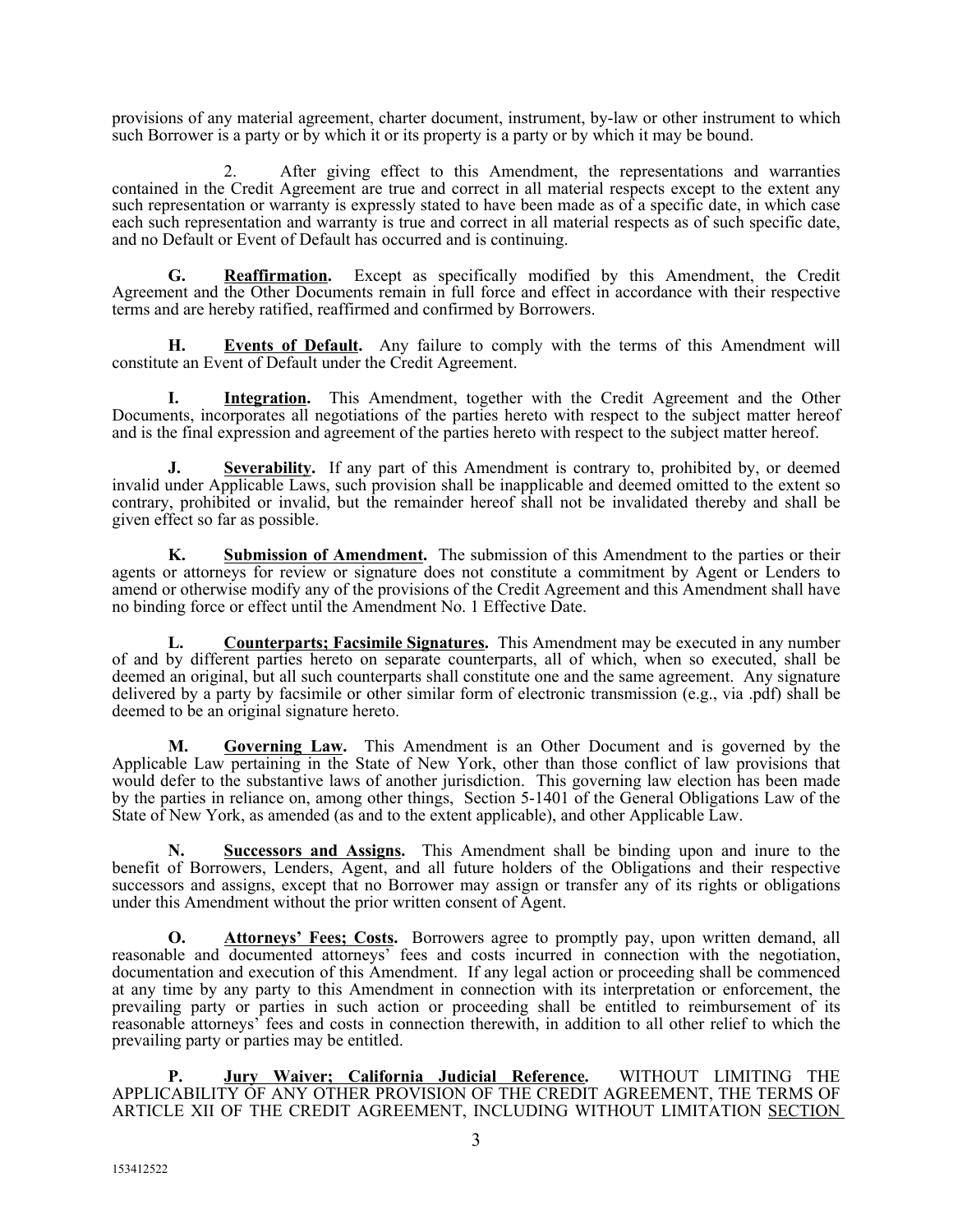#### 12.3 REGARDING JURY TRIAL WAIVER AND CALIFORNIA JUDICIAL REFERENCE SHALL APPLY TO THIS AMENDMENT.

**Q. Total Agreement.** This Amendment, the Credit Agreement, and the Other Documents contain the entire understanding among Borrowers, Lenders and Agent and supersede all prior agreements and understandings, if any, relating to the subject matter hereof. Any promises, representations, warranties, or guarantees not herein contained and hereinafter made have no force and effect unless in writing, signed by Borrowers' and Agent's respective officers. Neither this Amendment nor any portion or provisions hereof may be changed, modified, amended, waived, supplemented, discharged, cancelled, or terminated orally or by any course of dealing, or in any manner other than by an agreement in writing, signed by the party to be charged. Each Borrower acknowledges that it has been advised by counsel in connection with the execution of this Amendment and the Other Documents and is not relying upon oral representations or statements inconsistent with the terms and provisions of this Amendment.

[signature pages follow]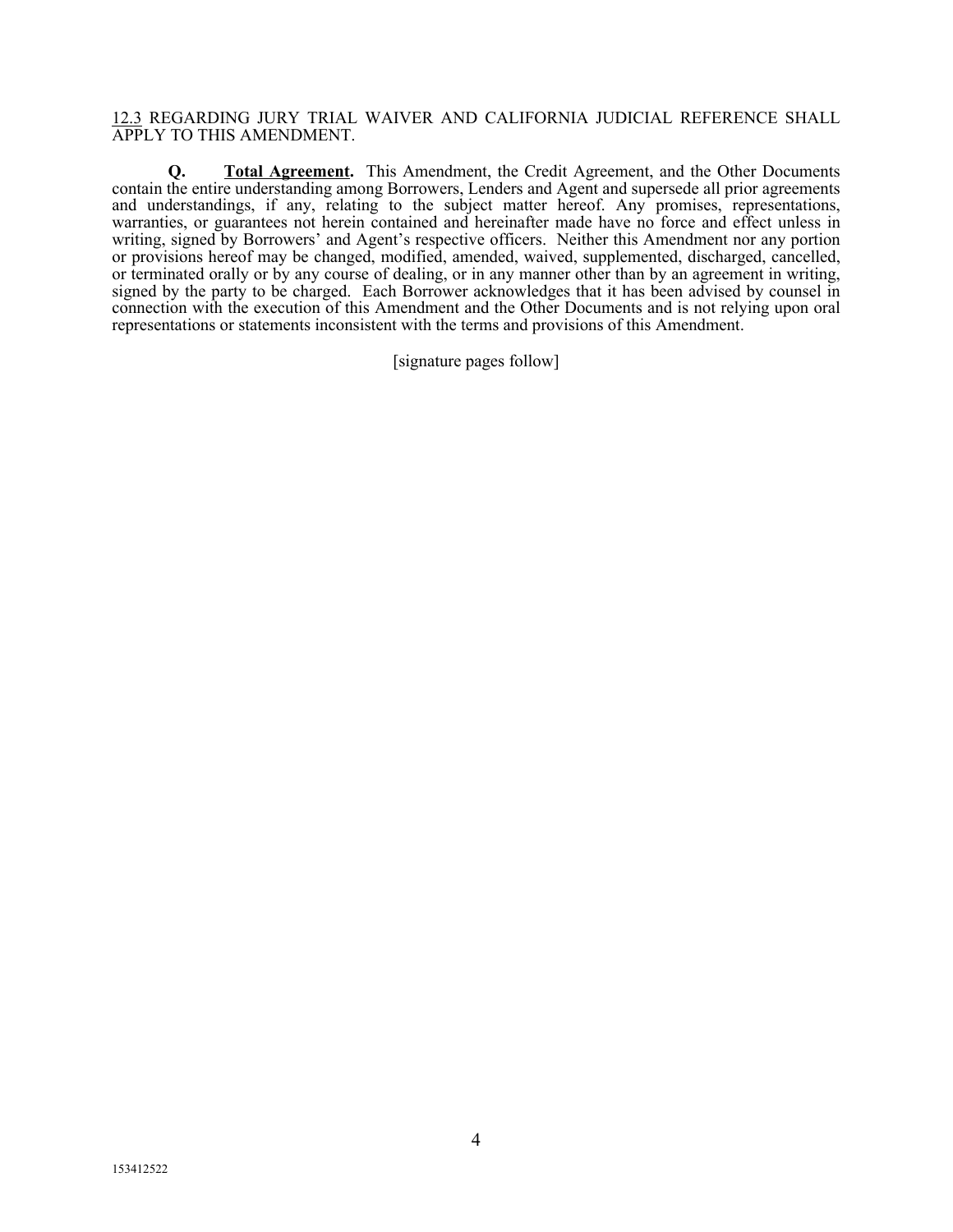IN WITNESS WHEREOF, the parties hereto have duly executed this Amendment as of the date first written above.

> VIRCO MFG. CORPORATION, a Delaware corporation, as a Borrower

By: /s/ Robert E. Dose Name: Robert E. Dose Title: Senior Vice President Finance, Treasurer and Secretary

VIRCO INC., a Delaware corporation, as a Borrower

By: /s/ Robert E. Dose Name: Robert E. Dose Title: Senior Vice President Finance, Treasurer and Secretary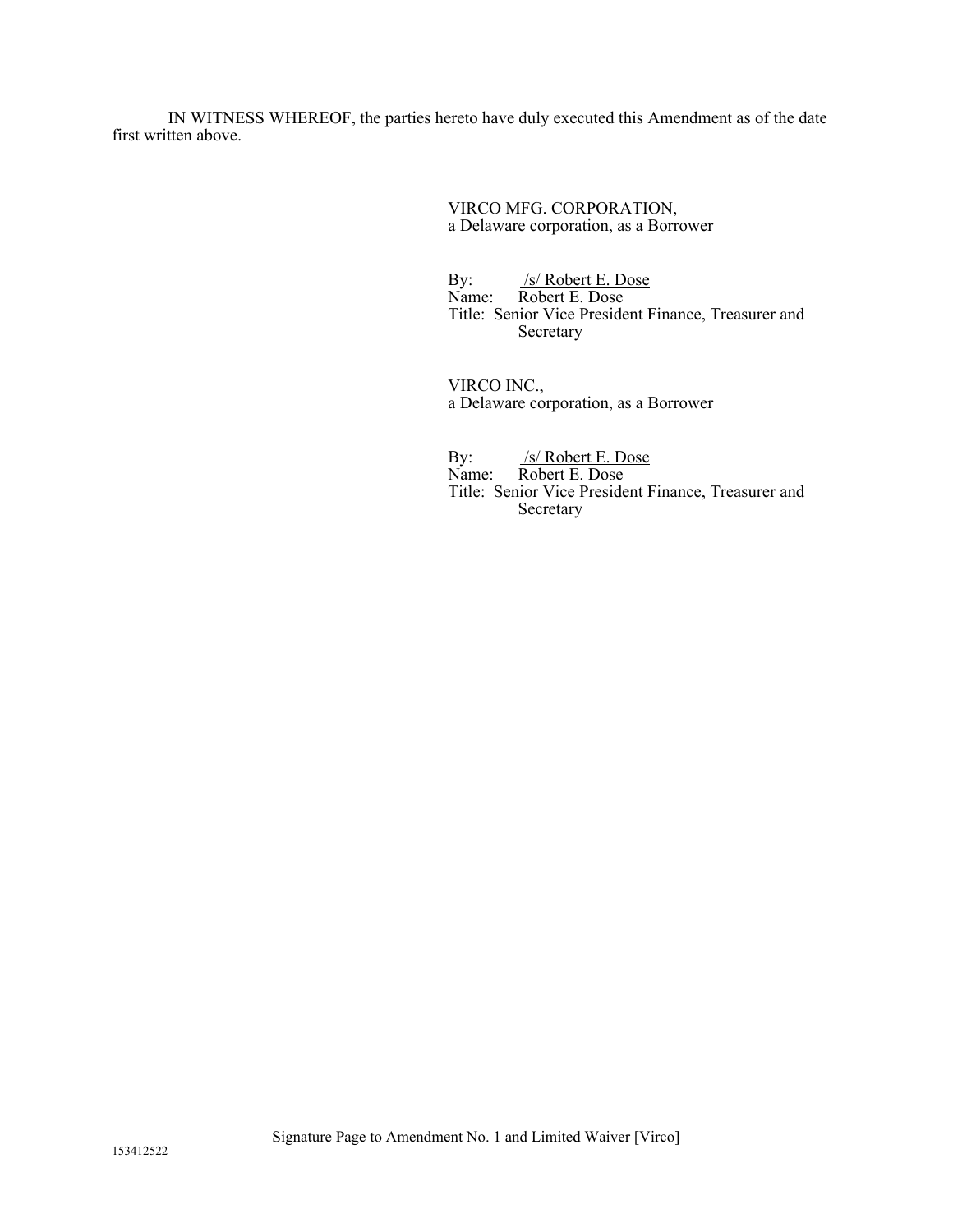#### PNC BANK, NATIONAL ASSOCIATION, as Lender and as Agent

By: /s/ Christopher Calice Name: Christopher Calice Title: Vice President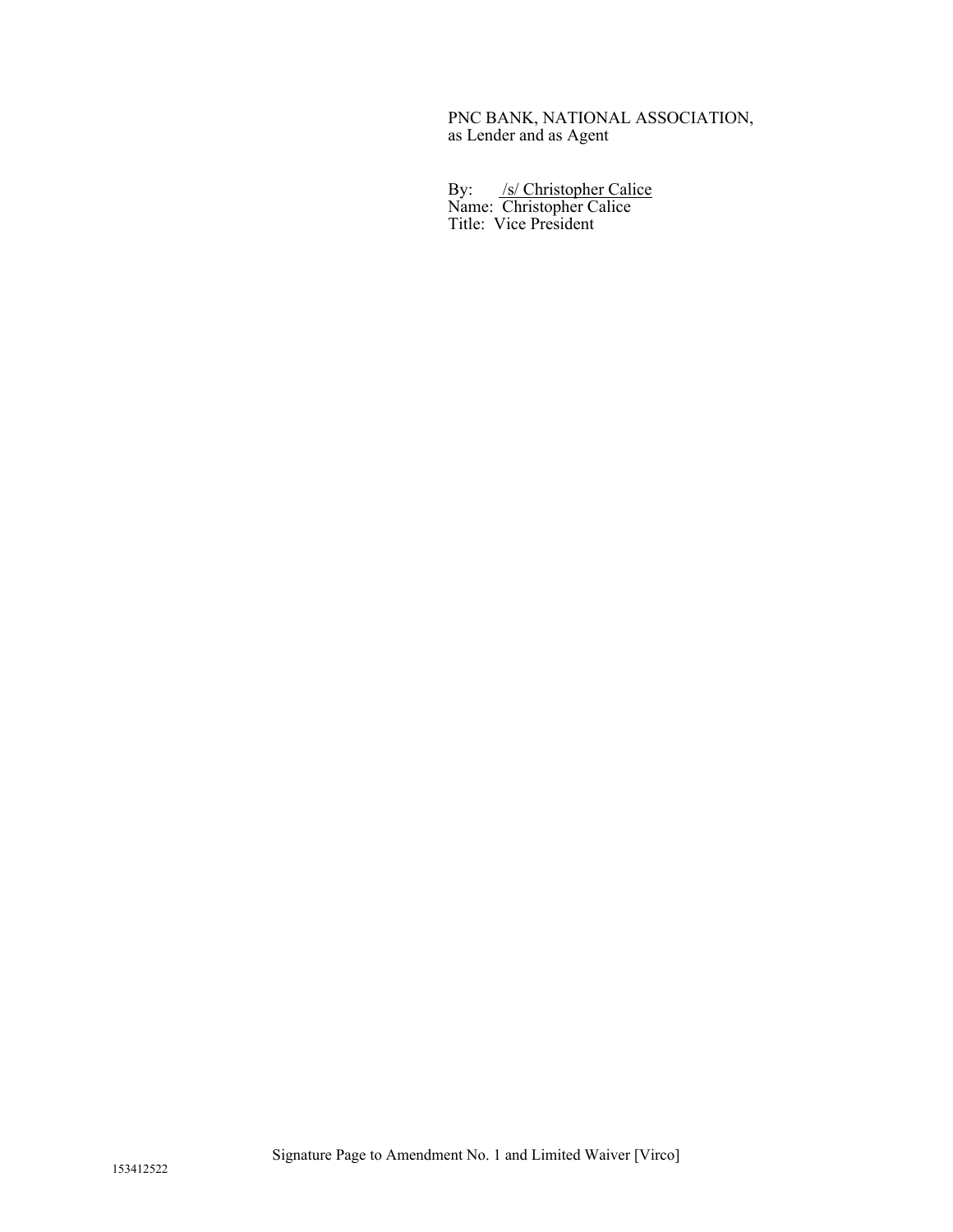#### **CERTIFICATIONS**

I, Robert E. Dose, certify that:

1. I have reviewed this Form 10-Q of Virco Mfg. Corporation;

2. Based on my knowledge, this report does not contain any untrue statement of a material fact or omit to state a material fact necessary to make the statements made, in light of the circumstances under which such statements were made, not misleading with respect to the period covered by this report;

3. Based on my knowledge, the financial statements, and other financial information included in this report, fairly present in all material respects the financial condition, results of operations and cash flows of the registrant as of, and for, the periods presented in this report;

4. The registrant's other certifying officer(s) and I are responsible for establishing and maintaining disclosure controls and procedures (as defined in Exchange Act Rules 13a-15(e) and 15d-15(e)) and internal control over financial reporting (as defined in Exchange Act Rules 13a-15(f) and 15d-15(f)) for the registrant and have:

(a) Designed such disclosure controls and procedures, or caused such disclosure controls and procedures to be designed under our supervision, to ensure that material information relating to the registrant, including its consolidated subsidiaries, is made known to us by others within those entities, particularly during the period in which this report is being prepared;

(b) Designed such internal control over financial reporting, or caused such internal control over financial reporting to be designed under our supervision, to provide reasonable assurance regarding the reliability of financial reporting and the preparation of financial statements for external purposes in accordance with generally accepted accounting principles;

(c) Evaluated the effectiveness of the registrant's disclosure controls and procedures and presented in this report our conclusions about the effectiveness of the disclosure controls and procedures, as of the end of the period covered by this report based on such evaluation; and

(d) Disclosed in this report any change in the registrant's internal control over financial reporting that occurred during the registrant's most recent fiscal quarter (the registrant's fourth fiscal quarter in the case of an annual report) that has materially affected, or is reasonably likely to materially affect, the registrant's internal control over financial reporting; and

5. The registrant's other certifying officer(s) and I have disclosed, based on our most recent evaluation of internal control over financial reporting, to the registrant's auditors and the audit committee of the registrant's board of directors (or persons performing the equivalent functions):

(a) All significant deficiencies and material weaknesses in the design or operation of internal control over financial reporting which are reasonably likely to adversely affect the registrant's ability to record, process, summarize and report financial information; and

(b) Any fraud, whether or not material, that involves management or other employees who have a significant role in the registrant's internal control over financial reporting.

/s/ Robert E. Dose

Robert E. Dose

Date: December 13, 2021 *Vice President — Finance, Secretary and Treasurer (Principal Financial Officer)*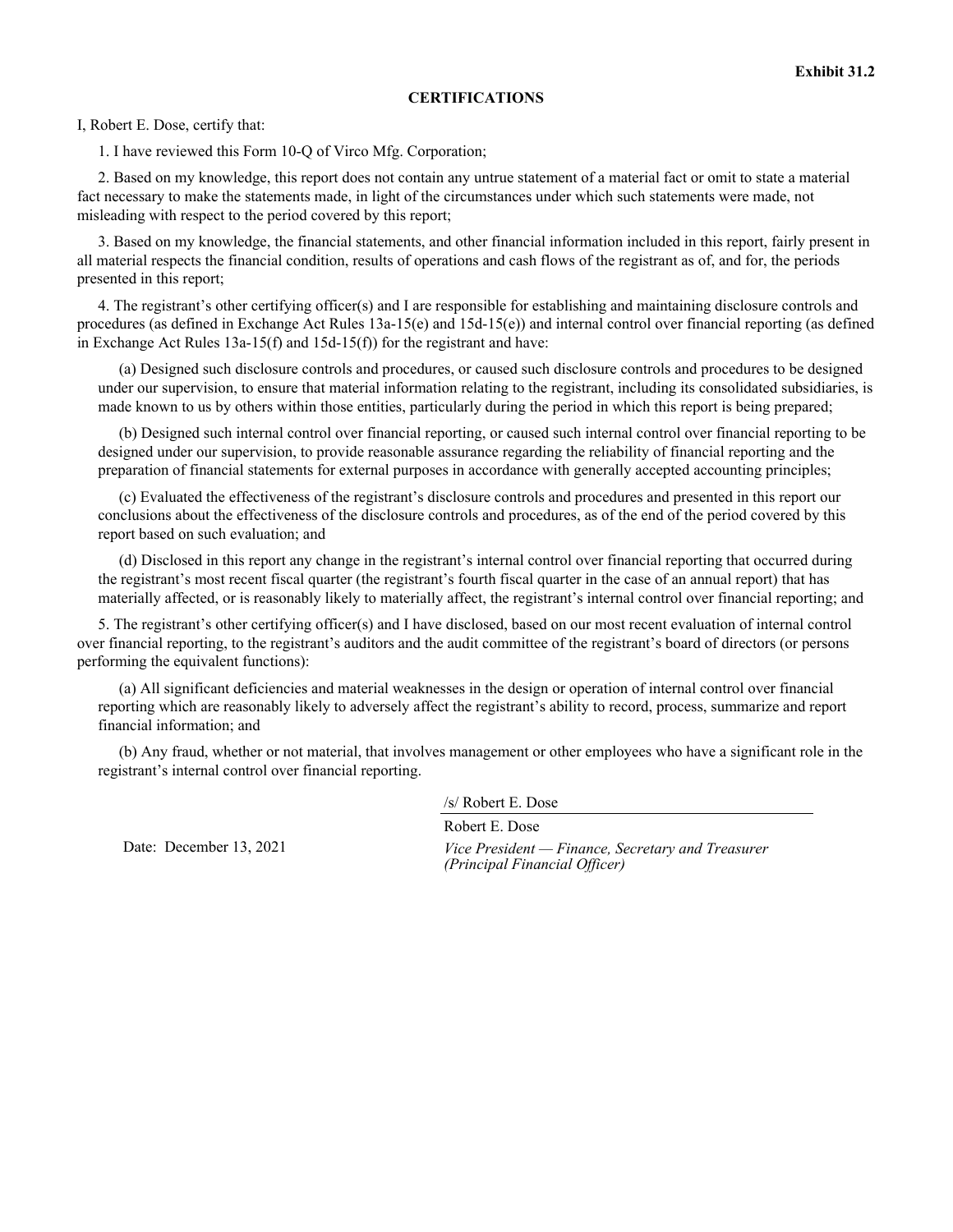#### **CERTIFICATION PURSUANT TO 18 U.S.C. SECTION 1350, AS ADOPTED PURSUANT TO SECTION 906 OF THE SARBANES-OXLEY ACT OF 2002**

Each of the undersigned hereby certifies, in his capacity as an officer of Virco Mfg. Corporation (the "Company"), for purposes of 18 U.S.C. Section 1350, as adopted pursuant to Section 906 of the Sarbanes-Oxley Act of 2002, that to his own knowledge:

- The Quarterly Report of the Company on Form 10-Q for the period ended October 31, 2021, fully complies with the requirements of Section 13(a) of the Securities Exchange Act of 1934; and
- The information contained in such report fairly presents, in all material respects, the financial condition and results of operation of the Company.

Date: December 13, 2021

/s/ Robert A. Virtue Robert A. Virtue Chief Executive Officer and Chairman of the Board (Principal Executive Officer)

/s/ Robert E. Dose Robert E. Dose Vice President — Finance, Secretary and Treasurer (Principal Financial Officer)

A signed original of this written statement required by Section 906 has been provided to Virco Mfg. Corporation and will be retained by Virco Mfg. Corporation and furnished to the Securities and Exchange Commission or its staff upon request.